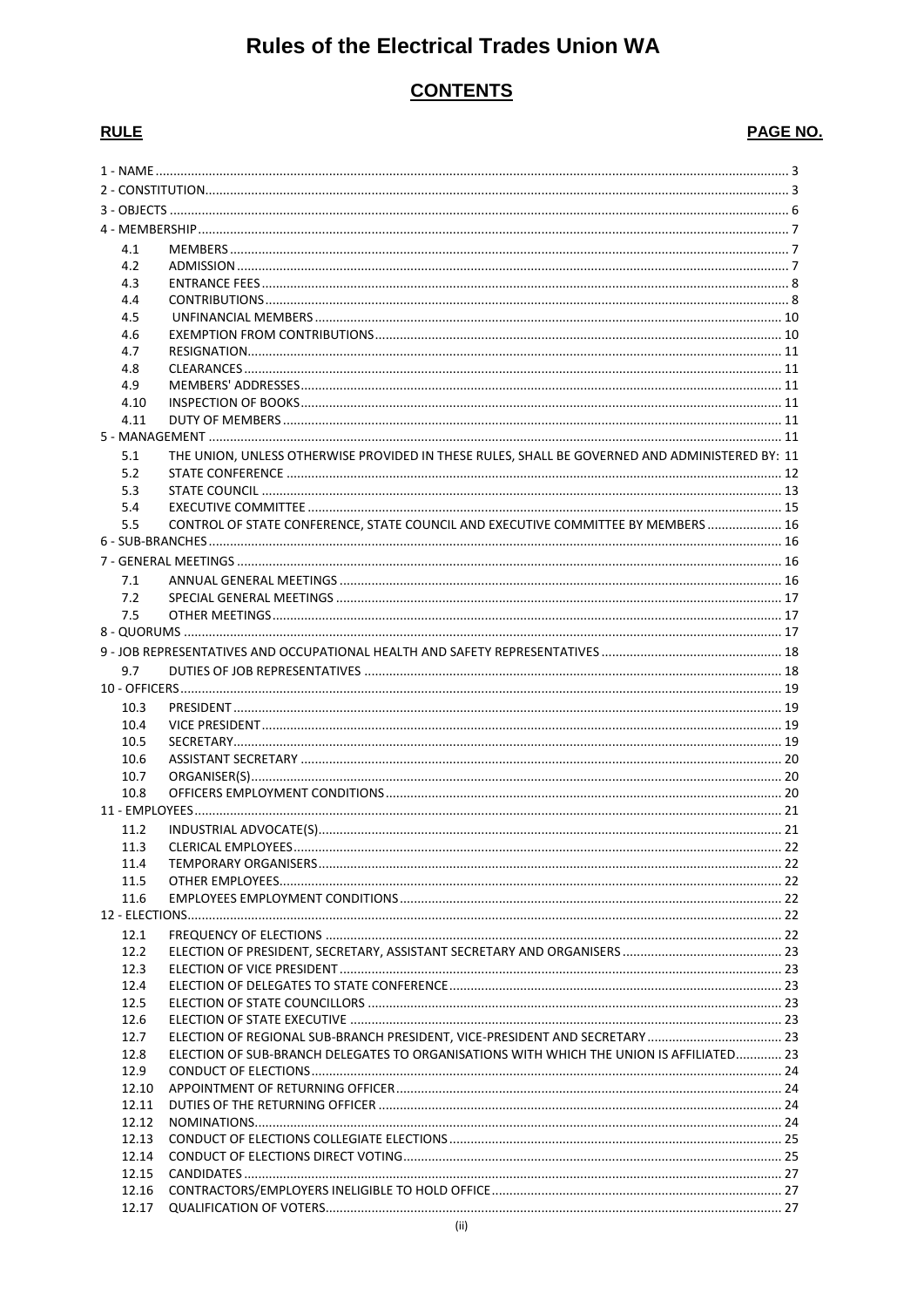| 12.18 |                                                                                            |  |  |  |  |
|-------|--------------------------------------------------------------------------------------------|--|--|--|--|
| 12.19 |                                                                                            |  |  |  |  |
| 12.20 |                                                                                            |  |  |  |  |
| 12.21 |                                                                                            |  |  |  |  |
| 12.22 |                                                                                            |  |  |  |  |
| 12.23 |                                                                                            |  |  |  |  |
|       |                                                                                            |  |  |  |  |
|       |                                                                                            |  |  |  |  |
|       |                                                                                            |  |  |  |  |
| 15.1  |                                                                                            |  |  |  |  |
| 15.2  |                                                                                            |  |  |  |  |
|       |                                                                                            |  |  |  |  |
|       |                                                                                            |  |  |  |  |
| 17.1  |                                                                                            |  |  |  |  |
| 17.2  |                                                                                            |  |  |  |  |
| 17.3  |                                                                                            |  |  |  |  |
|       |                                                                                            |  |  |  |  |
|       | 19 - STATE COUNCIL AND EXECUTIVE COMMITTEE MEETINGS BY TELEPHONE OR VIDEO CONFERENCING  33 |  |  |  |  |
|       |                                                                                            |  |  |  |  |
| 20.1  |                                                                                            |  |  |  |  |
| 20.2  |                                                                                            |  |  |  |  |
| 20.3  |                                                                                            |  |  |  |  |
| 20.4  |                                                                                            |  |  |  |  |
| 20.5  |                                                                                            |  |  |  |  |
| 20.6  |                                                                                            |  |  |  |  |
| 20.7  |                                                                                            |  |  |  |  |
| 20.8  |                                                                                            |  |  |  |  |
| 20.9  |                                                                                            |  |  |  |  |
| 20.10 |                                                                                            |  |  |  |  |
| 20.11 |                                                                                            |  |  |  |  |
| 20.12 |                                                                                            |  |  |  |  |
|       |                                                                                            |  |  |  |  |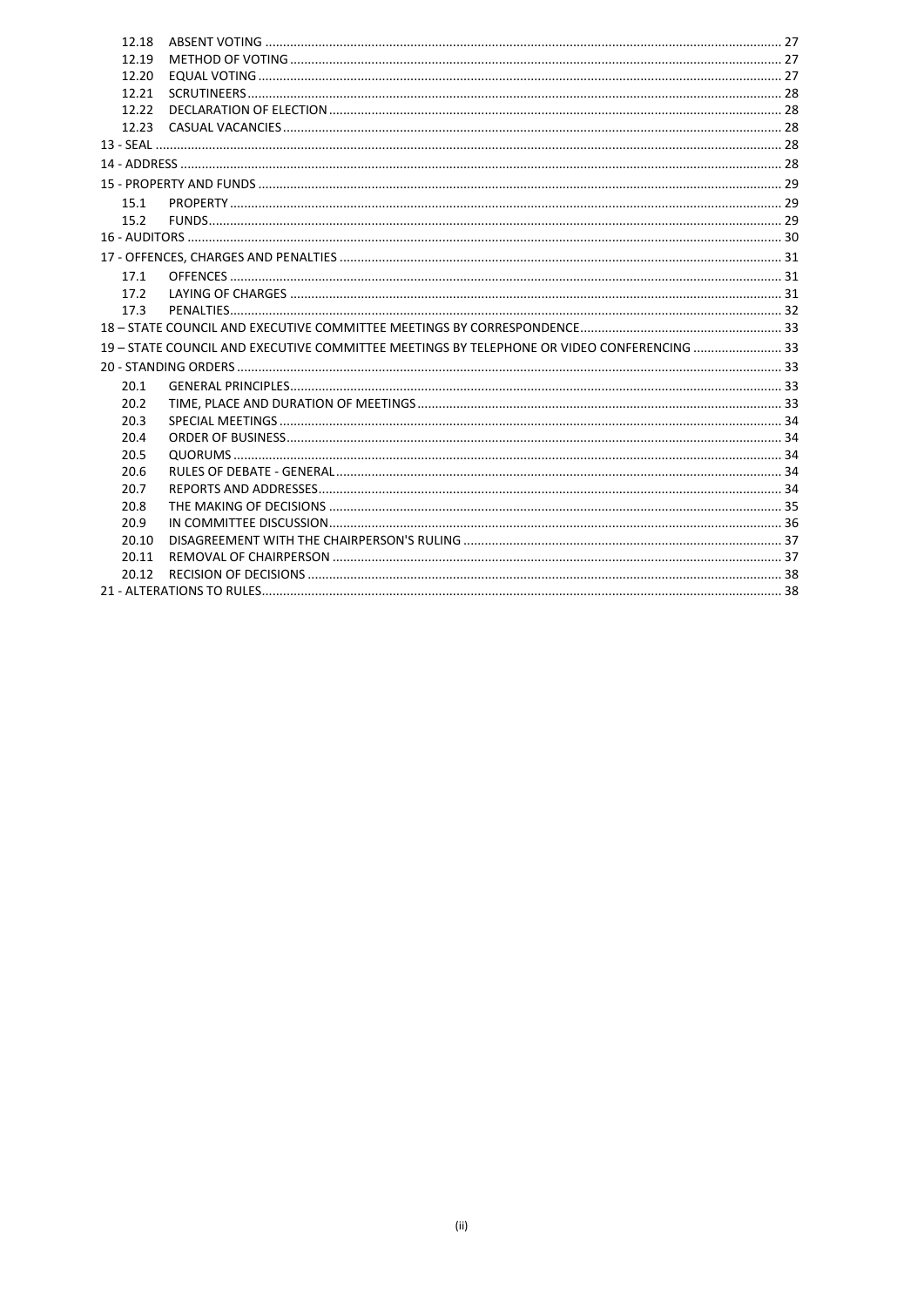S. BASTIAN REGISTRAR

# **RULES OF THE ELECTRICAL TRADES UNION WA**

# **1 - NAME**

<span id="page-2-0"></span>1.1 The name of the Union shall be the Electrical Trades Union WA.

# **2 - CONSTITUTION**

- <span id="page-2-1"></span>2.1 Membership of the Union shall be comprised:
	- 2.1.1 Persons who are employed, or usually employed within the area of the State of Western Australia, known as the South West Lands Division, engaged in the following callings or vocations:

 Engineers, fitters, coppersmiths, turners, water meter fitters, patternmakers, tool and gauge makers, scale makers and adjusters, safe-makers, pipe fitters, brass finishers (engineering and general), blacksmiths, shipsmiths, toolsmiths, gunsmiths, angle iron smiths, oliversmiths, blacksmiths' strikers, steam and other hammer drivers, spring makers, millwrights, steam and drop hammer forgers, furnacemen (forge, electric and other furnacemen), oxy-acetylene and electric welders and cutter, locksmiths, iron and steel rollers, electrical engineers, electrical fitters, electrical wiremen, electrical linesmen, electrical installers, electrical mechanics, automotive electricians, refrigeration and air conditioning fitters, armature winders, electrical workers generally, battery fitters, mechanical and scientific instrument makers, mechanical draughtsmen, typewriter mechanics, tool and material storepersons and persons employed in the servicing, repairing maintaining, structurally altering and/or assembling of business machines, motor mechanics, motor cycle mechanics, aircraft mechanics, cycle (other than motor) mechanics (including filers, assemblers and wheel builders, cycle enamellers, sprayers, liners and writers), machine joiners, die-sinkers, press toolmakers and stampers, wirenetting and link mesh workers, wire drawers, including persons (not being workers eligible for membership of either the Amalgamated Metal Workers' and Shipwrights' Union of Western Australia by virtue of paragraphs (ii) or (iii) of sub-rule (a) of Rule 2 of the Rules of that Union or the Plumbers and Gas Fitters Employees Union of Australia, West Australian Branch, Industrial Union of Workers, engaged in or in connection with the treatment and/or fabrication of copper, brass, aluminium and other non-ferrous metals for the purpose of the production of wire, tubes, rods, bars, sheets, strip sections, angles and other fabricated products) tubular steel and iron gate and fence makers, galvanisers, riggers and splicers belt repairers and oilers, rivet heaters, machine makers, milling machinists, planers, slotters, borers, shapers, machine drillers, all workers engaged in the making of wrought iron and malleable iron pipes, dressers, electroplaters and polishers, grinders and tappers, bolt, nut and screwing machinists, lifters and assemblers and assistants, and all other machine operators and examiners of work prepared by the foregoing classifications and vocations employed in the engineering, locomotive, ship building, rolling stock, aircraft, agricultural implement making and kindred trades, munition and iron trades, or in any other industry whatsoever engaged on the manufacturing of engineering products or in the maintenance of plants but not including tool and material storepersons employed otherwise than in the Education Department and in the gate fence and frame manufacturing industry.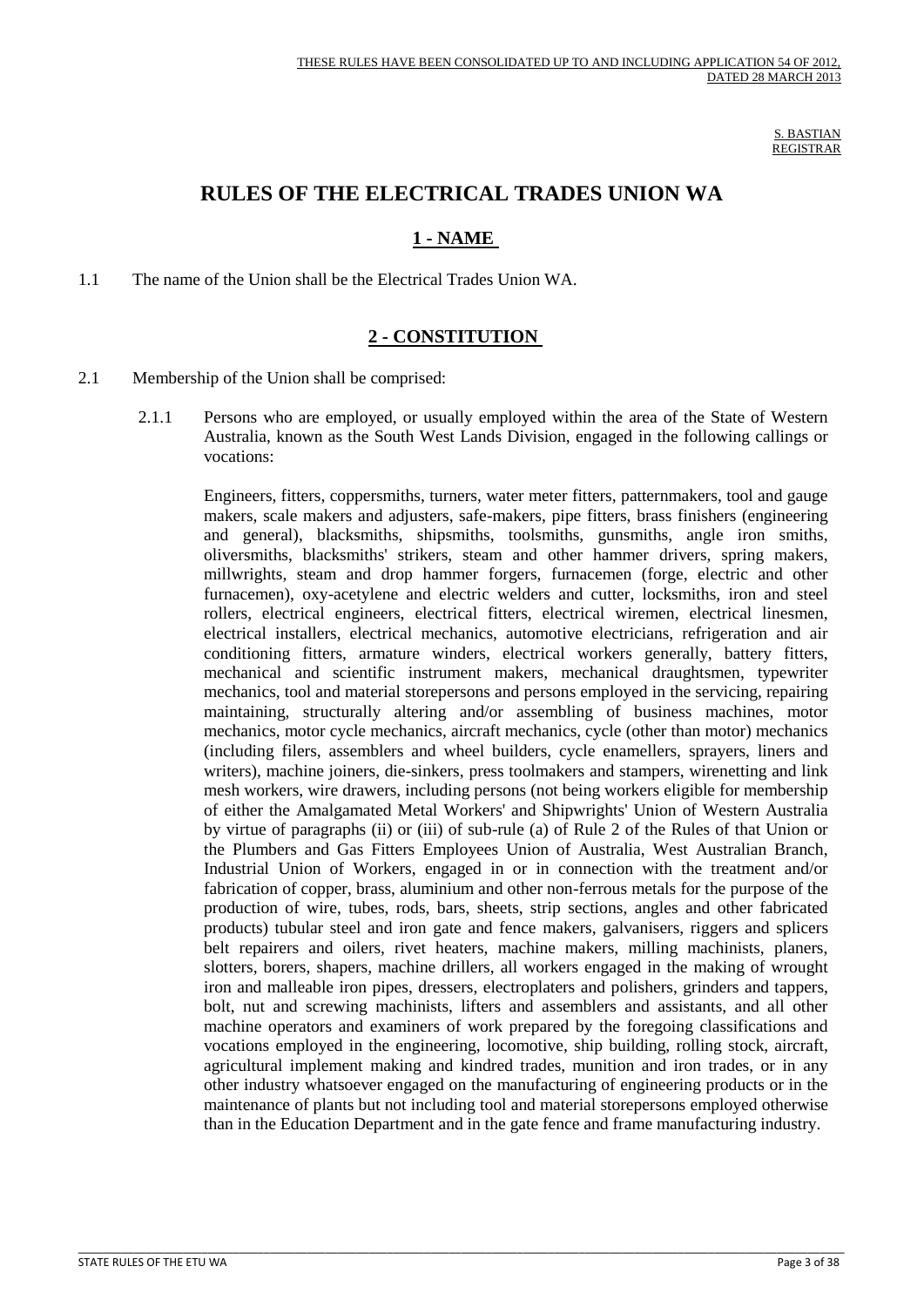2.1.2 Persons who are employed or usually employed in the State of Western Australia, except that portion comprised in the South West Lands Division, engaged in the following vocations:

 Engineers, coppersmiths, fitters, turners, die-sinkers, pattern-makers, brass finishers (engineering and general) blacksmiths, shipsmiths, toolsmiths, gunsmiths, angle iron smiths, spring makers, millwrights, oxy-acetylene and electric welders, cycle and motor mechanics, mechanical draughtsmen, milling machinists, planers, slotters, shapers, borers, machine drillers, iron and steel rollers, grinders, and other machinemen, mechanics, lifters and assemblers, machine makers, mechanical and scientific instrument makers, steam and drop hammer forgers, electroplaters, metal polishers, typewriter mechanics, tool and material storepersons and persons employed in the servicing, repairing, maintaining, structurally altering and/or assembling of business machines, and pipe fitters employed in the engineering, locomotive, shipbuilding, rolling stock, aircraft, agricultural implement making and kindred trades, or in any other industry whatsoever, engaged on the manufacturing of engineering products or in the maintenance of plant but not including tool and material storepersons employed otherwise than in the Education Department and in the gate, fence and frame manufacturing industry.

2.1.3 Persons engaged in the following trades or branches of the Coal Mining Industry:

 Engineers, coppersmiths, fitters, turners, pattern-makers, brass finishers, (engineering and general) blacksmiths, angle iron smiths, toolsmiths, steam and drop hammer forgers, blacksmiths' strikers, steam and other hammer drivers, electrical engineers, electrical workers, mechanical draughtsmen, millwrights, milling machinists, planers, slotters, borers, shapers, machine drillers, and other machine men and assistants to the above Trades or Callings, engaged in the Coal Mining Industry.

2.1.4 Persons engaged by B.P. (Fremantle) Limited as bunkering operators, and bunkering attendants.

 Provided that such persons referred to in this sub-rule 2.1.4 are those who by custom and practice would have industrial coverage under the terms of the Oil Bunkering B.P. (Fremantle) Limited Worker's Agreement No. 9 of 1979 as amended.

- 2.1.5 Persons employed or usually employed in the manufacture and/or distribution of natural and/or fuel gas in the callings of gas fitters, gas meter and/or appliance testers, gas meter repairers, gas holder attendants, gas plant operators, gas mainlayers and assistants in the area and operations under the State Energy Commission Act, the Perth Gas Act and the Fremantle Gas and Coke Company Act.
- 2.1.6 Persons employed or usually employed by the State Energy Commission of Western Australia in any calling or vocation mentioned in paragraph 2.1.1 of this Rule.
- 2.2 Persons employed or usually employed as Moulders and/or Coremakers, or apprentices or juniors (who when so employed) are engaged in any class of moulding and/or coremaking for the production of castings from molten metal of any kind, or making moulds (from) other materials in any industry, or branch of industry together with any foundry workers being moulders and/or coremakers, assistants, furnacemen and assistants, tool and material storepersons, fettlers and grinders who are solely employed or are usually solely employed in a moulders shop or section and any cast bank and cast spun pipe makers moulders and/or coremakers and their assistants, die casters and smelters of scrap metals and their assistants. Provided always that no person referred to in this sub-rule 2.2 shall be eligible for membership by reason of anything contained in this sub-rule 2.2 merely because he is employed or usually employed in work of such kind as would had he been employed in such work on the first day of July 1961, have then qualified him for membership of any one of the following named Industrial Unions -

Australian Railway Union of Workers, West Australian Branch.

Federated Miscellaneous Workers' Union of Australia, West Australian Branch, Union of Workers.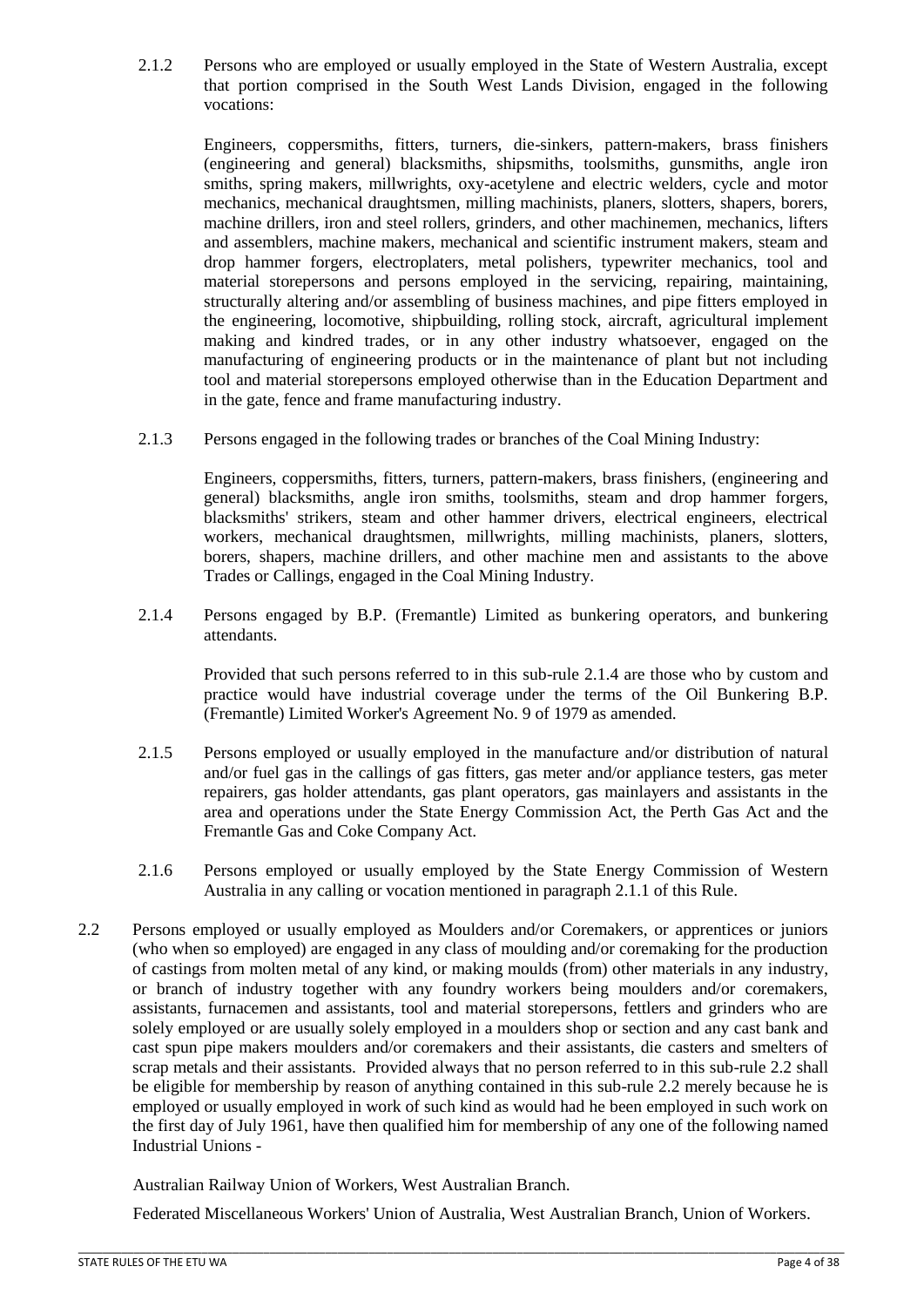The United Furniture Trades Industrial Union of Workers, W.A.

The Union may admit to membership any person who is eligible in accordance with the aforesaid provisions of this Rule and who exercises his calling or vocation or who resides within the State of Western Australia, but excluding that portion of the State comprised within the area bounded by a line drawn from the intersection of the 20th parallel of latitude and 125th meridian of longitude to the intersection of the 20th parallel of latitude and the 129th meridian of longitude then South along the 129th meridian of longitude to the intersection of that meridian of longitude with the 24th parallel of latitude; thence West along the 24th parallel of latitude to the intersection of that parallel of latitude with the 125th meridian of longitude; thence North along the 125th meridian of longitude to the intersection of that meridian of longitude with the 20th parallel of latitude but not including Tool and Material Storepersons employed otherwise than in the Education Department and in the gate, fence and frame manufacturing industry.

- 2.3 The Union shall also consist of an unlimited number of workers engaged or usually engaged:
	- 2.3.1 As electrical fitters, armature winders, electrical installers, automotive electrical fitters, battery fitters, cable jointers, electrical welders, linesmen refrigeration fitters or electrical labourers;
	- 2.3.2 As electricians employed in running and maintaining electrical plants and installations;
	- 2.3.3 As electricians employed as dynamo, motor or switchboard attendants;
	- 2.3.4 On radio, television or electronic work as servicemen, repairers, wiremen, installers, set testers, coil winders, technicians, operators, assemblers, cabinet fitters and/or radio workers, television workers and electronic workers generally;
	- 2.3.5 All electrical workers (other than engine drivers) associated with the generation and/or distribution of electricity and maintenance and repair of any electrical motor;
	- 2.3.6 Without in any way limiting any of the foregoing shall also include all workers whose callings are peculiar to the electrical industry;
	- 2.3.7 PROVIDED THAT no person who is eligible to be a member of the State Electricity Commission Salaried Officers' Union of Workers under its constitution as registered and subsisting on the first day of November 1956 shall be eligible to be admitted a member of this Union by reason of anything contained in sub-rules 2.3.1 to 2.3.6 both inclusive hereof;
	- 2.3.8 PROVIDED FURTHER that no person (other than a tradesperson) who is eligible to be a member of the West Australian Amalgamated Society of Railway Employees Union of Workers under its constitution as registered shall be eligible to be admitted a member of this Union by reason of anything contained in sub-rules 2.3.1 to 2.3.6 both inclusive hereof.
- 2.4 The Union shall also consist of those persons who were, immediately prior to the registration of this Union, duly elected officers of the Australasian Society of Engineers, Moulders and Foundry Workers, Industrial Union of Workers Western Australian Branch or appointed officers and admitted as members of the Electrical Trades Union of Workers of Australia (Western Australian Branch, Perth).
- 2.5 Elected officers and employees of the Union shall be eligible for membership thereof except such persons who are eligible for membership of the Federated Clerks' Union of Australia Industrial Union of Workers, W.A. Branch as at the date of registration of the Union and whose major and substantial duties are clerical.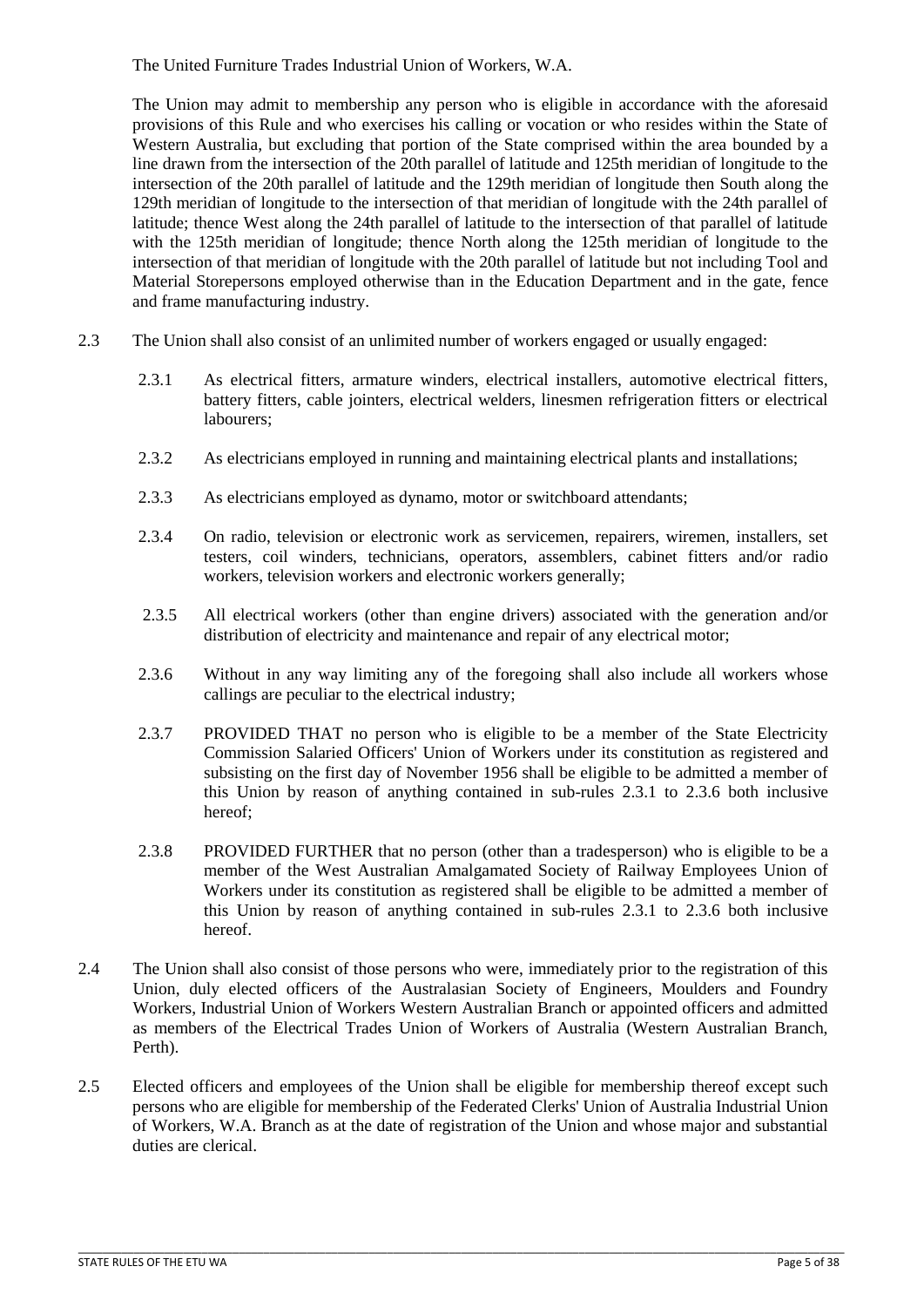# **3 - OBJECTS**

<span id="page-5-0"></span>The objects of the Union shall be to protect and further the interests of members by lawful means and in particular:

- 3.1 To uphold the rights of the organisation of labour and to improve, protect and foster the best interests of its members.
- 3.2 To advance the trade interests of its members, secure and maintain a proper classification of the workers in the industries and maintain the apprenticeship system.
- 3.3 To obtain and maintain adequate pay and shorter hours for its members.
- 3.4 To ensure that employers provide a safe place of work and a safe system of work. To establish the means of preventing accidents and the exposure of members to dangerous work practices and substances which could result in injury, disease, or be in any way harmful.
- 3.5 To secure preference of employment for Unionists.
- 3.6 To work for full employment and to provide all practicable assistance to unemployed members.
- 3.7 To support the hiring of members by employers through the Union Office.
- 3.8 To provide an adequate service for members in all matters to do with workers' compensation.
- 3.9 To represent the members before Industrial Tribunals and in negotiations with employers, governments and wherever else that the interests of the Union and its members may be involved.
- 3.10 To establish and service appropriate Awards to improve and secure wages and conditions for workers.
- 3.11 To negotiate enterprise and collective Agreements that improve and secure wages and conditions for workers.
- 3.12 Restrict and control incentive and bonus systems in industry.
- 3.13 To establish funds to assist members in distress through unemployment, sickness, accident and for sustenance of members involved in industrial disputes.
- 3.14 To establish Regional Offices and Sub-Branches and industry based Sub-Branches or Committees where appropriate.
- 3.15 To assist other Unions, Peak Union Councils, Union Federations or other bodies having for their objects the betterment of the incomes and conditions of wage and salary earners.
- 3.16 To affiliate with, and pay affiliation fees to, any other organisation or political party having objects similar in whole or in part to the objects of this Union.
- 3.17 To support the removal of all discriminatory practices based on race, gender, marital status, family responsibilities, disability, pregnancy, age or sexual preference whether they be within the workplace, within the trade union and labour movement or in society at large.
- 3.18 To amalgamate with or absorb any other organisation of employees or trade or industrial union.
- 3.19 To make such provision for superannuation payments and/or retiring allowances and/or long service leave to full-time officers and/or employees of the Union as the Union may determine.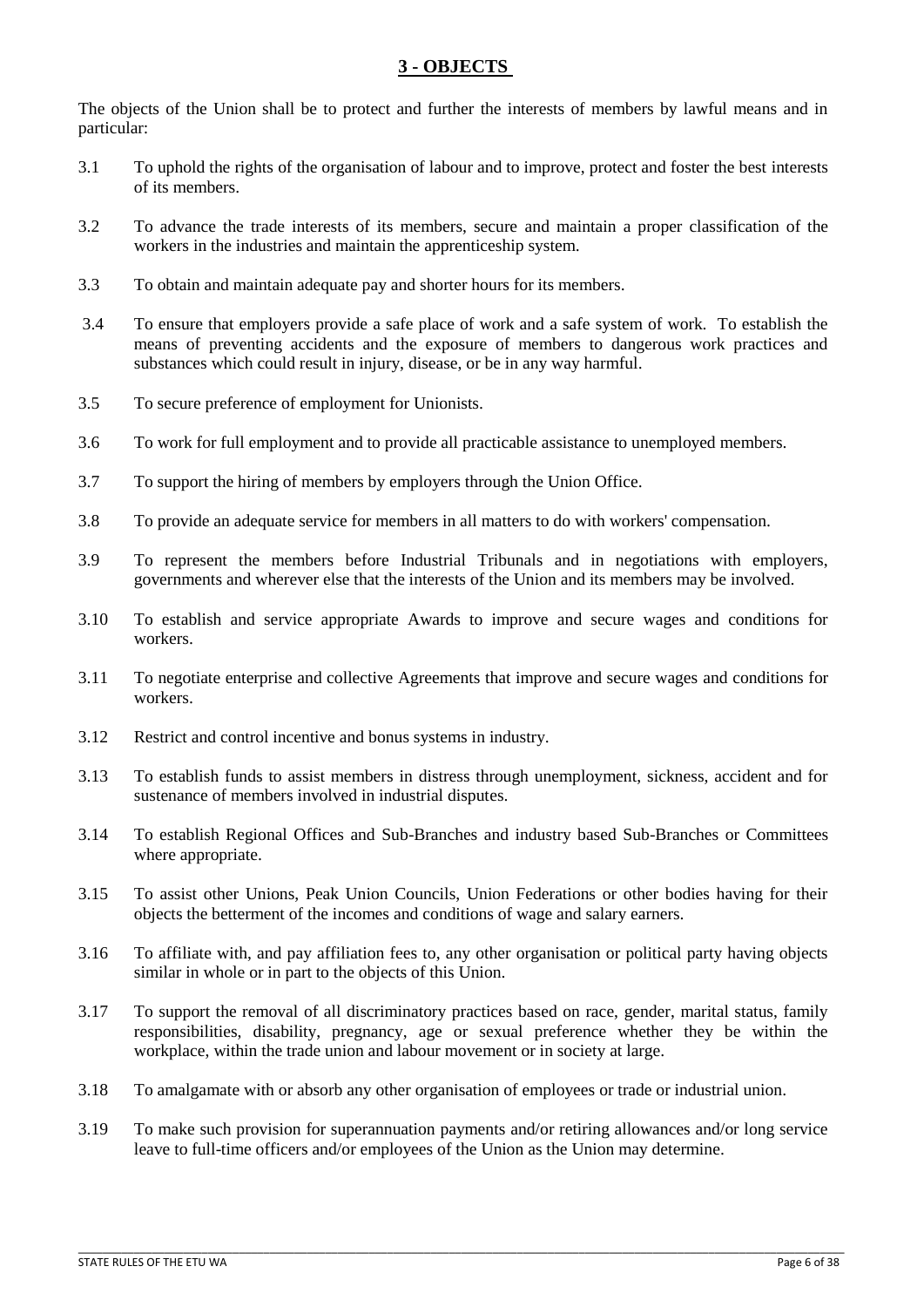- 3.20 To establish holiday and rest centres for members of the Union.
- 3.21 To publish a Union Journal.
- 3.22 To afford legal protection to its members in industrial matters.
- 3.23 To enhance the interests of members by providing for the acquisition, control, management and sale of properties.

## **4 - MEMBERSHIP**

#### <span id="page-6-1"></span><span id="page-6-0"></span>**4.1 MEMBERS**

- 4.1.1 The Union shall consist of such of the employees or persons referred to in Rule 2, who duly become members of the Union in accordance with its Rules.
- 4.1.2 The Union shall be incorporated with and be a Branch of the Communications, Electrical, Electronic, Energy, Information, Postal, Plumbing and Allied Services Union of Australia, (CEPU) an organisation of employees registered as such under the provisions of the Fair Work (Registration of Organisations) Act 2009 as amended and its successors.
	- 4.1.2.1 Membership of the Union shall be synonymous with membership of the CEPU Electrical Division and admission to, or cessation of membership of the Union shall ipso facto constitute admission to, or cessation of membership of the CEPU Electrical Division except where the admission to, or cessation of membership of the Union results from the transfer of membership to or from another State Branch of the CEPU Electrical Division.
	- 4.1.2.2 Any member on being transferred from one State to another shall be admitted to the Branch to which the member has removed on production of a certificate from the Secretary of the Branch to which the member belonged, stating membership and financial position on the books.

A similar procedure shall be followed where a member is transferred from one district to another necessitating a change of Sub-Branch. This Rule shall not apply to apprentices who are required by their employer to carry out work other than in the State in which they are indentured.

#### <span id="page-6-2"></span>**4.2 ADMISSION**

- 4.2.1 Application for membership of the union shall be in such manner and form as the executive may from time to time decide.
- 4.2.2 New members shall be informed in writing of:
	- 4.2.2.1 The financial obligations arising from membership; and

- 4.2.2.2 The circumstances, and the manner, in which a member may resign from the Union; and
- 4.2.2.3 The circumstances and the manner in which a member may obtain exemption from contributions in respect of unemployment or illness.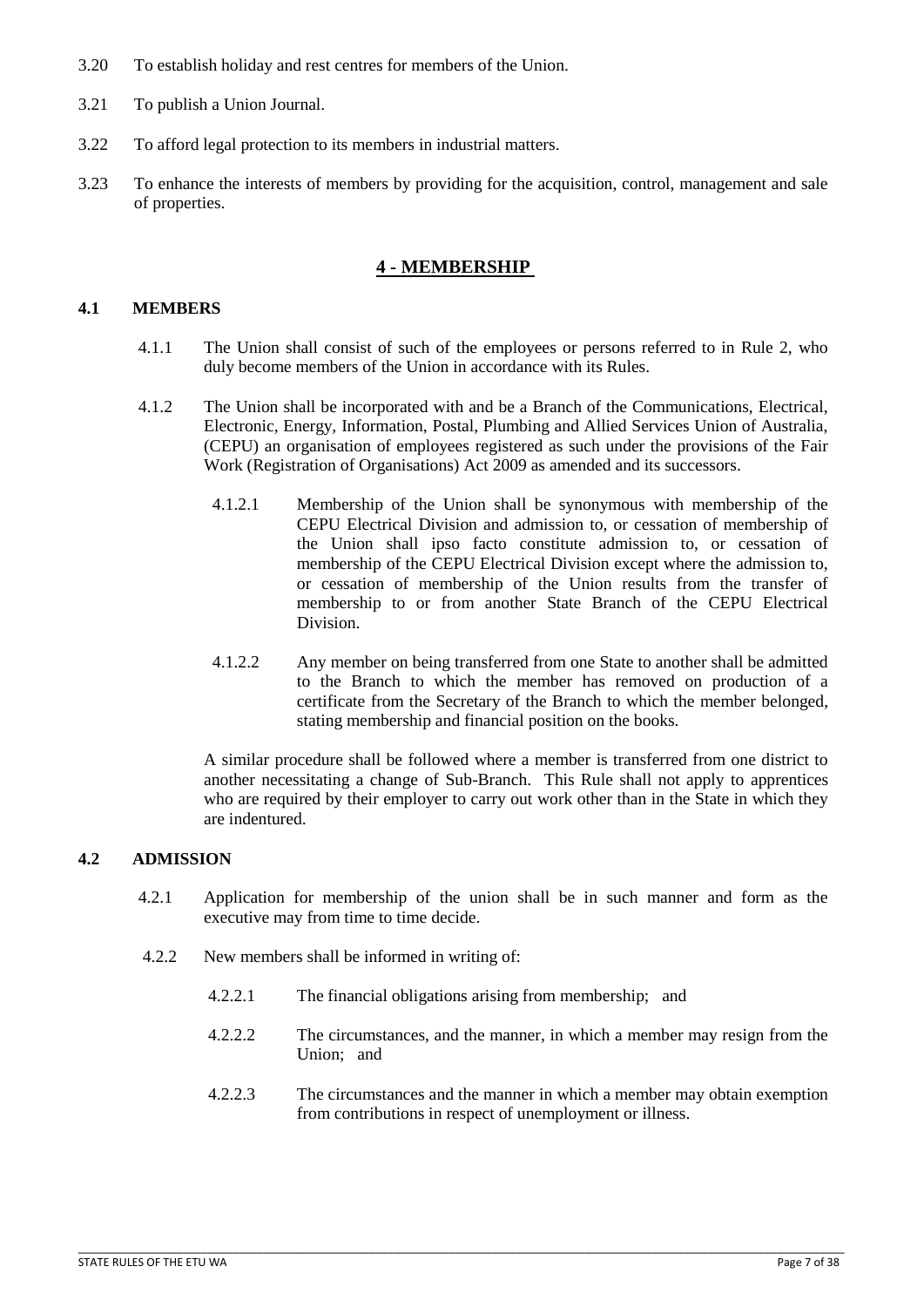- 4.2.3 Upon receipt by the Secretary of the said application, the employee applying shall (subject to the exceptions hereinafter made) be deemed to become a member of the Union as from the date of such application subject to the endorsement of the Executive Committee.
- 4.2.4 The Executive Committee shall have power to veto the acceptance of the application for membership of a person who may be regarded as undesirable. Provided that any rejected candidate shall have the right to appeal to the State Council.
- 4.2.5 Disputed Membership: In the event of any dispute as to the membership of any person who has been duly admitted to membership as shown in the records of the Union, the fact of such person having complied with the processes prescribed by the executive under 4.2.1 or having paid an entrance fee, or paid a contribution to the Union, or a monetary deposit in part payment on account of an entrance fee and/or a contribution, shall be held to be proof of membership in any proceedings under these Rules.

# <span id="page-7-0"></span>**4.3 ENTRANCE FEES**

- 4.3.1 Applicants employed as tradespersons or in classifications receiving equal to or in excess of tradespersons' rates of pay shall pay an entrance fee of ten dollars (\$10.00).
- 4.3.2 Other applicants (including adult apprentices) shall pay an entrance fee of two dollars (\$2.00). Such payment shall not be a condition precedent to membership. Apprentices (other than adult apprentices) and junior workers shall not be required to pay an entrance fee.
- 4.3.3 Any persons seeking to join the Union for the first time shall be required to pay one-third of the appropriate quarterly contributions for each unexpired month or part of a month in the current quarter calculated to the nearest fifty cents (\$0.50).
- 4.3.4 Reduction in entrance fees below those aforementioned in 4.3 shall be subject to approval by Executive Committee on an individual basis.
- 4.3.5 Re-entrance: Any person who has left the Union and desires to rejoin shall be readmitted only by resolution passed by a two-thirds majority of the members present at an Executive Committee meeting and shall pay such re-entrance fee as the Executive Committee may decide, provided that such re-entrance fee shall not exceed the sum of two hundred and fifty dollars (\$250.00).

# <span id="page-7-1"></span>**4.4 CONTRIBUTIONS**

4.4.1 Members shall pay a contribution rate as determined by CEPU Electrical Divisional Council from time to time.

 State Conference may fix a higher rate of contributions for members subject to the endorsement by the CEPU Electrical Divisional Executive or Council.

- 4.4.2 Apprentices shall be eligible for membership without payment of contributions except during the last three (3) years of apprenticeship. Apprentices receiving tradesperson's rates shall pay the same rate as a tradesperson.
- 4.4.3 Junior workers receiving adult rates and adult apprentices shall pay the adult rates of contributions.
- 4.4.4 Reduction in rates of contributions below those aforementioned in 4.4 shall be subject to approval by Executive Committee on an individual basis.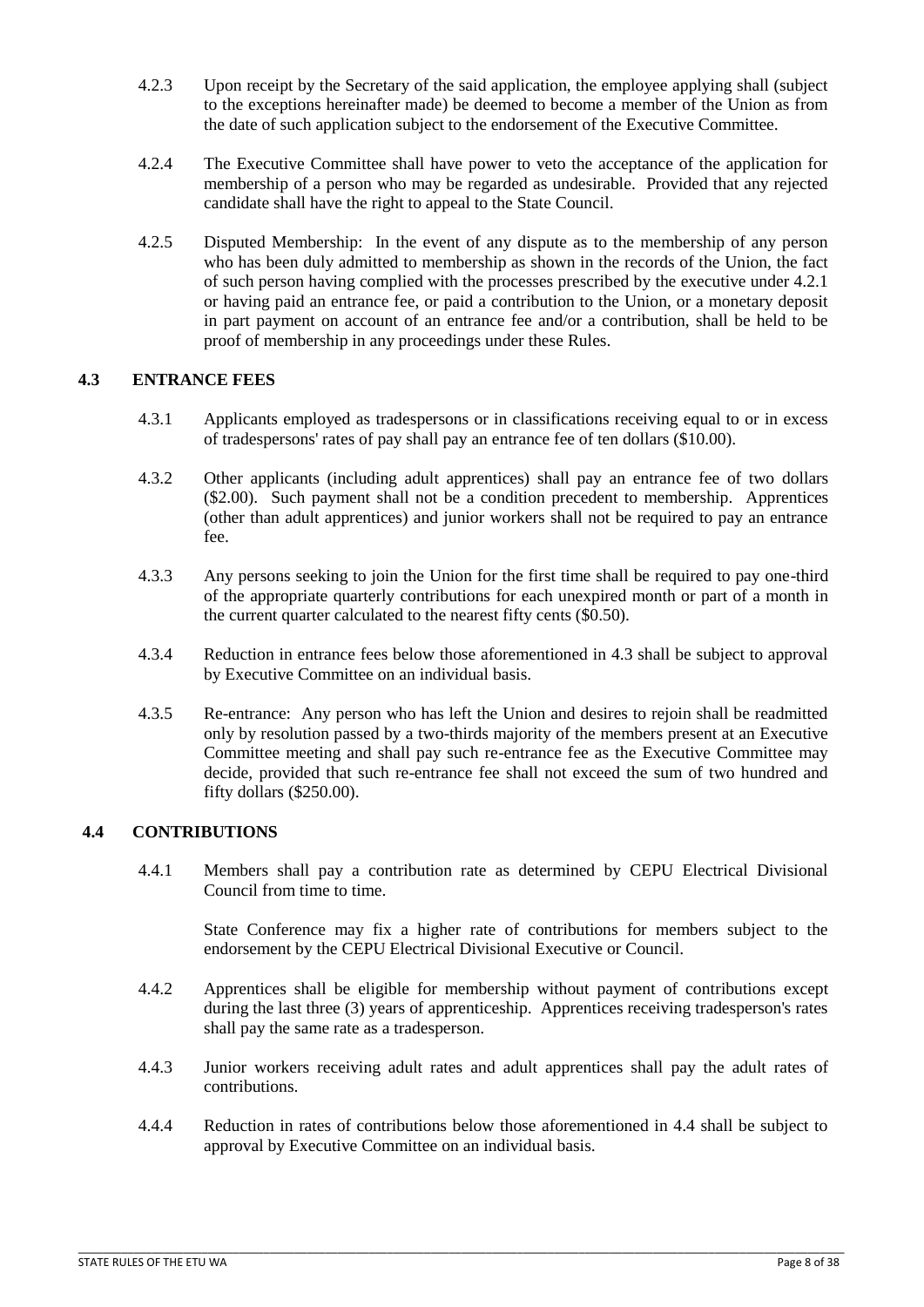4.4.5 Annual Contributions: A member who if financial for the preceding year may, prior to 30 June, pay the contribution for the following year at an annual rate determined by multiplying the quarterly rate herein prescribed by four and deducting 10% calculated to the nearest dollar (\$1.00).

 The annual contribution rate shall only apply to the current financial year, and all contributions paid, except as prescribed in the preceding paragraph, shall be at the quarterly rate.

 Notwithstanding any of the foregoing contained in this sub rule, State Council shall have the right to determine in respect of the whole or part or parts of the Unions membership, that the discounted rate for the current year is applicable only when that current year's subscription is paid prior to the end of the preceding year.

- 4.4.6 Contributions Deducted from Wages, Direct Debit and Credit Card Payment:
	- 4.4.6.1 The Union may make an agreement or arrangement with any employer of any member for the deduction of contributions payable by any member employed by that employer from the members pay due to him/her from the employer and for the payment to the Union of the amount so deducted by that employer. For the purposes of such an agreement or arrangement only, the employer shall be regarded as a collector authorised by the Union but shall not be permitted to issue receipts on behalf of the Union.
	- 4.4.6.2 A member may pay his or her union contributions in accordance with the following procedures:
	- 4.4.6.3 A member may arrange for the payment of union contributions by regular amount deducted from his or her wage or financial institution accounts by direct debit. A member may, by giving suitable written authority, request the Union to arrange for the payment of Union contributions by regular amounts deducted from the member's wage.

A member may also pay his or her union contributions over the telephone or by electronic means over the internet or by email in accordance with the relevant branch procedures.

- 4.4.6.4 The amounts to be deducted on behalf of a member shall be determined by multiplying the appropriate quarterly rate as prescribed by four and dividing the resultant by the usual number of complete pay periods in any one financial year; any broken part of a cent in the result of the calculation shall be adjusted to the next highest cent, provided that any amounts paid in excess of the prescribed quarterly rate shall be carried forward as a credit on the member's account.
- 4.4.6.5 A member who is financial or who subsequently becomes financial at commencement of having contributions deducted from wages or direct debit in the manner prescribed in 4.4.6, shall be regarded as having paid contributions in advance and shall not be regarded as unfinancial in accordance with 4.5 or 4.4.7.1 of these Rules.
- 4.4.6.6 With respect to this Sub-rule, the Union shall reserve the right to:
	- 4.4.6.6.1 Refuse or reject an application made by a member;
	- 4.4.6.6.2 Refuse, reject, cancel or modify any agreement or arrangement, or part of any agreement or arrangement.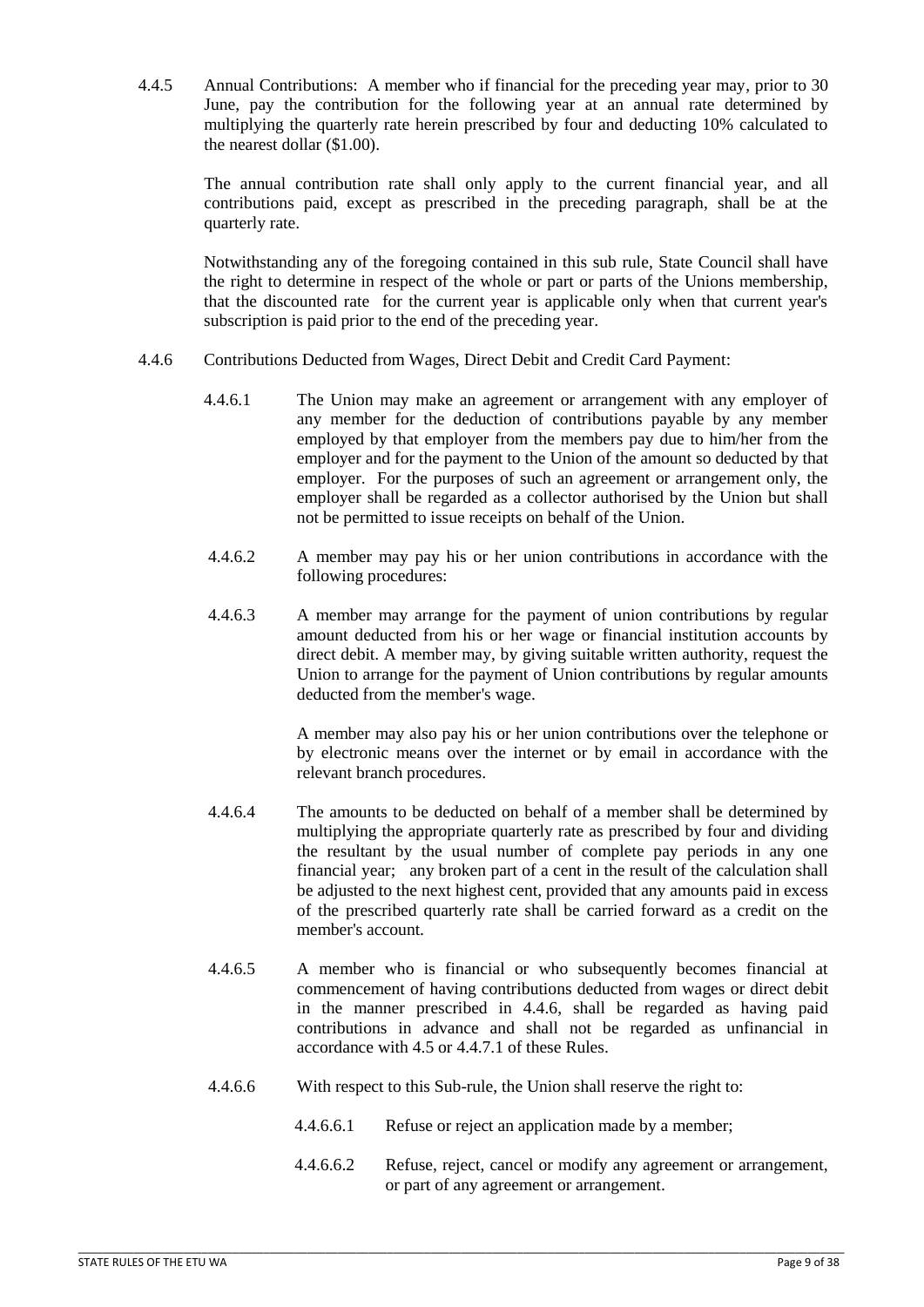- 4.4.7 Contributions Generally (All Sections):
	- 4.4.7.1 All contributions are payable in advance, and the rates set out in 4.4 include members' Journal contributions.
	- 4.4.7.2 All contributions, fines, levies, fees or dues may be paid by any member to any of the collectors authorised by the Union or to the Secretary, but to no other person or member. No receipts shall be valid unless given under and on the form prescribed by the Union.
	- 4.4.7.3 All financial members may be issued with an O.K. Card showing the date to which they are financial.

# <span id="page-9-0"></span>**4.5 UNFINANCIAL MEMBERS**

- 4.5.1 A member shall be unfinancial if in arrears of fines, levies and contributions on the first day of March in the quarterly period ending 31st March, and on the first day of the quarterly period ending 30th June, 30th September and 31st December, and shall not be entitled to take any part in the Union's business or attend any meeting unless specially invited to do so by the State Council or Executive Committee. When invited such members will only be permitted to speak in relation to the business for which they have been invited to attend, and will retire from the meeting immediately such business has been concluded, or when requested to do so by the Chairperson.
- 4.5.2 Unfinancial members, whilst not relieved of the obligations of membership, shall not be entitled to any of the benefits and privileges of membership.
- 4.5.3 Members in arrears of contributions shall be charged the quarterly rates for all overdue contributions.
- 4.5.4 The Secretary shall have power to impose a fine not exceeding one quarters' contributions for each offence where it is proved that a member owes a quarter's contributions or more and/or levies and/or fines equal to or greater than one quarter's contributions, and does not after fourteen days' notice to pay, pay the same or make satisfactory arrangements with and acceptable to the Secretary.
- 4.5.5 Unfinancial members may be sued for the recovery of contributions and/or levies and/or fines.
- 4.5.6 Any member failing to pay any fine and/or levy by its due date shall be considered as in arrears of contributions to the amount of such fine and/or levy due, and when fines are owing the first payment shall be for such fine.
- 4.5.7 The Secretary shall ensure that the register of members is purged by striking off those members who are in arrears of contributions for twelve (12) months, but without freeing such person from the arrears due. **(Disallowed - See Order No 862 of 1996 of 4/11/96)**

# <span id="page-9-1"></span>**4.6 EXEMPTION FROM CONTRIBUTIONS**

4.6.1 Should any financial member be prevented from following his/her avocation through unemployment or illness for a period of four (4) weeks or more the Secretary shall have power to grant exemption from contributions and may order a refund of any portion of a prepaid contribution, provided that in all such cases satisfactory proof is furnished and such application for exemption shall be made to the Secretary in writing, within one (1) month of the date of ceasing employment. Upon exemption being granted he or she shall continue to be entitled to all the rights of membership.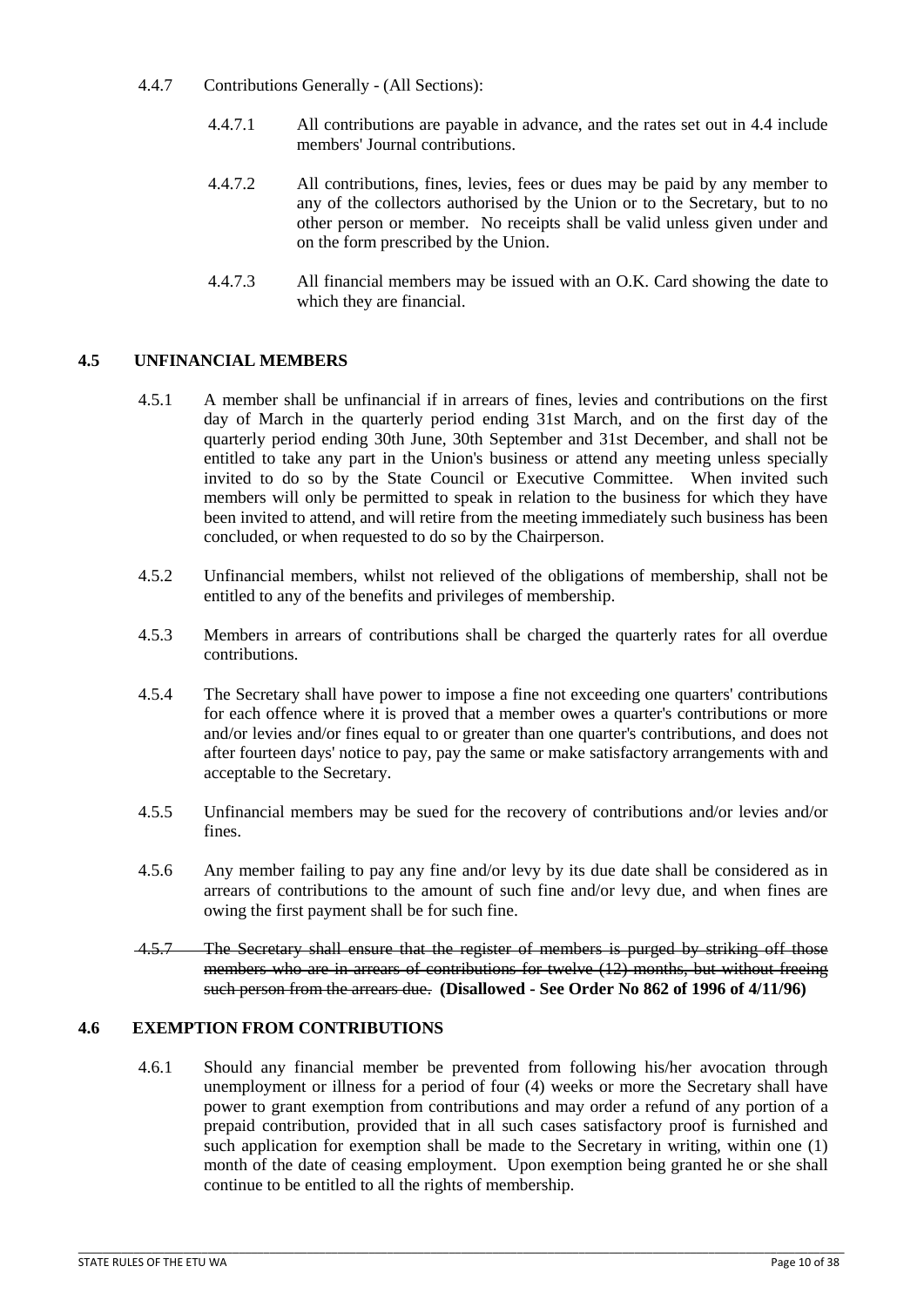- 4.6.2 Honorary Membership: When a financial member reaches the age of fifty-five (55) years, and ceases to work in industry or is forced to permanently retire through ill-health or accident before reaching fifty-five (55) years, he or she shall be eligible to apply to the State Council to have his or her name retained on the records of the Union as an honorary member without payment of Union dues. Upon honorary membership being granted, he or she shall be entitled to all the rights of membership which includes the supply of the Union Journal free of charge. Should an honorary member subsequently return to work in the industry, they will be required to become a paying member of the Union.
- 4.6.3 Exemption shall not be granted for any reasons other than those specifically mentioned in these Rules unless authorised by a two-thirds majority vote of the members present at a State Council meeting. Upon exemption being granted the person concerned shall continue to be entitled to all the rights of membership.
- 4.6.4 Except as provided in 4.6.1, 4.6.2 and 4.6.3, when a member has ceased to be employed in a classification which is set out in Rule 2 herein, he/she shall immediately resign from all Union positions to which he/she has been appointed or elected.

# <span id="page-10-0"></span>**4.7 RESIGNATION**

Any member who wishes to resign or terminate their Union membership must do so by giving notice, in writing, to the Secretary.

### <span id="page-10-1"></span>**4.8 CLEARANCES**

- 4.8.1 A member upon resigning and meeting the requirements of 4.7 shall be entitled to be issued with a Clearance Certification.
- 4.8.2 Financial members of kindred Unions may, at the discretion of Secretary be admitted to membership without payment of entrance fees upon production of a Clearance showing they are fully paid-up members of the Union to which they formerly belonged.

#### <span id="page-10-2"></span>**4.9 MEMBERS' ADDRESSES**

Members are required to keep the Union Office informed of their correct postal address.

# <span id="page-10-3"></span>**4.10 INSPECTION OF BOOKS**

Any financial member of the Union shall be permitted to inspect the books and membership records of the Union at all reasonable hours.

### <span id="page-10-4"></span>**4.11 DUTY OF MEMBERS**

All members should promote each other's welfare; adhere to the Rules of the Union; support and promote the objects of the Union and, as far as lies in their power, assist the elected representatives of the Union.

# **5 - MANAGEMENT**

# <span id="page-10-6"></span><span id="page-10-5"></span>**5.1 THE UNION, UNLESS OTHERWISE PROVIDED IN THESE RULES, SHALL BE GOVERNED AND ADMINISTERED BY:**

- 5.1.1 State Conference.
- 5.1.2 State Council.
- 5.1.3 Executive Committee.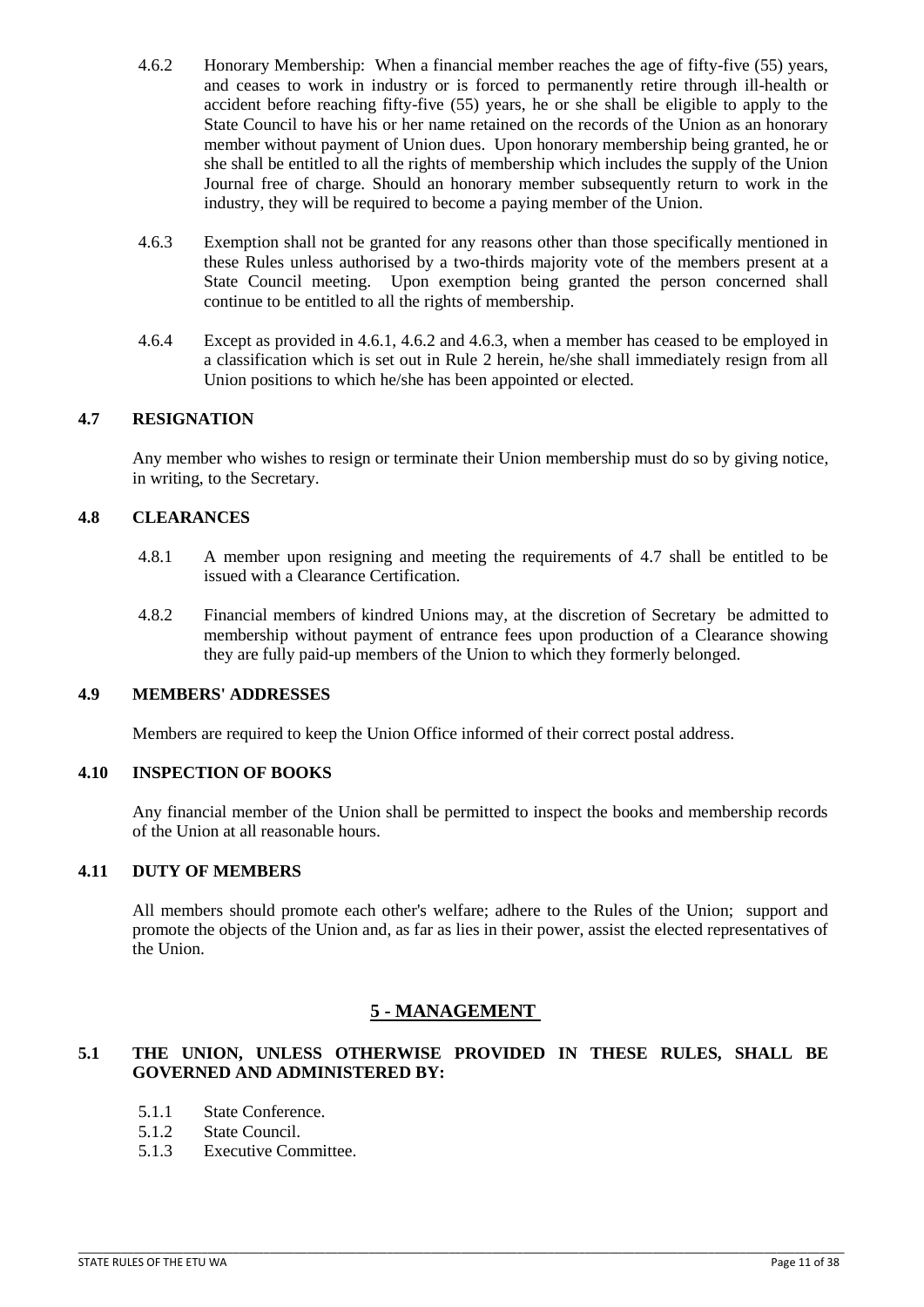## <span id="page-11-0"></span>**5.2 STATE CONFERENCE**

- 5.2.1 The State Conference shall be the policy making body of the Union and shall exercise the following powers:
	- 5.2.1.1 To make all necessary decisions to strengthen the Union and advance the interests of its members within the State.
	- 5.2.1.2 To take all steps within the State necessary to achieve any and all the objects of the Union.
	- 5.2.1.3 State Conference shall be held at least each alternate year at such time as may be decided by State Council. State Council may also convene special meetings of the State Conference as it deems necessary.
	- 5.2.1.4 The number of delegates to State Conference to be elected by their respective Regional Sub-Branches shall be determined with regard to the financial membership current at the date of the close of nominations in respect of each quadrennial election on the following basis:

| <b>Divisional State</b> |                          |       |                            | <b>Conference</b><br>Delegate/s |
|-------------------------|--------------------------|-------|----------------------------|---------------------------------|
| 50                      |                          | 100   | Financial members          |                                 |
| 101                     |                          | 500   | Financial members          | 2                               |
| 501                     | $\overline{\phantom{a}}$ | 1,000 | Financial members          | 3                               |
| 1,001                   | $\sim$ $-$               | 1,500 | Financial members          | 4                               |
| 1,501                   | $\sim 10^{-11}$          | 2,000 | Financial members          | 5                               |
| 2,001                   | $\overline{\phantom{a}}$ | 2,500 | Financial members          | 6                               |
| 2,501                   | $\overline{\phantom{0}}$ | 3,500 | Financial members          |                                 |
| 3,501                   |                          |       | and over Financial members | 8                               |

- 5.2.1.5 Delegates to Conference representing Regional Sub-Branches shall live in the Sub-Branch area to which they are attached.
- 5.2.1.6 Members of State Council shall also be delegates to Conference, but if elected as a Sub-Branch delegate, shall not be entitled to more than one vote at Conference.
- 5.2.1.7 Any full time officer or any other employee of the union, who is a member of the union, not elected as a Delegate may attend Conferences without voting rights.
- 5.2.1.8 Any financial member may attend Conferences as an observer without voting or speaking rights.
- 5.2.1.9 The State Secretary shall call on members to forward items for the State Conference agenda paper, which shall close six weeks prior to Conference.
- 5.2.1.10 The Executive Committee or State Council shall have power to group agenda items, make recommendations on the items submitted for the State Conference, and both bodies shall have power to submit items for the State Conference Agenda.

 Any matter appearing on the agenda paper and any business agreed to by the State Conference when sitting, may be dealt with by the Conference in any manner it sees fit.

 Other items may be added to the agenda paper if agreed to by a resolution of the State Conference when assembled.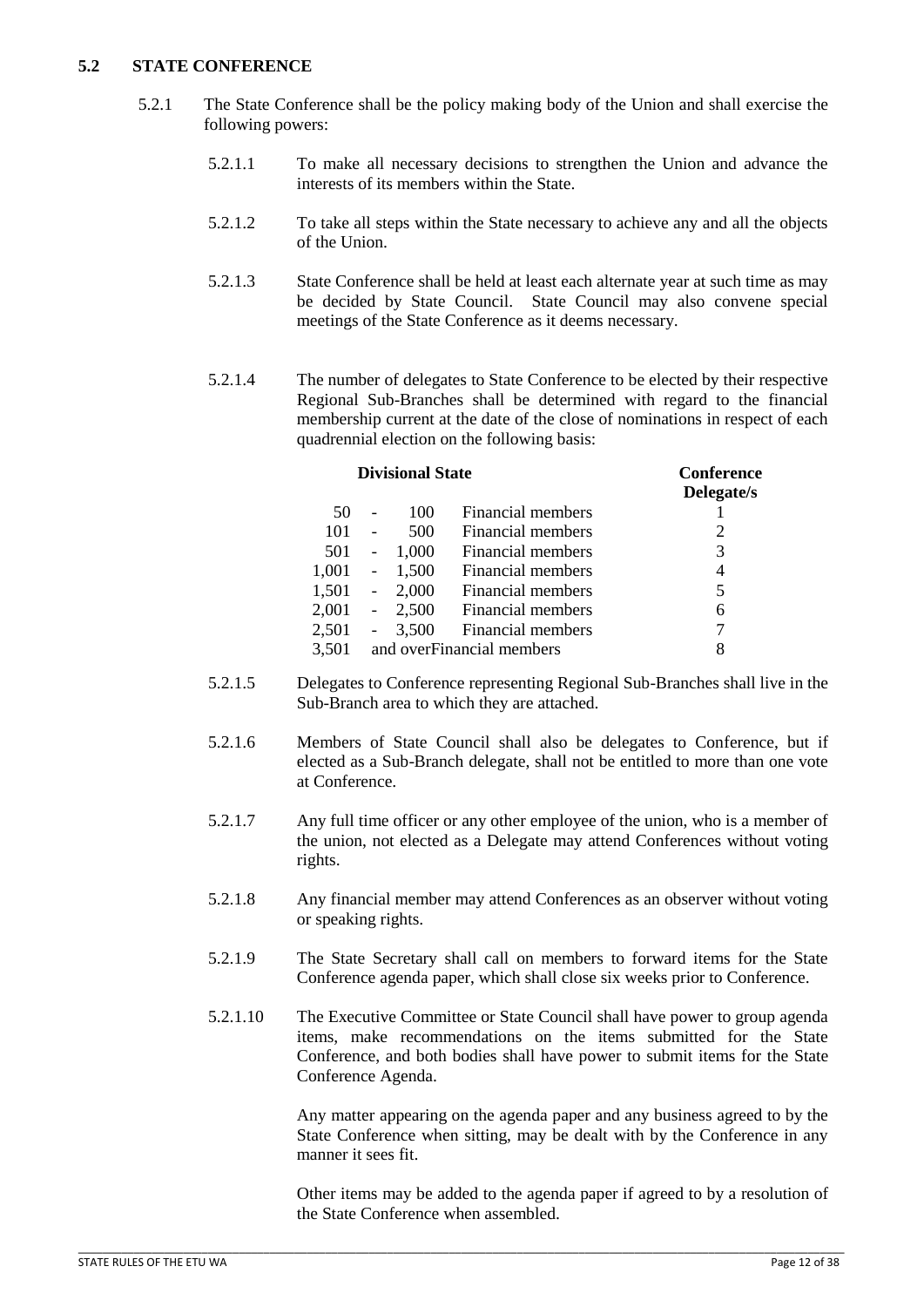- 5.2.1.11 The proposed agenda for the State Conference shall be provided to Delegates or Proxy Delegates no later than two (2) weeks prior to Conference.
- 5.2.1.12 The agenda for a Special State Conference shall be restricted to the matters for which it was called.
- 5.2.2 The decisions of State Conference shall be published and provided to the membership no later than six (6) weeks after the conclusion of the Conference.

## <span id="page-12-0"></span>**5.3 STATE COUNCIL**

- 5.3.1.1 The State Council shall, subject to the powers of the State Conference generally direct the work of the Union carry out particular responsibilities allocated to it under these Rules and take all steps necessary and in accordance with these Rules to strengthen the Union and further the interests of the members.
- 5.3.1.2 State Council may determine the Policy in the period between State Conferences, provided that such determinations do not conflict with previous conference decisions.
- 5.3.1.3 State Council shall supervise, overall, the work of all full-time officers and employees, all Sub-Branches and Committees.
- 5.3.1.4 State Council shall determine the number of organisers to be elected at each quadrennial election.
- 5.3.1.5 State Council shall be empowered to appoint Industrial Advocates, other Specialist Employees and Temporary Organisers.
- 5.3.1.6 State Council shall be empowered to affiliate the Union to other organisations where such affiliation furthers the objects of the Union (subject to ratification by the State Conference) and appoint Delegates to those organisations.
- 5.3.1.7 State Council shall be empowered to appoint Delegates to organisations to which the Union is affiliated to fill casual vacancies.
- 5.3.1.8 State Council shall be empowered to determine the amount of expenses to be paid to (other than full time paid Officers) Delegates attending State Conference, elected members when attending State Council, Executive Committee, Sub-Branch Executive and Delegates representing the Union on other bodies.
- 5.3.1.9 State Council shall be authorised to determine that each office in the Union may be held by the person who, in accordance with the Rules of the Communications, Electrical, Electronic, Energy, Information, Postal, Plumbing and Allied Services Union of Australia, Electrical Division, holds the corresponding office in that body.
- 5.3.2 The State Council shall meet bi-monthly and at such other times as the Council itself may decide or when decided by the Executive Committee or when requested by a majority of members of the State Council.

\_\_\_\_\_\_\_\_\_\_\_\_\_\_\_\_\_\_\_\_\_\_\_\_\_\_\_\_\_\_\_\_\_\_\_\_\_\_\_\_\_\_\_\_\_\_\_\_\_\_\_\_\_\_\_\_\_\_\_\_\_\_\_\_\_\_\_\_\_\_\_\_\_\_\_\_\_\_\_\_\_\_\_\_\_\_\_\_\_\_\_\_\_\_\_\_\_\_\_\_\_\_\_\_\_\_\_\_\_\_\_\_\_\_\_\_\_\_\_\_\_\_\_\_

 5.3.2.1 State Council shall consist of the State President, State Secretary and a number of State Councillors elected by their respective sections determined with regard to the financial membership current at the date of the close of nominations in respect of each quadrennial election on the following basis: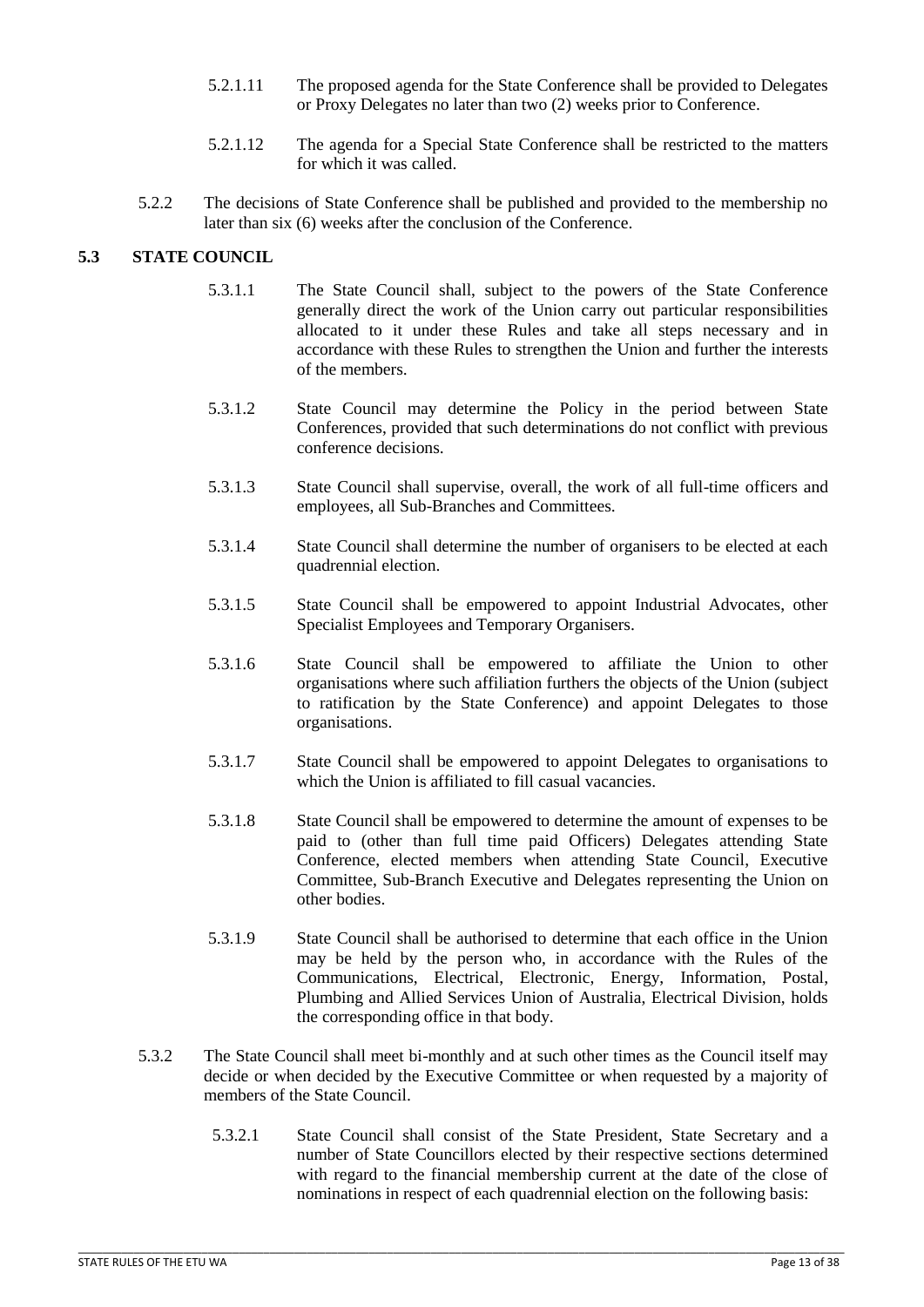|       |            |                 |                   | <b>State Councillor/s</b> |
|-------|------------|-----------------|-------------------|---------------------------|
| 50    |            | 100             | Financial members |                           |
| 101   | $\sim$     | 500             | Financial members | 2                         |
| 501   | $\sim$ $-$ | 1,000           | Financial members | 3                         |
|       |            | $1,001 - 1,500$ | Financial members | 4                         |
|       |            | $1,501 - 2,000$ | Financial members | 5                         |
|       |            | $2,001 - 2,500$ | Financial members | 6                         |
|       |            | 2,501 - 3,500   | Financial members | 7                         |
| 3,501 |            | and over        | Financial members | 8                         |
|       |            |                 |                   |                           |

 Sections shall be constituted on the following basis or on a geographical basis:-

- 5.3.2.1.1 Members employed in the General Trade.
- 5.3.2.1.2 Members employed by Supply Authorities.
- 5.3.2.1.3 Members employed by the Transport Industry.
- 5.3.2.1.4 Members employed in the Manufacturing Industry.
- 5.3.2.1.5 Members employed as Salaried Officers.
- 5.3.2.1.6 Members employed in the Radio, Television and Electronics/ Communications Industries.
- 5.3.2.1.7 Members employed in the Electrical Contracting Industry.
- 5.3.2.1.8 Members employed in the Foundry Industry.
- 5.3.3 The right of determining which method of representation shall be adopted shall be at the discretion of State Council provided that State Council shall determine which method of representation shall be adopted in respect of the next election period at State Council meeting prior to the calling for nominations for quadrennial elections.

 Where a section neglects to elect officers or delegates by the prescribed method, as set out in the Rules, the State Council may call fresh nominations for such officers or delegates.

 Permanent and/or full time officials employed by the Union shall have the right to be members of the State Council if elected by any section.

- 5.3.3.1 Any full time Officer or any other employee of the Union who is a member of the Union, not elected as a member of the State Council may attend Meetings without voting rights.
- 5.3.3.2 Any financial member may attend Council Meetings as an observer without voting or speaking rights.
- 5.3.4 The Secretary shall formulate the proposed agenda for Council Meetings and take account of those matters that have been submitted from Sub-Branches, job meetings or other sections of the members.

\_\_\_\_\_\_\_\_\_\_\_\_\_\_\_\_\_\_\_\_\_\_\_\_\_\_\_\_\_\_\_\_\_\_\_\_\_\_\_\_\_\_\_\_\_\_\_\_\_\_\_\_\_\_\_\_\_\_\_\_\_\_\_\_\_\_\_\_\_\_\_\_\_\_\_\_\_\_\_\_\_\_\_\_\_\_\_\_\_\_\_\_\_\_\_\_\_\_\_\_\_\_\_\_\_\_\_\_\_\_\_\_\_\_\_\_\_\_\_\_\_\_\_\_

5.3.4.1 Any matter appearing on the agenda paper and any business agreed to by the Council when sitting, may be dealt with by the Council in any manner it sees fit.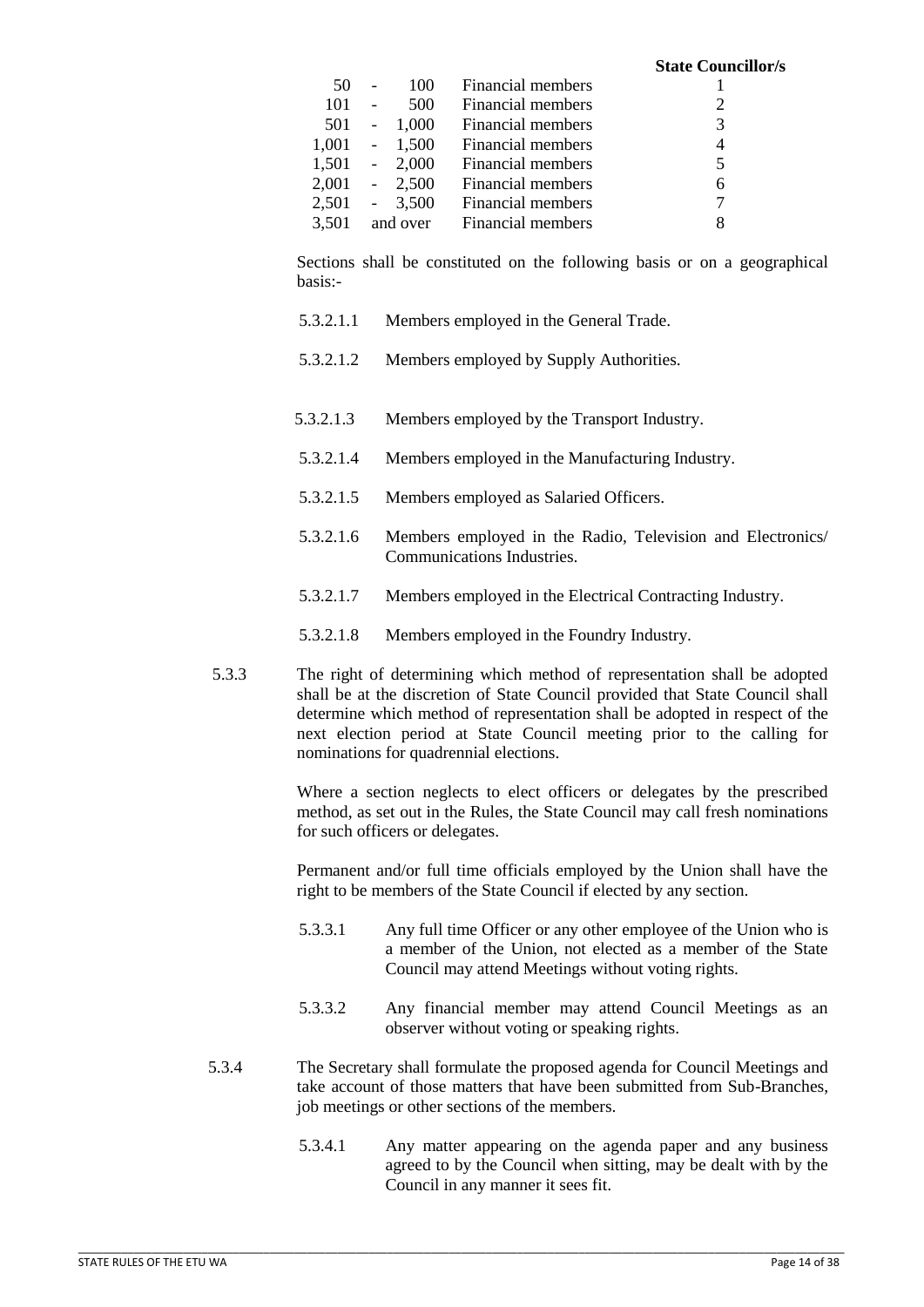- 5.3.4.2 Other items may be added to the agenda paper if agreed to by a resolution of the Council when assembled.
- 5.3.4.3 The proposed agenda for the Council shall be provided to Council members no later than one week prior to Council.
- 5.3.5 The decisions of Council shall be recorded and made available to any financial member on request.

## <span id="page-14-0"></span>**5.4 EXECUTIVE COMMITTEE**

- 5.4.1.1 The Executive Committee shall generally serve the purpose of an executive body of the State Council. It shall, subject to the powers of the State Conference and the State Council, carry out particular responsibilities allocated to it under these Rules and take all steps necessary and in accordance with these Rules to strengthen the Union and further the interests of the members.
- 5.4.1.2 Executive Committee shall be empowered to appoint short term Temporary Organisers, Industrial or Research Officers or other specialist Officers.
- 5.4.2 The Executive Committee shall meet monthly and at such other times as the Executive Committee itself may decide or when requested by a majority of members of the Executive Committee.
	- 5.4.2.1 Executive Committee shall consist of the State President, State Secretary, and one member from each of the sections as represented on the State Council. Excepting the State Secretary permanent or full-time officers shall not be eligible to be elected to Executive Committee. Should any Executive member be unable to attend an Executive meeting his/her alternate delegate shall take his/her place on the Executive. Where no alternate delegate has been elected the Executive shall have the power to appoint a proxy delegate from the appropriate section of State Council.
	- 5.4.2.2 Any full time Officer or any other employee of the Union who is a member of the Union not elected as a member of the Executive Committee may attend Meetings without voting rights.
	- 5.4.2.3 Any financial member may attend Executive Committee Meetings as an observer without voting or speaking rights.
	- 5.4.2.4 The Secretary shall formulate the proposed Agenda for Executive Committee Meetings.
	- 5.4.2.5 Any matter appearing on the Agenda paper and any business agreed to by the Executive Committee when sitting, may be dealt with by the Executive Committee in any manner it sees fit.

 Other items may be added to the Agenda paper if agreed to by a resolution of the Executive Committee members assembled.

5.4.3 The decisions of the Executive Committee shall be recorded and made available to any financial member on request.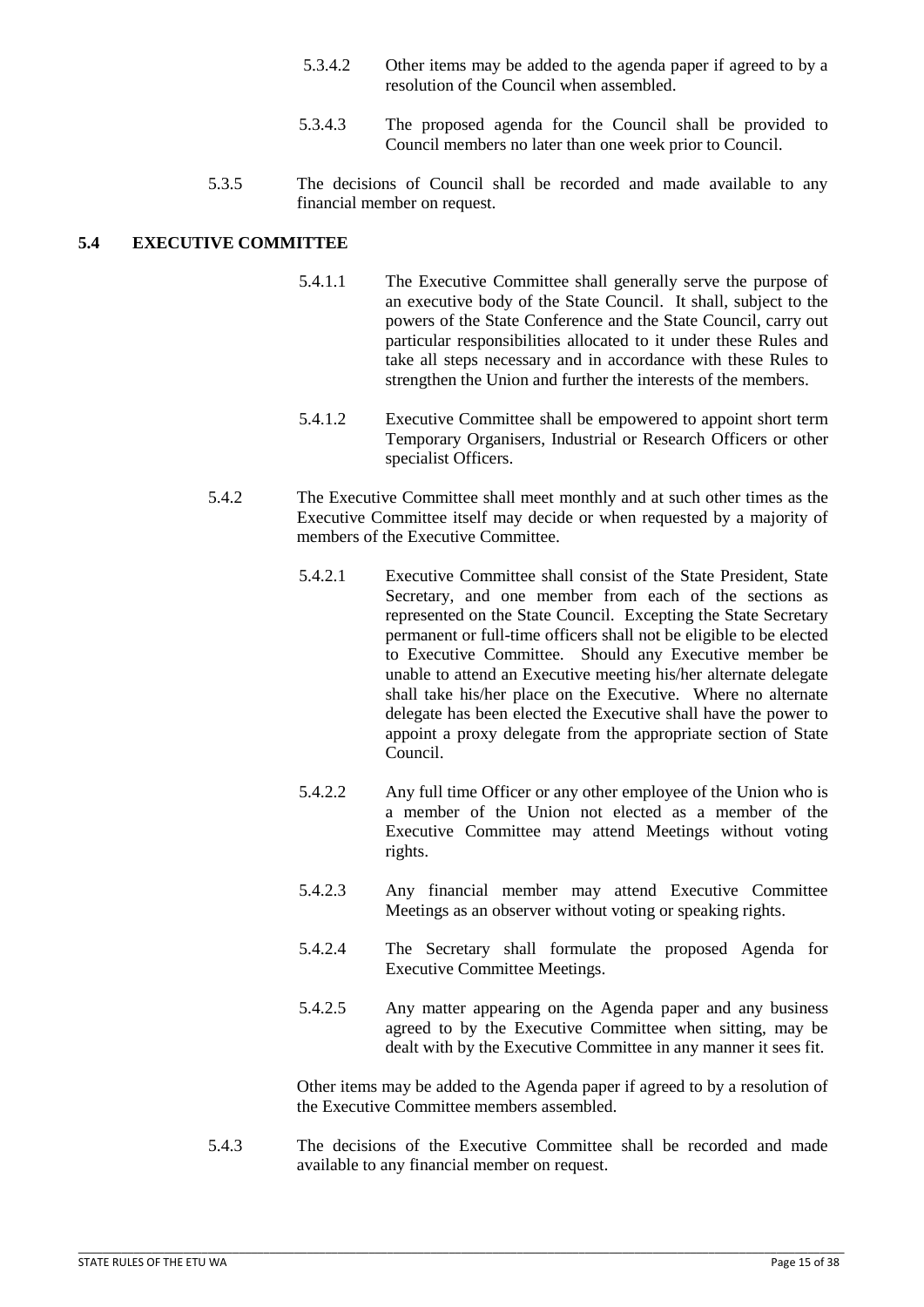### <span id="page-15-0"></span>**5.5 CONTROL OF STATE CONFERENCE, STATE COUNCIL AND EXECUTIVE COMMITTEE BY MEMBERS**

On no more than two occasions in any one calendar year, five percent (5%) of the total financial membership of the Union may, by petition, request that a referendum of members be held on a proposal that the State Conference, State Council or Executive Committee take or refrain from taking any specified action, or adopt or refrain from adopting any specified policy in the conduct of the Union's business. In such circumstances the Executive Committee shall make arrangements for the conduct of the referendum. The decision of such referendum shall be binding on the Union.

## **6 - SUB-BRANCHES**

- <span id="page-15-1"></span>6.1 Members of the Union residing in a defined area or working in a particular industry may with agreement of State Conference or State Council form a Sub-Branch to represent their specific interests.
- 6.2 No member shall have voting rights in more than one Sub-Branch.
- 6.3 Sub-Branches may make such decisions as will further the objects of the Union and assist the membership in their area or industry provided that none of their actions run contrary to the policy of the Union and the powers and decision of the governing bodies of the Union as outlined in RULE 5.
- 6.4 Sub-Branches shall meet as decided by the Sub-Branch Executive or shall meet when requested by at least 5% of the financial members within the Sub-Branch.
- 6.5 The Executive of a Sub-Branch shall consist of the following Officers: President, Vice President, Secretary.
- 6.6 The Executive of a Sub-Branch shall be elected quadrennially.
- 6.7 The Executive when convening meetings of the Sub-Branch shall make suitable arrangements by media announcement, circular or other means so as to inform the members, in sufficient time, of the time, place and agenda for the meeting.
- 6.8 The Executive shall inform members of the Sub-Branch and the State Council of the decisions of Sub-Branch meetings.
- 6.9 The Sub-Branch shall have the right to submit any matter to the State Council for its consideration.
- 6.10 The Executive Committee of the Union shall provide Sub-Branch Executives with the necessary resources to conduct their business.

# **7 - GENERAL MEETINGS**

# <span id="page-15-3"></span><span id="page-15-2"></span>**7.1 ANNUAL GENERAL MEETINGS**

- 7.1.1 The Union shall hold an Annual General Meeting on a date and at such place as determined by the Executive Committee.
- 7.1.2 The Agenda for the Annual General Meeting shall include a report on the Union's activities for the past year and the Union's financial position.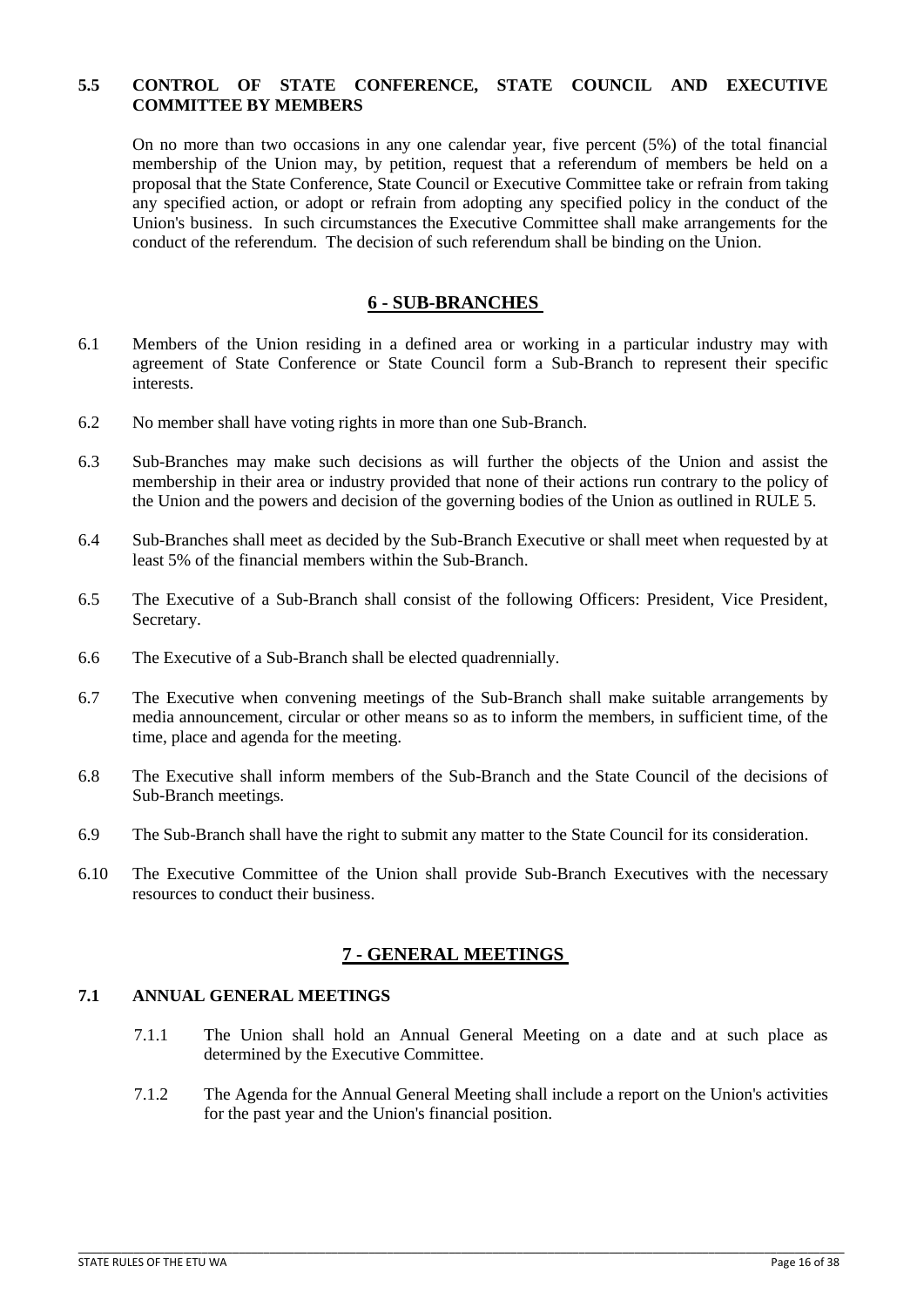### <span id="page-16-0"></span>**7.2 SPECIAL GENERAL MEETINGS**

- 7.2.1 The Secretary shall convene a Special General Meeting when:
	- 7.2.1.1 Requested by the State Council or Executive Committee; or
	- 7.2.1.2 Upon receipt of a petition stating the matter to be considered and signed by not less than one hundred (100) financial members.
- 7.3 The Executive Committee or State Council shall give seven (7) days notice specifying the time, place and objects of such meeting as referred to in 7.1 and 7.2 by conspicuously publishing a copy of a notice hereof in the major daily newspaper circulating in Western Australia and by posting a copy of the notice in a conspicuous place outside the Union Office, also by notification to Job Representatives.
- 7.4 Decisions of Annual General and Special General Meetings on policy matters must be referred to State Conference or State Council for ratification or otherwise; Annual General Meeting decisions on administrative matters shall be applied, with due regard for practical considerations by the Executive Committee.

## <span id="page-16-1"></span>**7.5 OTHER MEETINGS**

- 7.5.1 The Officers and governing bodies of the Union have a responsibility at all times to fully consult the membership and take account of their views. This will require for meetings of members to be constituted on numerous basis including the following:
	- 7.5.1.1 Shop Stewards/ Delegates Meetings
	- 7.5.1.2 Work Site Meetings
	- 7.5.1.3 Regional Meetings
	- 7.5.1.4 Industry Meetings
	- 7.5.1.5 Mass Stop Work Meetings
- 7.6 Any meeting held under 7.5 must be properly constituted ensuring that all members involved have reasonable opportunity to attend.
- 7.7 At all meetings provided for in this Rule other than Annual General and Special General members have the authority to make decisions affecting themselves consistent with the Rules, objects and policies of the Union.

# **8 - QUORUMS**

- <span id="page-16-2"></span>8.1 The Quorum at an Annual or Special General Meeting shall be twenty five (25) financial members.
- 8.2 The Quorum at a Sub-Branch meeting shall be five (5) financial members.
- 8.3 The Quorum for the State Conference, State Council, Executive Committee and Sub-Branch Executive shall be a simple majority of the total members of the body in question.
- 8.4 Where a properly constituted meeting as provided for in 7.5 and 7.6 is held there is no requirement for a Quorum, but any decisions of such meeting shall be binding on the members affected.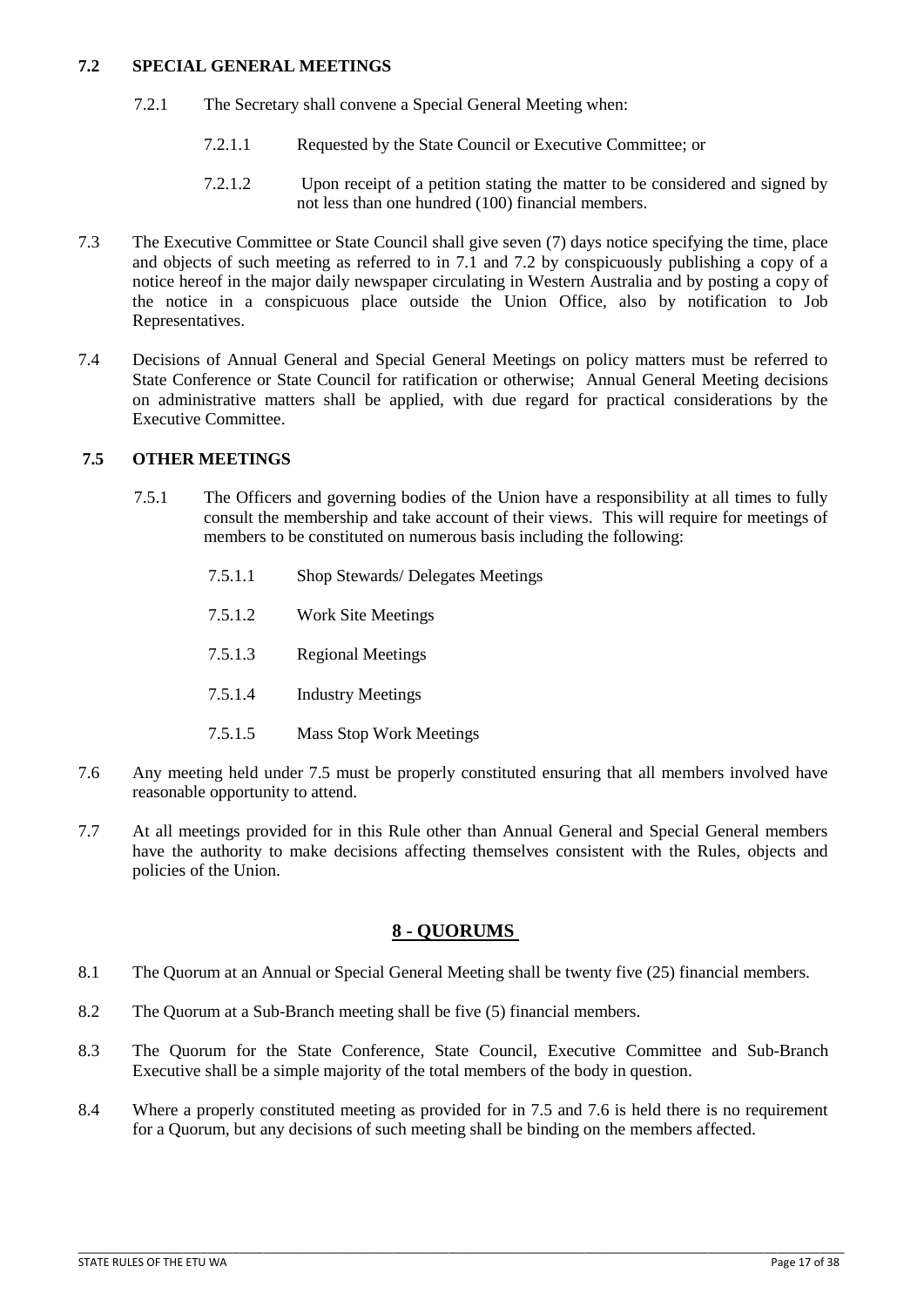# <span id="page-17-0"></span>**9 - JOB REPRESENTATIVES AND OCCUPATIONAL HEALTH AND SAFETY REPRESENTATIVES**

- 9.1 In any workplace where financial members are employed they shall be entitled to elect a shop steward/ delegate and a deputy shop steward/ delegate. All such elected job representatives shall be financial members of the Union.
- 9.2 The Executive Committee shall have the power to appoint job representatives where such job representatives have not been elected; however, such an appointment shall not override other provisions of this Rule.
- 9.3 In any workplace where two or more shop stewards/ delegates are elected the membership may in addition elect a convenor or senior shop steward/ delegate.
- 9.4 There shall be annual elections for all job representatives held in the month of March at which the outgoing representatives shall be entitled to re-nominate for a further term.
- 9.5 All job representatives elected under this Rule must be endorsed by the Executive Committee, and shall notify the Union Office of their election or resignation.
- 9.6 Credentials of job representatives can only be withdrawn by a duly constituted meeting of the financial members at the workplace called for that purpose and any decision must be endorsed by State Council. State Council shall also have the authority to withdraw the credentials of job representatives.

# <span id="page-17-1"></span>**9.7 DUTIES OF JOB REPRESENTATIVES**

Job representatives shall be required to:

- 9.7.1 Ensure all employees, including apprentices, at their workplace are financial members of the Union.
- 9.7.2 Act as representatives of the Union in accordance with Award or Agreement prescriptions.
- 9.7.3 Report on industrial conditions and the claims of members to the Union Secretary.
- 9.7.4 Notify the Union Secretary of any arrivals or departures of members from the district or workplace and changes of address.
- 9.7.5 Where necessary collect Union membership dues and be authorised to issue receipts for same and forward all money collected to the Union Office as soon as possible and not later than twenty-eight (28) days.
- 9.7.6 Represent member's interests at meetings with management.
- 9.7.7 Call meetings of the membership at their workplace when requested to do so by two or more financial members or when requested by an Officer of the Union.
- 9.8 Job representatives shall be entitled to recoup from the Union any reasonable expenses incurred as a consequence of carrying out their duties and obligations to the members and the Union.
- 9.9 Where one or more members are employed in a workplace an Occupational Health and Safety Representative may be elected under the same provisions as provided for the election of job representatives in this Rule or under the provisions of the Occupational Health, Safety and Welfare Act of 1984.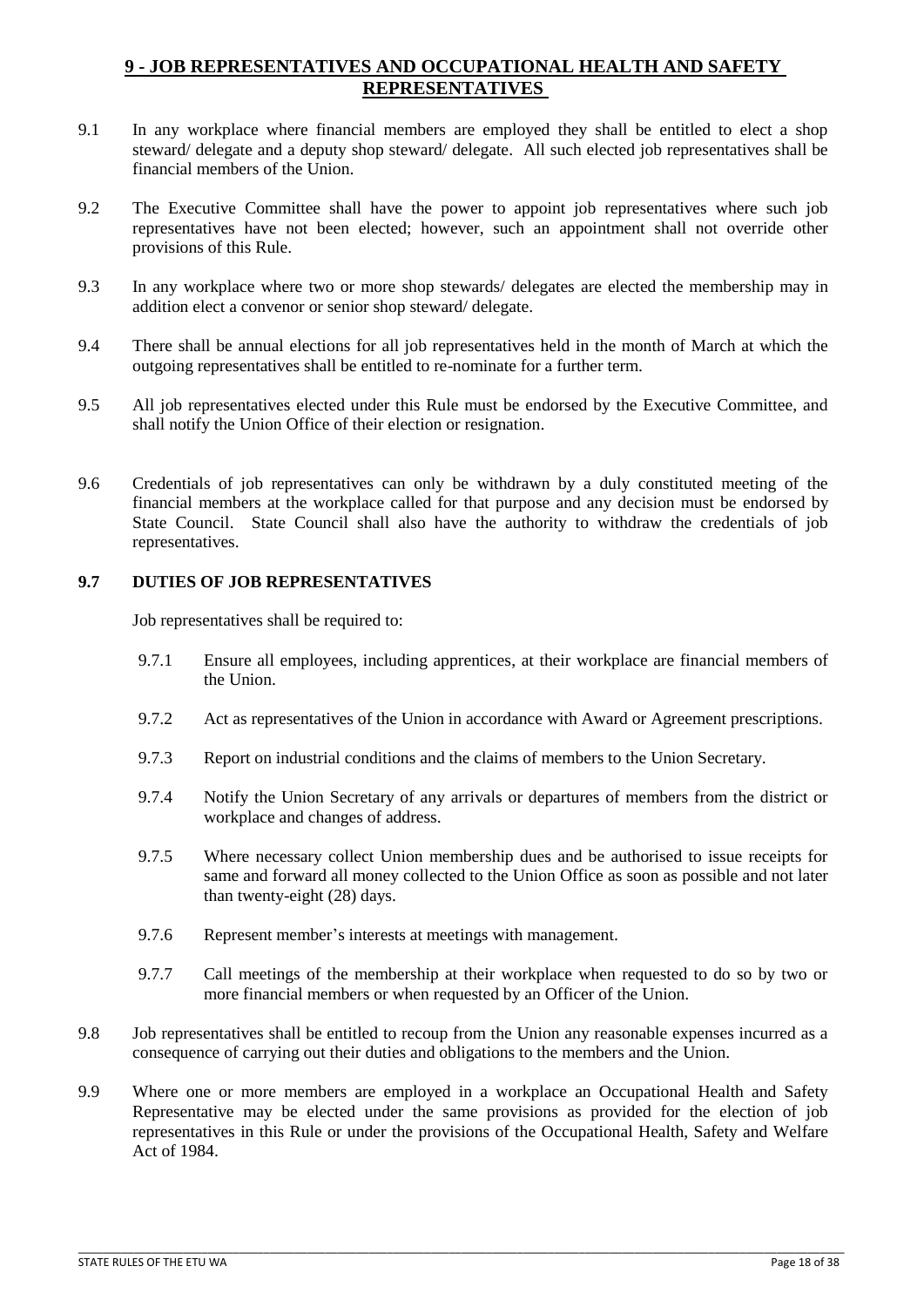- 9.10 The duties of the Occupational Health and Safety Representatives shall be:
	- 9.10.1 To represent members employed in the establishment, or workplace or department of an establishment, on matters relating to Occupational Health and Safety.
	- 9.10.2 To report to and consult with the Union Secretary, the Shop Steward/ Delegate and the members he/she represents on all matters relating to Occupational Health and Safety.
	- 9.10.3 To take such action as deemed necessary to achieve a safe working environment.
	- 9.10.4 To carry out those responsibilities and utilise those rights as provided for under the Occupational Health, Safety and Welfare Act of 1984.

## **10 - OFFICERS**

- <span id="page-18-0"></span>10.1 The Officers of the Union shall be President, Vice President, Secretary, Assistant Secretary, Organisers, members of the State Council and any other person holding office in the Union.
- 10.2 The Secretary shall be the principal officer and spokesperson of the Union and shall have the major responsibility for its leadership always consistent with the Union's Rules and Policies and the decisions of the Union's management bodies.

#### <span id="page-18-1"></span>**10.3 PRESIDENT**

10.3.1 The President wherever possible shall preside at all meetings of the State Conference, State Council, Executive Committee and meetings convened by these bodies and shall have the same voting and other rights as other Delegates to the State Conference, State Council and Executive Committee. The President shall take all necessary steps to ensure the proper conduct of the business of such meetings, and upon adoption, sign the Minutes.

#### <span id="page-18-2"></span>**10.4 VICE PRESIDENT**

In the absence of the President, the Vice President shall assume the duties as provided for in Rule - 10.3.1.

# <span id="page-18-3"></span>**10.5 SECRETARY**

- 10.5.1 The Secretary shall be an elected full time paid officer of the Union.
- 10.5.2 The Secretary shall be the registered Officer of the Union and shall be the Officer to sue and be sued on behalf of the Union under the law of the State. The Secretary shall wherever possible attend all meetings of the Union and shall submit annually a properly audited balance sheet of receipts and expenditure.
- 10.5.3 The Secretary shall keep a register of members showing the name and residential address of each member and details of the financial status of each member in respect to that persons membership.
- 10.5.4 The Secretary shall keep proper account of all moneys received or paid on account of any particular fund and shall keep separate accounts of the expenses of management and of all contributions in account thereof. On retiring from Office, the Secretary shall deliver all books, records and assets of the Union to his/her successor in the presence of the duly appointed auditor. The auditor shall make an appropriate certified report of the changeover to the State Council.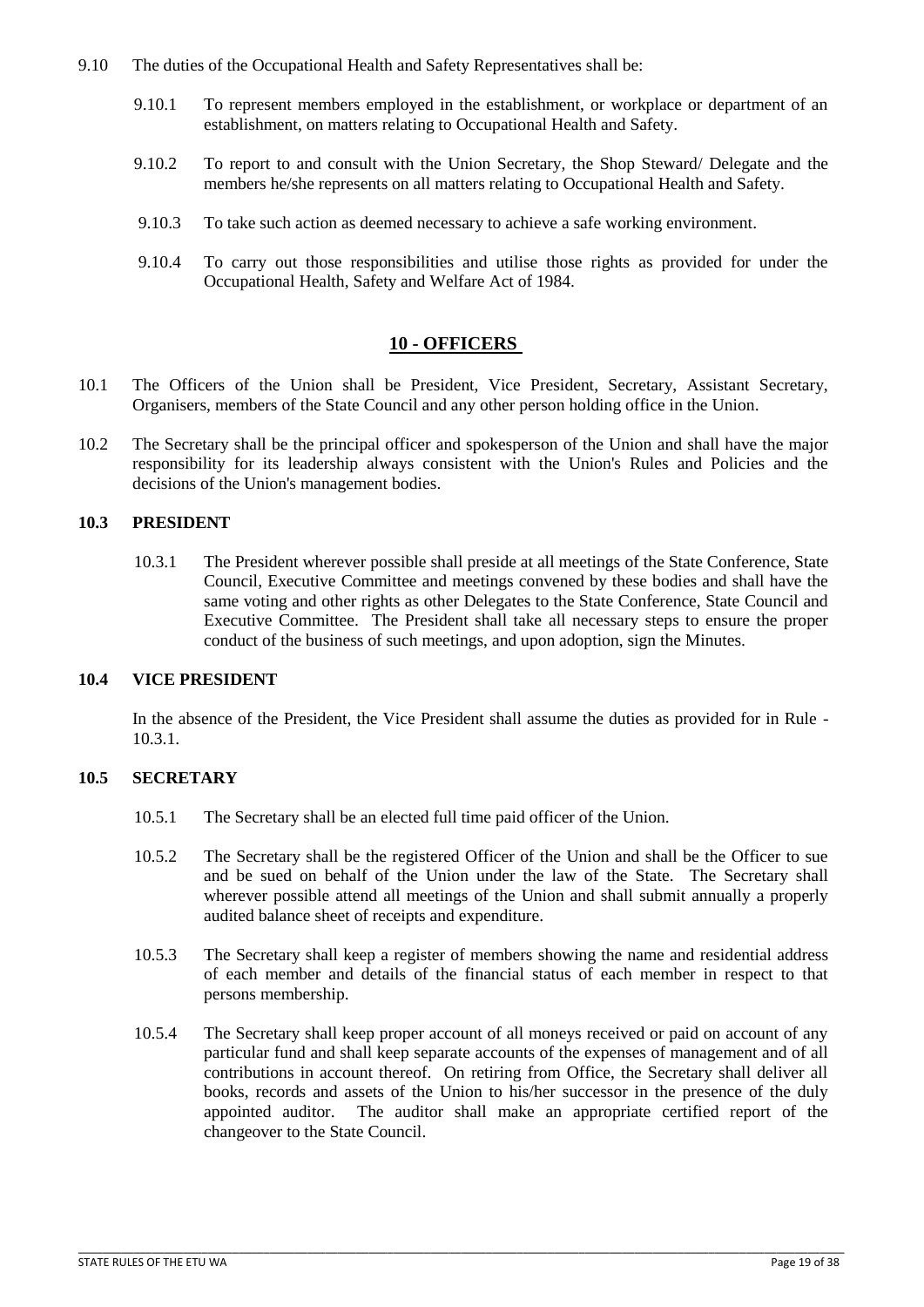#### <span id="page-19-0"></span>**10.6 ASSISTANT SECRETARY**

- 10.6.1 The Assistant Secretary shall be an elected full time paid Officer of the Union.
- 10.6.2 In the absence of the Secretary, the Assistant Secretary shall carry out all the duties and responsibilities of the Secretary. At all other times the Assistant Secretary will mainly be required to carry out organisational duties.

### <span id="page-19-1"></span>**10.7 ORGANISER(S)**

- 10.7.1 The Organisers shall be elected full time paid Officers of the Union.
- 10.7.2 Organisers shall carry out those duties allocated to them by the governing bodies of the Union.
- 10.7.3 Organisers will be allocated responsibility for industry streams as decided from time to time by the State Council or Executive Committee.
- 10.7.4 Organisers shall be required to take all possible steps to ensure all employees within their allocated industry stream are financial members of the Union.
- 10.7.5 Organisers are the closest point of contact between the membership and the Union; they therefore have a special responsibility to service the member's needs.

# <span id="page-19-2"></span>**10.8 OFFICERS EMPLOYMENT CONDITIONS**

- 10.8.1 Salaries
	- 10.8.1.1 All full time paid Officers shall be paid such sum for their services as may be determined by the Electrical Divisional Council of the CEPU. Such Officers shall have the right reserved to them to appeal to a private arbitrator. The private arbitrator to be an Australian Industrial Relations Commissioner if one were willing to act, or an arbitrator appointed by Electrical Divisional Council of the CEPU.
- 10.8.2 Sick Leave: Each full time Officer shall be entitled to (eighteen) 18 days sick leave annually. Such leave if not taken to accumulate. When an Officer has exhausted sick leave credits the Executive Committee may authorise further sick leave with pay, provided satisfactory medical evidence is available. This rule shall apply from the date of commencement of an Officer's service with the Union.
- 10.8.3 Annual Leave: Full time Officers of the Union shall be entitled to five weeks annual leave on full pay, plus one extra week's pay.
- 10.8.4 Long Service Leave: Full time Officers of the Union shall be entitled to long service leave as hereunder:
	- 10.8.4.1 Long service leave shall accrue as hereunder and may be taken in periods of not less than four (4) weeks, at the discretion of the Officer subject to one month's notice of his or her intention, in accordance with the following table:

| <b>Length of Service</b>                                 | <b>On Full Salary</b>                                          |
|----------------------------------------------------------|----------------------------------------------------------------|
| After 10 years service                                   | 13 weeks (exclusive of public<br>holidays therein)             |
| For every further completed<br>period of 5 years service | 6.5 weeks additional (exclusive of<br>public holidays therein) |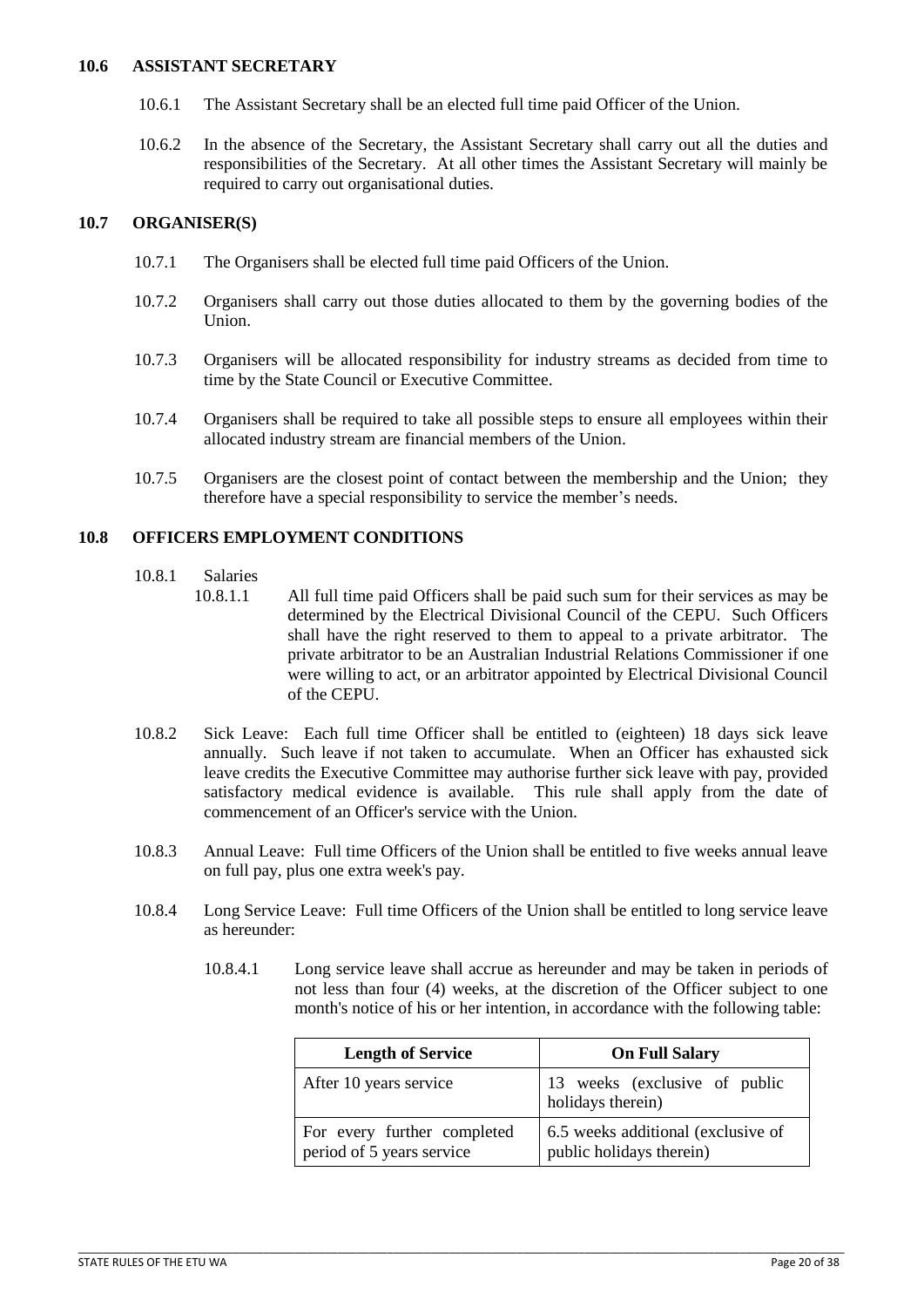- 10.8.4.2 Provided further that where the services of any full time Officer with three (3) years service or more are terminated or cease for any reason, other than for serious and wilful misconduct, he or she shall be entitled to be paid a proportionate amount calculated on the basis of thirteen (13) weeks for ten (10) years service.
- 10.8.4.3 Where the services of an Officer with ten (10) years or more service are terminated or cease for any reason, long service leave shall be deemed to have accrued for his or her total length of service and the cash equivalent in respect of such accrued long service leave computed in weekly periods, less such leave already taken, shall be paid to the Officer. For the purpose of 10.8.5, the death of an Officer shall be deemed to constitute a termination of his or her services.
- 10.8.5 Retirement & Retiring Allowance:
	- 10.8.5.1 Any full time Officer who had completed eight (8) years service at the time of retirement shall be paid a retiring allowance calculated on the basis of three (3) weeks salary at the ordinary rate for his or her position payable at the time such allowance is paid for each year calculated on a weekly basis.
	- 10.8.5.2 Any full time Officer whose services after eight (8) years service are terminated other than for misconduct or cease for any reason, shall be paid a retiring allowance calculated on the basis of three (3) weeks salary at the ordinary rate for his or her position payable at the time such allowance is paid for each year calculated on a weekly basis.
	- 10.8.5.3 For the purpose of 10.8.6 the death of an Officer shall be deemed to constitute a retirement or termination of his or her services.
- 10.8.6 The Union shall establish a trust fund to meet the liability of the Union to pay full time Officers of the Union long service leave and/or retirement and retiring allowances as prescribed by this Rule.

Any moneys paid in to such fund shall be kept separate and distinct from the general funds of the Union and such fund shall be administered by the Executive Committee in accordance with any rules made by the Union for this purpose.

# **11 - EMPLOYEES**

<span id="page-20-0"></span>11.1 The Union may employ Industrial Advocates, Temporary Organisers, persons with other special skills and clerical employees as needed. Industrial Advocates, Temporary Organisers and specialist employees can be appointed by the Executive Committee subject to State Council endorsement. Clerical employees can be appointed by the Secretary.

# <span id="page-20-1"></span>**11.2 INDUSTRIAL ADVOCATE(S)**

- 11.2.1 The Industrial Advocates shall be full time paid employees of the Union.
- 11.2.2 Industrial Advocates shall carry out those duties allocated to them by the governing bodies of the Union with particular reference to:
	- 11.2.2.1 Preparation and presentation of cases before various Industrial Tribunals.
	- 11.2.2.2 Maintaining an award service.
	- 11.2.2.3 Maintaining an information resource base.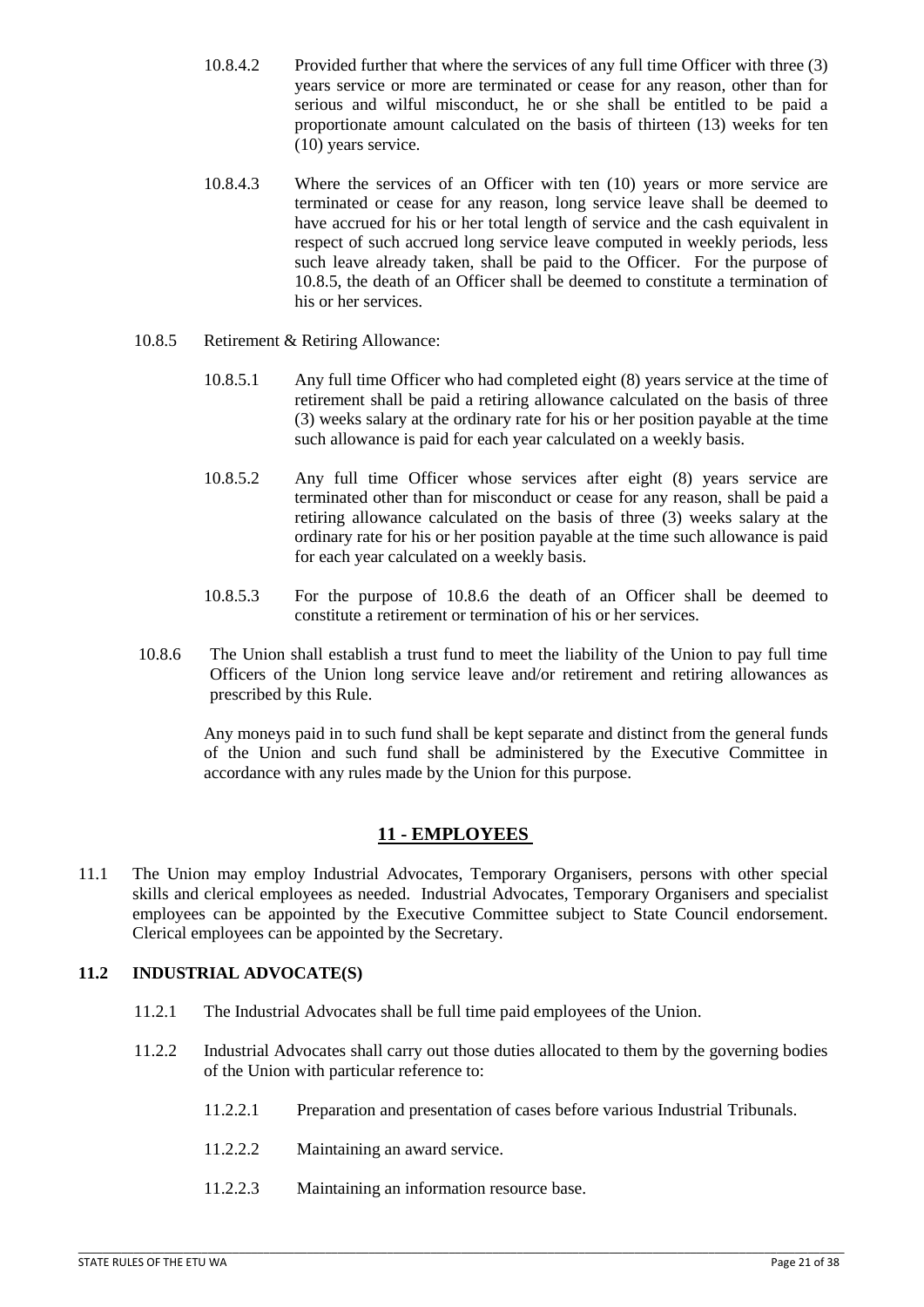#### <span id="page-21-0"></span>**11.3 CLERICAL EMPLOYEES**

11.3.1 Clerical employees shall carry out such duties as directed by the Secretary.

#### <span id="page-21-1"></span>**11.4 TEMPORARY ORGANISERS**

11.4.1 Full time or part time paid Temporary Organisers shall carry out similar duties as those outlined for Elected Organisers in 10.7.

#### <span id="page-21-2"></span>**11.5 OTHER EMPLOYEES**

Specialist employees and part time Industrial Advocates shall carry out such duties as directed by the governing bodies of the Union.

#### <span id="page-21-3"></span>**11.6 EMPLOYEES EMPLOYMENT CONDITIONS**

- 11.6.1 Industrial Advocates, Temporary Organisers and Specialist employees, whether full time or part time shall be employed under the same salaries and conditions as elected Officers receive under the provisions of 10.8.
- 11.6.2 Clerical employees shall be employed under the Clerks (Trades & Industrial Unions Clerical Staff) Agreement of 1986 as updated and amended from time to time. However in lieu of Clause 13. - Annual Leave subclauses 1. and 6. of said Agreement the provisions of 10.8.4 shall apply.
- 11.6.3 Retirement and Retiring Allowance:
	- 11.6.3.1 Any such employee who had completed ten (10) years of service at the time of retirement shall be paid a retiring allowance calculated on the basis of three weeks salary at the ordinary rate for his or her position payable at the time such allowance is paid for each year calculated on a weekly basis.
	- 11.6.3.2 Any employee whose services after ten (10) years service are terminated other than for misconduct or cease for any reason, shall be paid a retiring allowance calculated on the basis of three weeks salary at the ordinary rate for his or her position payable at the time such allowance is paid for each year calculated on a weekly basis.
	- 11.6.3.3 For the purpose of 11.6.3 the death of an employee shall be deemed to constitute a retirement or termination of his or her services.
- 11.6.4 The Union shall establish a trust fund to meet the liability of the Union to pay employees of the Union long service leave and/or retirement and retiring allowances as prescribed by this Rule.

 Any moneys paid in to such fund shall be kept separate and distinct from the general funds of the Union and such fund shall be administered by the Executive Committee in accordance with any rules made by the Union for this purpose.

# **12 - ELECTIONS**

\_\_\_\_\_\_\_\_\_\_\_\_\_\_\_\_\_\_\_\_\_\_\_\_\_\_\_\_\_\_\_\_\_\_\_\_\_\_\_\_\_\_\_\_\_\_\_\_\_\_\_\_\_\_\_\_\_\_\_\_\_\_\_\_\_\_\_\_\_\_\_\_\_\_\_\_\_\_\_\_\_\_\_\_\_\_\_\_\_\_\_\_\_\_\_\_\_\_\_\_\_\_\_\_\_\_\_\_\_\_\_\_\_\_\_\_\_\_\_\_\_\_\_\_

# <span id="page-21-5"></span><span id="page-21-4"></span>**12.1 FREQUENCY OF ELECTIONS**

Elections for all Offices shall be held quadrennially commencing in 1995.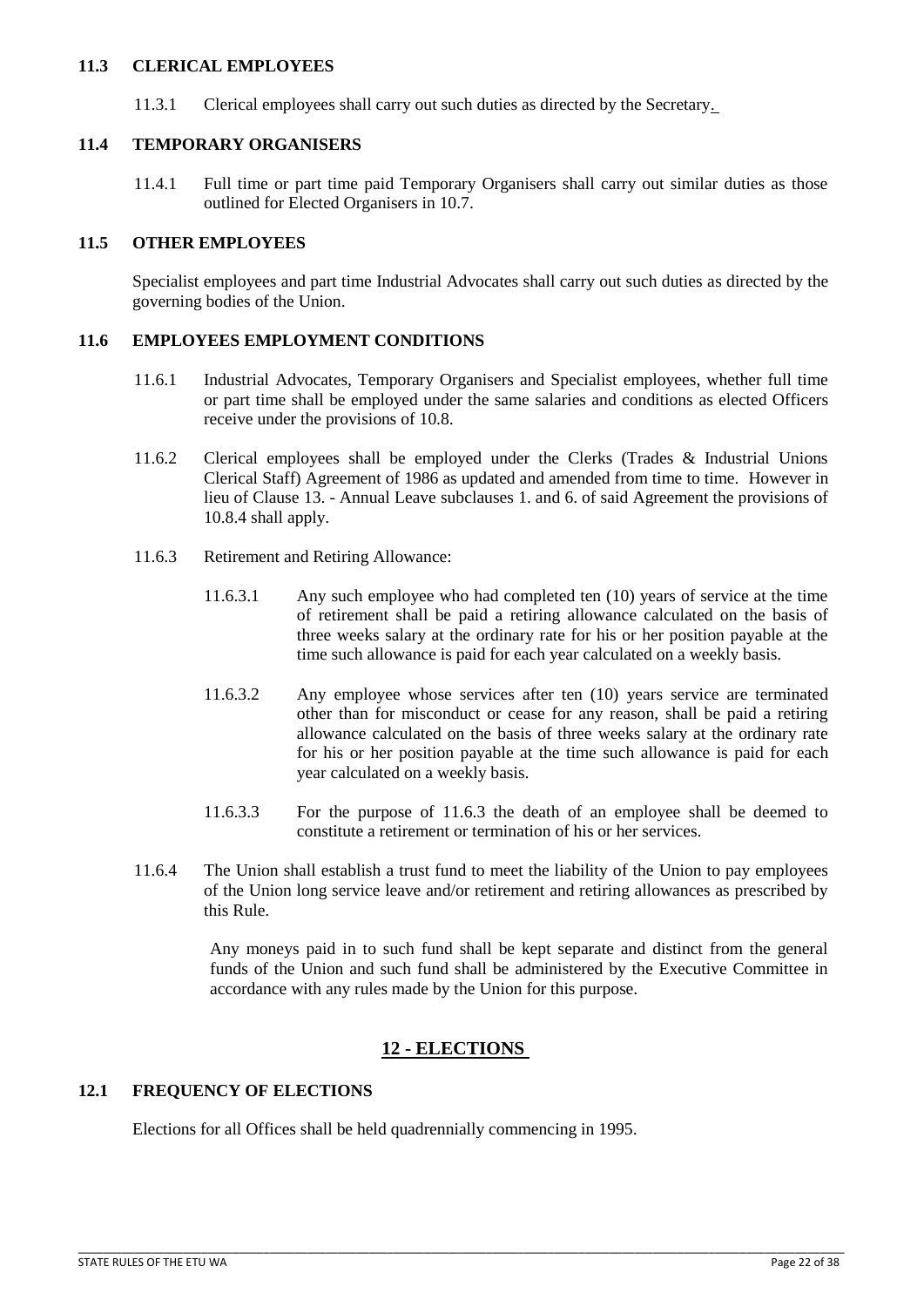#### <span id="page-22-0"></span>**12.2 ELECTION OF PRESIDENT, SECRETARY, ASSISTANT SECRETARY AND ORGANISERS**

The President, Secretary, Assistant Secretary and Organisers shall be elected quadrennially by secret postal ballot of the members of the Union.

#### <span id="page-22-1"></span>**12.3 ELECTION OF VICE PRESIDENT**

The Vice President shall be elected quadrennially by secret ballot of the members of the State Council from Executive members at the first State Council meeting following the quadrennial elections.

#### <span id="page-22-2"></span>**12.4 ELECTION OF DELEGATES TO STATE CONFERENCE**

Delegates to State Conference shall be elected by the members attached to each Regional Sub-Branch, entitled to vote in accordance with Sub Rule 12.9.3 - Conduct of Elections.

## <span id="page-22-3"></span>**12.5 ELECTION OF STATE COUNCILLORS**

- 12.5.1 Delegates to State Council shall be elected by the members of the particular Section or Sub-Branch as the case may be, entitled to vote in accordance with Sub-Rule 12.9.3 - Conduct of Elections.
- 12.5.2 When there are insufficient unfinancial members in a Section at the time of closing of nominations to establish representation on State Council and then prior to the next quadrennial ballot there are sufficient financial members in the Section to establish such representation an election shall be conducted to elect a Delegate to State Council for the Section.

#### <span id="page-22-4"></span>**12.6 ELECTION OF STATE EXECUTIVE**

Members of the State Executive, with the exception of the President and the Secretary,(and where determined by State Council, one alternate Section Representative) shall be elected by secret ballot by the State Council Delegates of the respective Section at the first meeting of the State Council after the declaration of the Quadrennial ballot.

## <span id="page-22-5"></span>**12.7 ELECTION OF REGIONAL SUB-BRANCH PRESIDENT, VICE-PRESIDENT AND SECRETARY**

The election of a Regional Sub-Branch President, Vice President and Secretary shall be by postal ballot taken concurrently with the quadrennial elections of the members attached to the Sub-Branch entitled to vote in accordance with Sub-Rule 12.9.3 - Conduct of Elections.

# <span id="page-22-6"></span>**12.8 ELECTION OF SUB-BRANCH DELEGATES TO ORGANISATIONS WITH WHICH THE UNION IS AFFILIATED**

12.8.1 Prior to each occasion of the quadrennial elections, State Council shall determine the method of the election of Sub-Branch Delegates to organisations with which the Union is affiliated within the Regional Sub-Branch area. The method of election of such Delegates shall be by one of the following methods:-

- 12.8.1.1 By the financial members resident in the respective Regional area and entitled to vote in conjunction with the quadrennial ballot; or
- 12.8.1.2 By the Regional Sub-Branch at a specially summoned meeting to be held at the earliest opportunity after the Declaration of the quadrennial ballot.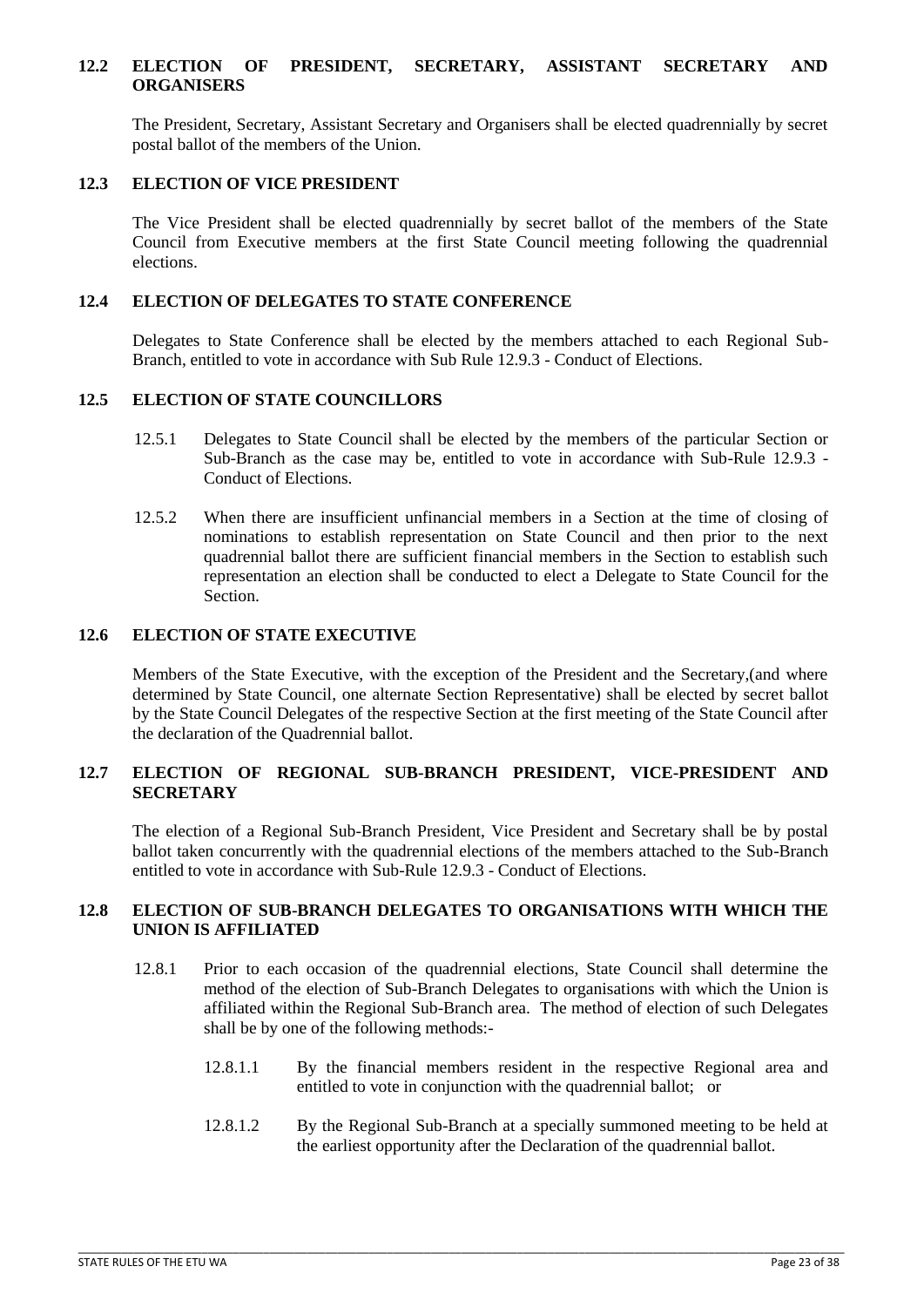## <span id="page-23-0"></span>**12.9 CONDUCT OF ELECTIONS**

- 12.9.1 The Union shall conduct its own elections.
- 12.9.2 Any ballot shall commence no later than four (4) weeks after the close of nominations and shall conclude no later than three (3) weeks after commencement.
- 12.9.3 The method of electing persons to an Office and to affiliated bodies shall except where otherwise provided in these Rules, be by secret postal ballot of all financial members entitled to vote in such elections. Whether or not a member is financial shall be determined by reference to sub-rule 4.5.1 - Unfinancial Members.

# <span id="page-23-1"></span>**12.10 APPOINTMENT OF RETURNING OFFICER**

- 12.10.1 A Returning Officer shall be appointed by State Council to conduct the election for Officers in the union or alternatively; State Council may request the Registrar of the Australian Industrial Relations Commission or the Registrar of the Western Australian Industrial Relations Commission to make arrangements with the relevant Electoral Office to conduct an election under the Rules of the Union.
- 12.10.2 A Returning Officer appointed under these Rules shall be a person who is not the holder of office in, nor an employee of the Union.

# <span id="page-23-2"></span>**12.11 DUTIES OF THE RETURNING OFFICER**

- 12.11.1 Each Returning Officer shall have complete control of the respective ballot and in any disputed matter, the decision of the Returning Officer shall be final.
- 12.11.2 The preparation of the respective role of eligible voters, in accordance with the Rules of the Union shall be under the control of the Returning Officer.
- 12.11.3 For the information of the duly appointed Scrutineers, each Returning Officer shall fix the time and place for counting each respective ballot prior to commencing such count.
- 12.11.4 The Returning Officer shall at the completion of the count, declare the ballot and submit a written report to the Secretary, who shall immediately advise the State Council of the result.

### <span id="page-23-3"></span>**12.12 NOMINATIONS**

- 12.12.1 Except as provided in Sub-Rule 12.12.2. nominations shall open on the first Monday in July and close at 5.00pm on the 2nd Monday in July in the quadrennial election year.
- 12.12.2 Where an election is conducted to fill a casual vacancy, the State Council shall fix the closing time for nominations.
- 12.12.3 Nominations shall be called by advertisement in the "ETU News" or in a newspaper or newspapers, having regard for the district or region to which the Office relates.
- 12.12.4 Such advertisement shall be in the form of a notice setting out the name of the Union, the title of the Office, the place for lodging nominations, and inviting members eligible for election in accordance with the provisions of this Rule, to stand for election for the vacant **Office**
- 12.12.5 All nominations shall be in writing and endorsed by two financial members, other than the candidate, who have been at least three months in the Union. Before going to a ballot, candidates shall signify in writing their willingness to accept Office if elected.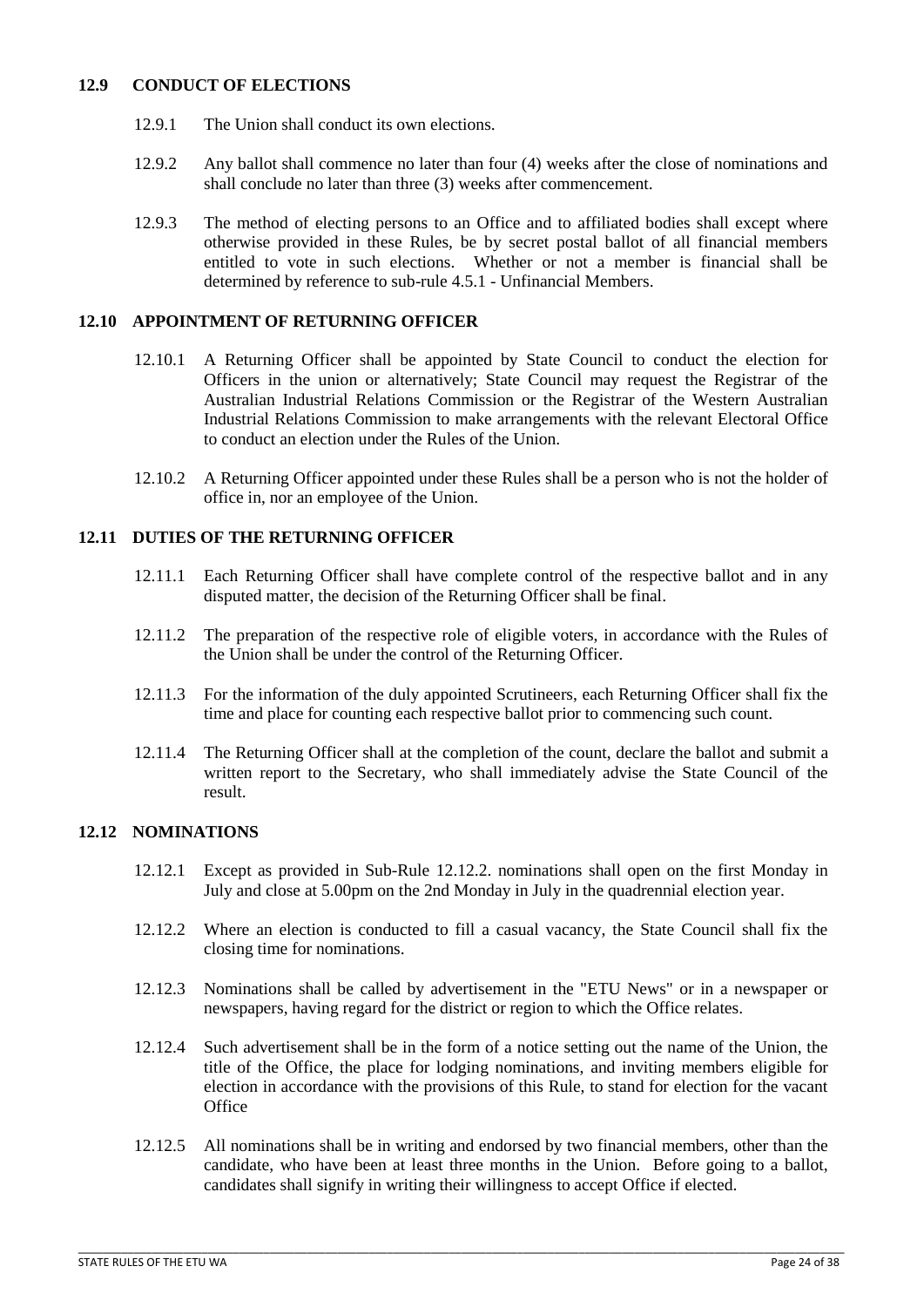12.12.6 Provided that if the Returning Officer finds a nomination defective he/she shall, before rejecting the nomination, notify the person concerned of the defect and, where it is practical to do so, give such person the opportunity to remedy the defect within seven days of being so notified.

# <span id="page-24-0"></span>**12.13 CONDUCT OF ELECTIONS COLLEGIATE ELECTIONS**

- 12.13.1 Where the election provided by these Rules is to be conducted otherwise than by direct election by a secret postal ballot, the Returning Officer shall call for nominations at the relevant meeting, or as prescribed by these Rules.
- 12.13.2 Where nominations are called for under 12.13.1 above, and the Returning Officer finds that a nomination is defective he/she shall take all reasonable steps to give the person nominating an opportunity to remedy the defect.
- 12.13.3 In conducting the ballot, the Returning Officer shall take all reasonable steps to ensure the secrecy of the ballot and may give all reasonable directions to ensure that no irregularity occurs.
- 12.13.4 For collegiate elections at or by the State Council, the following persons shall be eligible to stand for the positions indicated in the manner below:-

| <b>COLLEGIATE ELECTIONS</b>                                                                    |                                                   |                                                   |  |
|------------------------------------------------------------------------------------------------|---------------------------------------------------|---------------------------------------------------|--|
| <b>Positions</b>                                                                               | <b>Persons Eligible</b>                           | <b>Electors</b>                                   |  |
| Executive Members and<br>alternates (where<br>applicable) other than<br>Secretary or President | Sectional<br>Representatives from<br>each Section | Sectional<br>Representatives from<br>each Section |  |
| Vice President                                                                                 | <b>State Executive</b>                            | <b>State Councillors</b>                          |  |

# <span id="page-24-1"></span>**12.14 CONDUCT OF ELECTIONS DIRECT VOTING**

- 12.14.1 Where an election is to be conducted by a direct secret postal ballot of the members of the Union, the Returning Officer shall call for nominations for election to each of the offices according to these Rules. Each nomination shall be in writing and shall be signed by the candidate and otherwise be in accordance with these rules.
- 12.14.2 Nominations shall be called for by advertisement in a daily newspaper circulating in Western Australia, and, where the election time table permits it, in the "ETU News".
- 12.14.3 If no more nominations for election to any office are received than the number of vacancies in such office, then the Returning Officer shall forthwith declare the person or persons nominated to have being elected to such office.
- 12.14.4 If there are more nominations for election to any office than there are vacancies in such office, the Returning Officer shall fix dates when the ballot shall open and close provided that the ballot shall close not later than the day specified in these Rules. The period between the opening and closing dates of the ballot shall be not less than ten (10) days nor more than twenty-one (21) days.
- 12.14.5 The election shall be by means of a secret ballot and the Union shall provide the Returning Officer with a post box address for the return of the ballot papers.
- 12.14.6 The Returning Officer shall obtain the keys of a box at a post office in Perth. Such keys shall not pass from the possession of the Returning Officer at any time during an election. The Returning Officer shall give each scrutineer reasonable notice of his/her intention to open the post office box and any scrutineer may as a result of such notice be in attendance.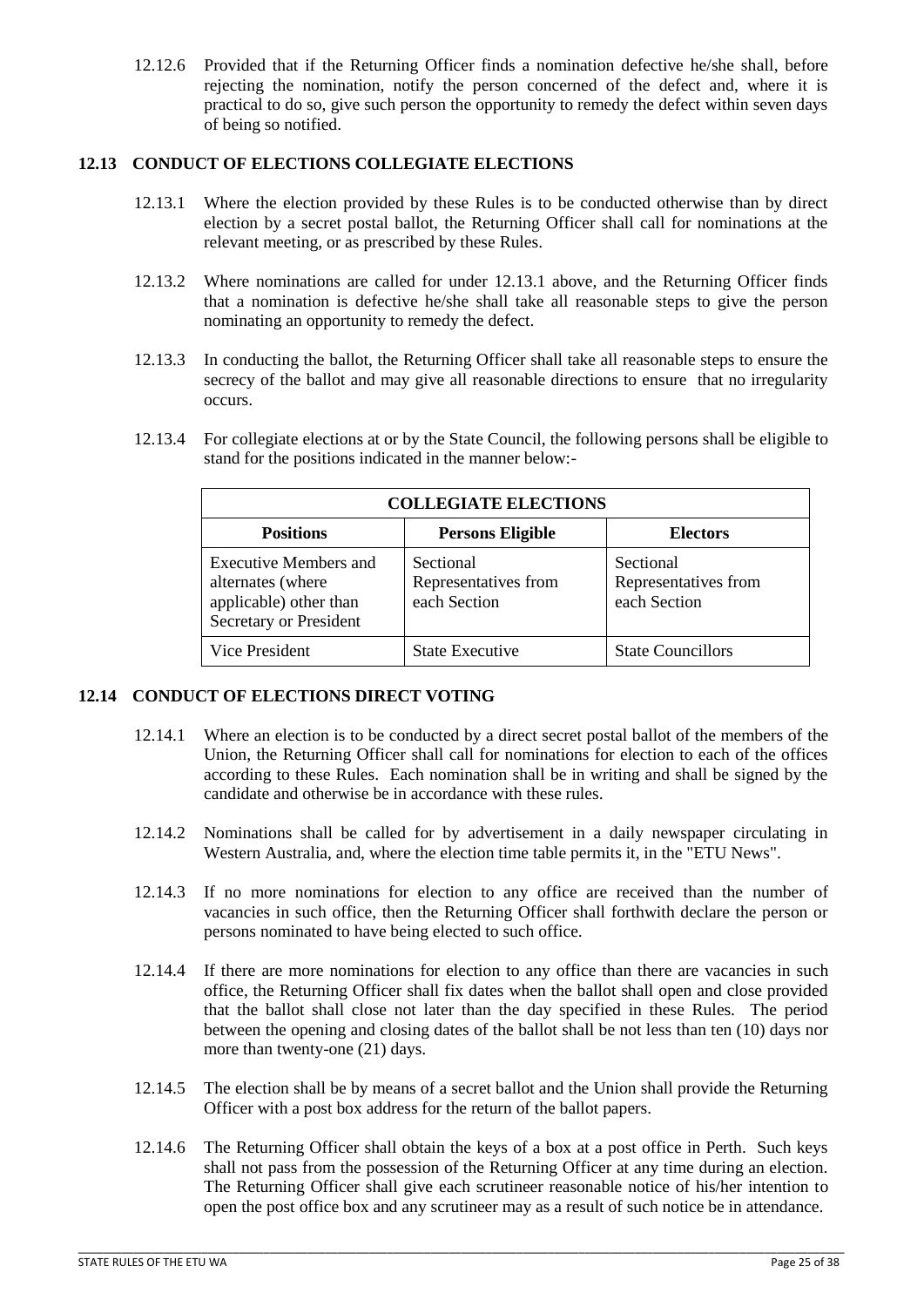- 12.14.7 Each Returning Officer shall have compiled a list of all members who are eligible to vote and shall use such list in the conduct of the said election.
- 12.14.8 Every member of the Union who is financial at the closing time for nominations shall be eligible to vote.
- 12.14.9 The elections shall be conducted under the `first past the post' voting system. The position of all candidates' names for each office on the ballot paper shall be drawn for.
- 12.14.10 The Returning Officer shall cause to be prepared sufficient ballot papers which shall not be numbered or otherwise marked except with the Returning Officer's initials together with prepaid envelopes addressed to the box number at the post office referred to in Sub-Rule 12.14.6. The ballot papers shall contain in a prominent position the date and time of the closing of the ballot and ballot papers received after that date shall not be included in the ballot.
- 12.14.11 The Returning Officer shall by prepaid post forward a ballot paper and reply-paid envelope in the presence of such scrutineers as wish to be present on a date to be determined by the Returning Officer to each voter entitled to vote within the union in accordance with the voters' list.
- 12.14.12 A candidate may in writing appoint any member of the Union who is not a candidate in the election to be his/her scrutineer but such scrutineer shall not in any way obstruct the Returning Officer in the performance of his/her duties nor shall the Scrutineer in any way interfere with the conduct of the ballot.
- 12.14.13 A scrutineer shall, so far as it is possible having regard to the time of appointment and to the form of election to be conducted, be entitled to observe the forwarding of nominations forms by the Returning Officer, the consideration of nomination forms, to inspect the nomination forms, to observe the form and distribution of ballot papers, the collection of the envelopes containing the ballot papers from the post office box where appropriate, the checking of votes, the conduct and determination of the election by lot and the declaration of the ballot and to observe every act performed or directed by the Returning Officer which may affect the result of the election. The Returning Officer shall take all reasonable steps by notification or otherwise to enable each scrutineer to exercise these entitlements. A scrutineer shall direct the attention of the Returning Officer to any irregularity he/she may detect whether in the nomination forms, nominations, the form of distribution of ballot papers, or in respect of any other matters to be observed or done under these rules. A scrutineer shall do all these things necessary so that the conduct of the election shall conform to these rules and so that the secrecy of the ballot shall be observed.
- 12.14.14 At the close of the ballot, the Returning Officer in the presence of the scrutineers and all candidates (if available) shall count all ballot papers and shall within fourteen (14) days of the close of the ballot declare the result of the elections and the persons declared elected shall occupy their respective positions forthwith, or otherwise in accordance with these rules.
- 12.14.15 A person elected to office pursuant to the provisions of this rule shall, unless otherwise provided in these rules, retain it until a successor is duly elected unless he/she dies, resigns or is removed from office in accordance with these rules.
- 12.14.16 The Returning Officer shall make reasonable arrangements for the recording of absentee votes.
- 12.14.17 In conducting the ballot, the Returning Officer shall take all reasonable steps and may give all reasonable directions to ensure that no irregularity occurs.
- 12.14.18 For direct elections by the members of the union the following persons shall be eligible to stand for the positions indicated in the manner below:-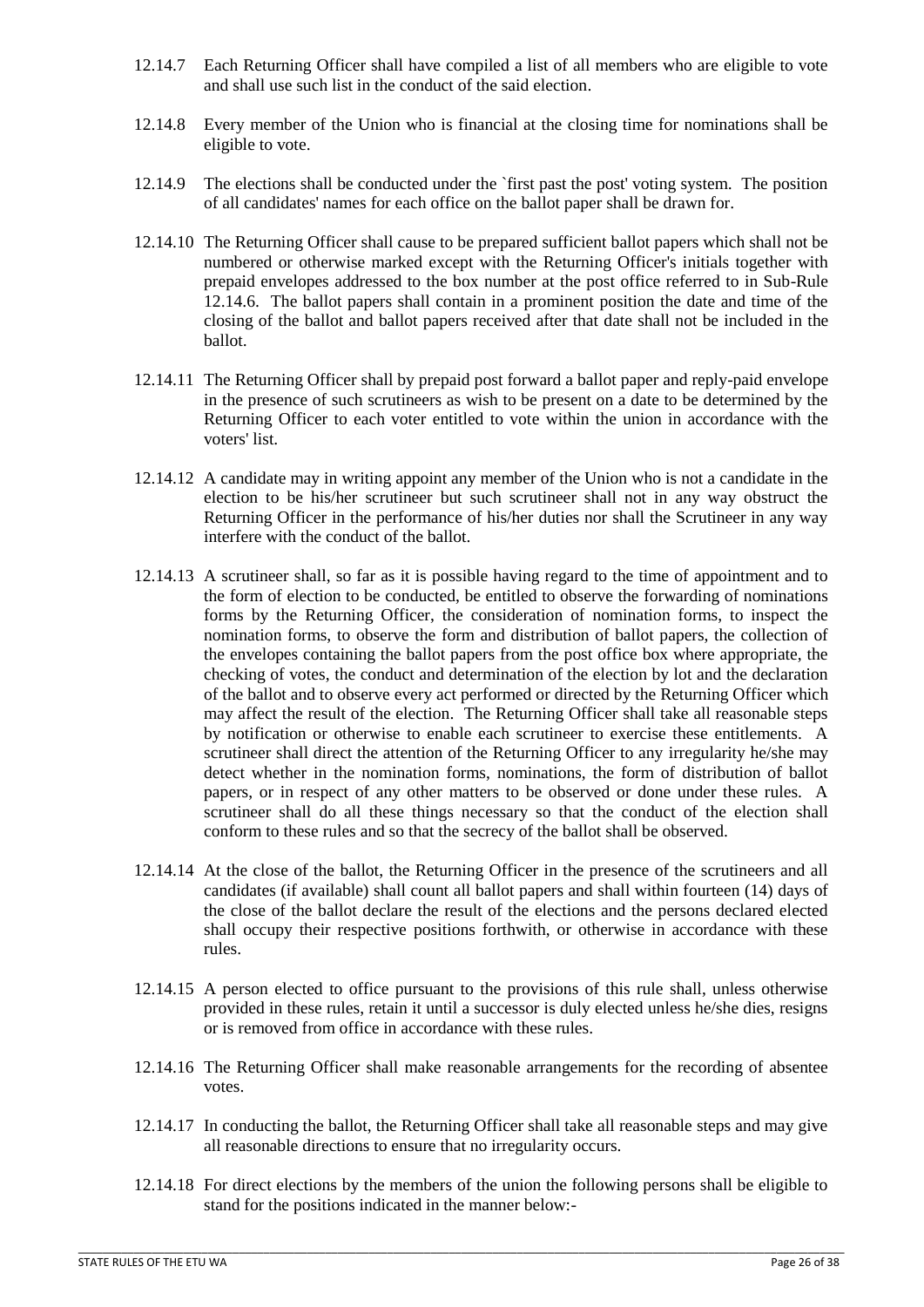| ELECTIONS VOTING BY SECRET POSTAL BALLOT                                                        |                                                                     |                                                                   |  |
|-------------------------------------------------------------------------------------------------|---------------------------------------------------------------------|-------------------------------------------------------------------|--|
| <b>Positions</b>                                                                                | <b>Persons Eligible</b>                                             | <b>Electors</b>                                                   |  |
| President<br>Secretary<br><b>Assistant Secretary</b><br>And Organisers                          | Financial members<br>for two years                                  | All financial members<br>of the Union                             |  |
| Sub-branch and/or Section<br>Representatives on State<br><b>Council and State</b><br>Conference | Financial members of<br>the Sub-branch<br>concerned for one<br>year | All financial members<br>residing in the Sub-<br>branch concerned |  |

## <span id="page-26-0"></span>**12.15 CANDIDATES**

- 12.15.1 Candidates for the positions of President, Secretary, Assistant Secretary or Organiser, must have been financial members of the Union in accordance with Rule 4 for each quarterly period as it fell due within two years immediately preceding the date of nomination.
- 12.15.2 No member shall be eligible to nominate for more than one of the positions contained in 12.15.1 at the same time. Provided that in filling casual vacancies a member holding one of those positions shall not be prevented from nominating for, or being nominated for, any of those other positions without having to resign the position held by the member unless elected to such other position.
- 12.15.3 Candidates for all other positions must have been financial members of the Union for each quarterly period as it fell due within one year immediately preceding the date of nomination except where there is only one nominee when the candidate shall be a financial member of the Union in accordance with Rule 4.

## <span id="page-26-1"></span>**12.16 CONTRACTORS/EMPLOYERS INELIGIBLE TO HOLD OFFICE**

In the event of members becoming contractors and/or employers they shall not be eligible to hold an Office in the Union.

# <span id="page-26-2"></span>**12.17 QUALIFICATION OF VOTERS**

To be eligible to vote in elections, members shall be financial at the closing time for nominations.

#### <span id="page-26-3"></span>**12.18 ABSENT VOTING**

Provisions shall be made for absentee voting in any ballot, for any Office conducted under this section of these rules.

#### <span id="page-26-4"></span>**12.19 METHOD OF VOTING**

Persons eligible to vote shall record their votes by placing a cross on the ballot paper opposite the name of the candidates they desire to vote for, and the candidate who receives the highest number of votes shall be declared elected.

#### <span id="page-26-5"></span>**12.20 EQUAL VOTING**

When the voting is equal in any election conducted under these rules, in the event of one of the candidates being the retiring office-holder, such candidate shall be declared elected. In other cases in which a tie occurs the matter shall be decided by the toss of a coin.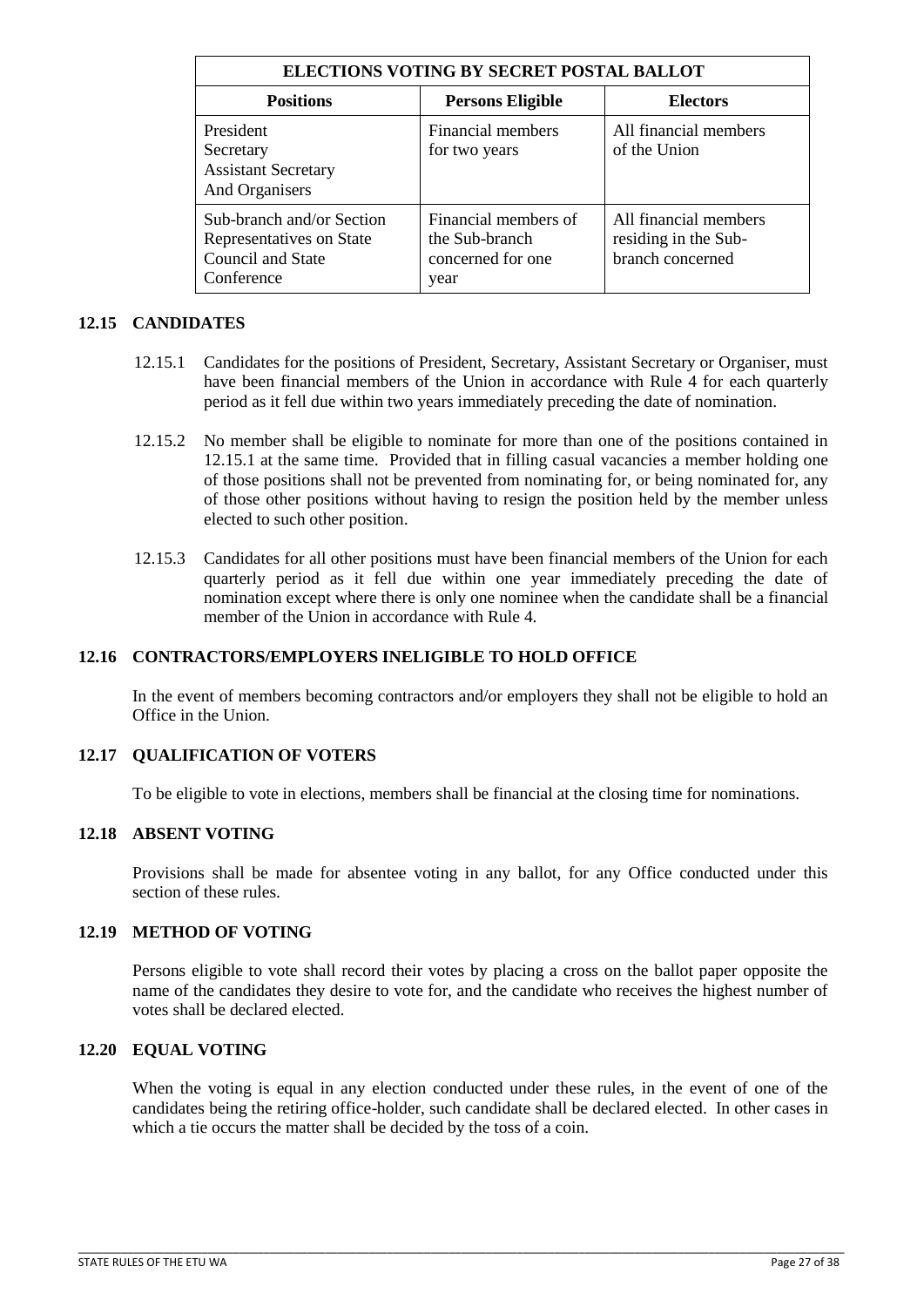#### <span id="page-27-0"></span>**12.21 SCRUTINEERS**

- 12.21.1 In any election conducted under these rules, candidates may appoint a scrutineer, who shall be a member of the Union to represent them at the ballot.
- 12.21.2 Scrutineers shall have the right to inspect ballot papers but shall not handle ballot papers unless given permission by the Returning Officer.
- 12.21.3 Scrutineers shall accept responsibility for being present during the times fixed by the Returning Officer for the counting of the ballot, and counting of the ballot shall not be delayed by the absence of any or all of the scrutineers.

## <span id="page-27-1"></span>**12.22 DECLARATION OF ELECTION**

- 12.22.1 Each Returning Officer shall, at the completion of the count, declare the election and submit a written report to the Secretary. Persons elected to an office shall take up that office immediately.
- 12.22.2 The Secretary shall notify the CEPU Electrical Division Secretary of the names of the elected Officers within thirty (30) days of the completion of such elections.
- 12.22.3 The Secretary shall announce the result of the election at the next appropriate State Council meeting.

# <span id="page-27-2"></span>**12.23 CASUAL VACANCIES**

- 12.23.1 Where the occupant of an office within the Union or Regional sub-branch resigns, dies, or is removed from office in accordance with the Rules, the State Council may appoint a member of the Union or Regional sub-branch eligible to nominate for the office in accordance with the rules to carry out the functions of the office. The person so appointed shall assume all duties, responsibilities, rights and entitlements of the office.
- 12.23.2 Where the unexpired portion of the term exceeds three-quarters of the term of the office or if it is less but State Council so decides, an election shall be held to fill the office. Such election shall be conducted in accordance with the relevant provisions of Rule 12. Elections and shall be commenced within six (6) months of the vacancy occurring. The successful candidate shall hold Office for the unexpired term of his predecessor unless he resigns, dies or is removed from Office in accordance with the rules.

# **13 - SEAL**

<span id="page-27-3"></span>The Seal shall be oval in shape and contain the name of the Union as detailed in Rule 1. -Name.

It shall remain in the custody of the Secretary and be used for the purpose of executing all documents on behalf of the Union.

# **14 - ADDRESS**

<span id="page-27-4"></span>The Registered Office of the Union shall be at 24/257 Balcatta Road, Balcatta WA 6021 until otherwise decided by resolution of State Conference or State Council.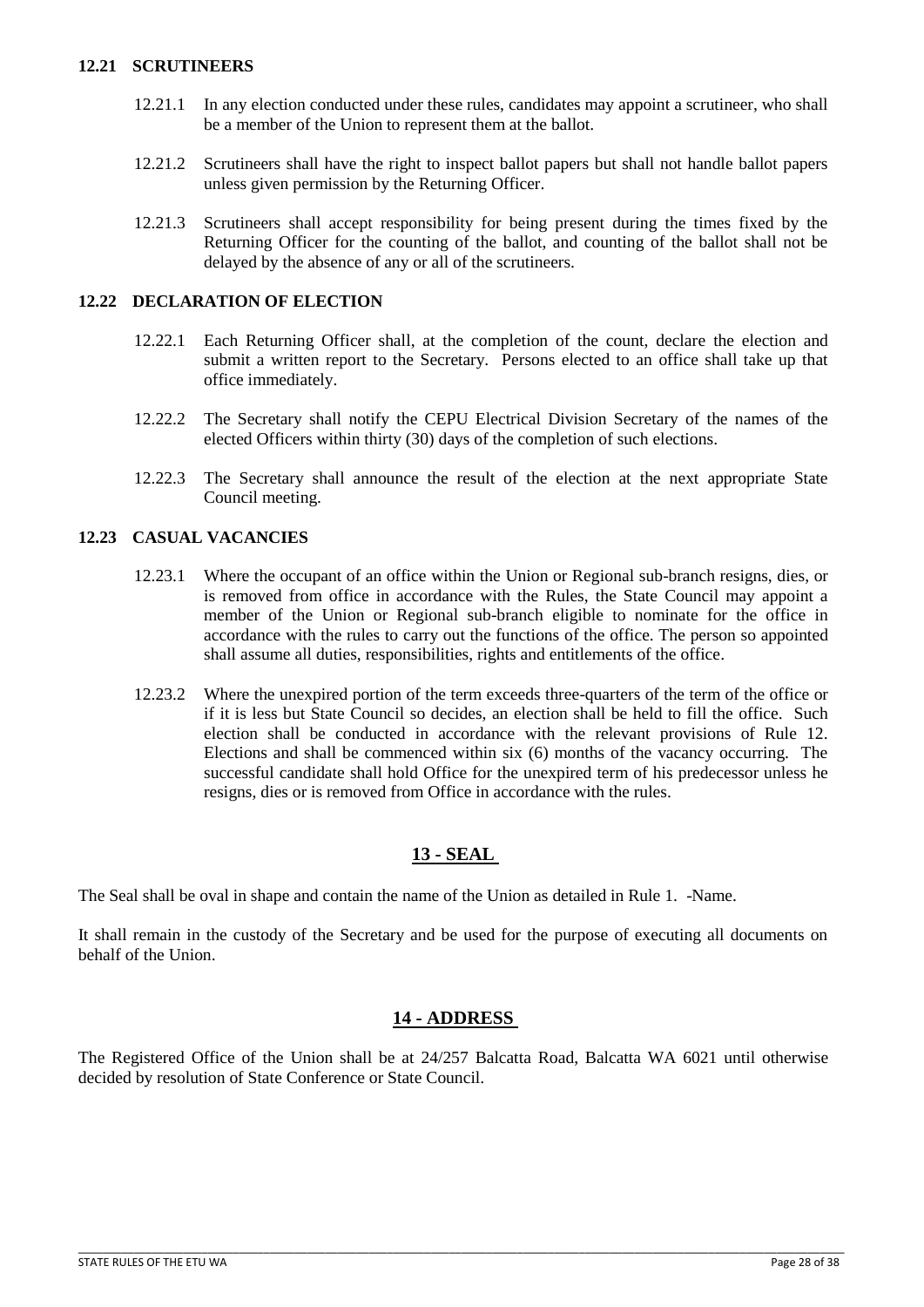# **15 - PROPERTY AND FUNDS**

#### <span id="page-28-1"></span><span id="page-28-0"></span>**15.1 PROPERTY**

The Union may sue and be sued and may purchase, take on lease, hold, sell, lease, mortgage, exchange, and otherwise own, possess, and deal with any real or personal property.

#### <span id="page-28-2"></span>**15.2 FUNDS**

- 15.2.1 The funds of the Union which are allocated to and the expenditure of which is administered by the Union, and which shall be managed and controlled in accordance with the Rules of the Union shall consist of:
	- 15.2.1.1 Eighty-seven and one-half (87½) per centum of the entrance fees and contributions paid by the members of the Union. (The remaining twelve and one-half [12½] per centum of the entrance fees and contributions paid by the members of the Union shall be paid to the CEPU Electrical Division Divisional Council).
	- 15.2.1.2 Levies raised by the Union.
	- 15.2.1.3 Contributions, payments or receipts to the Union from any other source.
	- 15.2.1.4 Such other property or funds as are deemed to be part of the Union fund.
- 15.2.2 Banking and Investments

 The funds which are retained by the Union shall ordinarily be invested in a bank registered under the Banking Act 1959 (Cwth). The State Council may authorise the Secretary to invest any portion of the Union funds in Government securities, bonds or debentures, or by fixed deposit in a bank registered under the Banking Act 1959 (Cwth); but the Secretary shall not make any other investments without the approval of a two-thirds majority of the State Council, except that where approval has been obtained by the Secretary for investment the Secretary may re-invest the amount in bonds or debentures at the maturity date of that investment.

- 15.2.3 Where a current account is opened with a bank in the name of the Union, withdrawals shall be by cheque, signed by the President, or Vice President and countersigned by the Secretary. Provided that, the State Council may authorise current accounts for petty cash purposes. Such accounts shall be operated on the imprest system of banking and withdrawals shall be by cheque signed by the Officers authorised by the State Council.
- 15.2.4 The State Council or Executive Committee shall have no power to vote a sum exceeding five (5) per centum of its accumulated funds for any purpose other than that of administration, provided that upon application by the Union the CEPU Electrical Division Divisional Executive may authorise expenditure in excess of the abovementioned amount.

- 15.2.5 Levies
	- 15.2.5.1 State Conference or State Council shall have power to impose a levy upon the members, subject to the consent of CEPU Electrical Division or Divisional Executive. Such levies shall not exceed the sum of two dollars (\$2.00) per week per member. Payment of such levies imposed by State Conference or State Council shall not be compulsory if made for any political purpose or on behalf of any business scheme, whether co-operative or otherwise.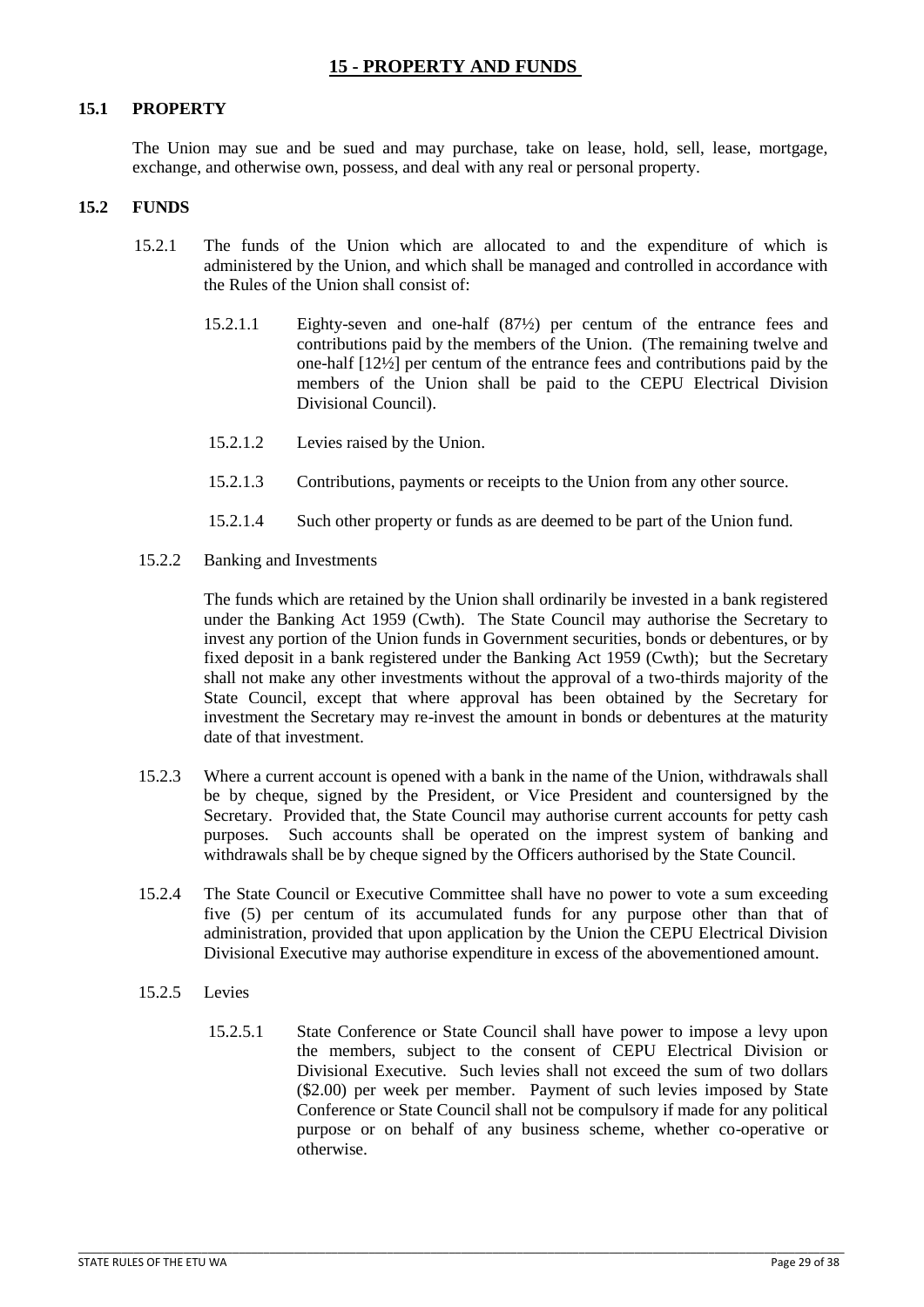- 15.2.5.2 Junior workers and apprentices (other than adult apprentices) shall not be required to pay levies.
- 15.2.6 Control of Union Funds
	- 15.2.6.1 The Secretary shall, as directed by the State Council, deposit all moneys accruing to the Union in a bank to the credit of the Union at least once a week.
	- 15.2.6.2 Except the Petty Cash Accounts referred to in 15.2.3, no Officer shall sign a cheque until the same has been passed by the Executive Committee; provided that the Executive Committee may confer a general authority upon the Secretary and Officers authorised to operate upon the account to sign cheques for ordinary business expenditure, such as weekly salaries, postage stamps, witnesses' expenses, etc., without waiting for a meeting of the Executive Committee.
	- 15.2.6.3 Except in case of extreme urgency all proposals to commit the Union to new expenditure shall be referred to the Executive Committee for report.
	- 15.2.6.4 A summary of income and expenditure shall be tabled at each Executive Committee Meeting.
- 15.2.7 Other Special Funds
	- 15.2.7.1 In addition to and distinct from, the general funds and trust funds of the union as outlined in 15.2.1, 10.8.7 and 11.6.5 State Conference or State Council shall have the power to establish funds for sustenance of members involved in industrial disputes, or for particular industrial or political campaigns.
	- 15.2.7.2 Moneys paid into funds referred to in 15.2.7.1 shall not be paid from the Unions general fund except by specific decision of the State Conference or State Council to do so. Moneys raised by special donation or by special fund raising projects may be placed in a special fund.  *(Disallowed – See Order 2194 of 1997 of 11/07/2000)*
- 15.2.8 Financial Year and Balance Sheet
	- 15.2.8.1 The financial year of the Union shall be from 1st January to 31st December (inclusive) each year.
	- 15.2.8.2 The Secretary shall submit annually a properly audited balance sheet of receipts and expenditure to the Annual General Meeting and State Council.

# **16 - AUDITORS**

<span id="page-29-0"></span>The State Council shall appoint an Auditor, who shall be a Chartered Accountant or a registered Public Accountant, who shall audit the accounts yearly and see that the same are correctly kept. They shall have power at any time to call for the books, papers, vouchers and documents belonging to the Union. They shall make a report of each audit to the State Council and sign the necessary papers certifying to the audit and the financial position of the Union. They shall be paid such fees as may be fixed for that purpose by the State Council.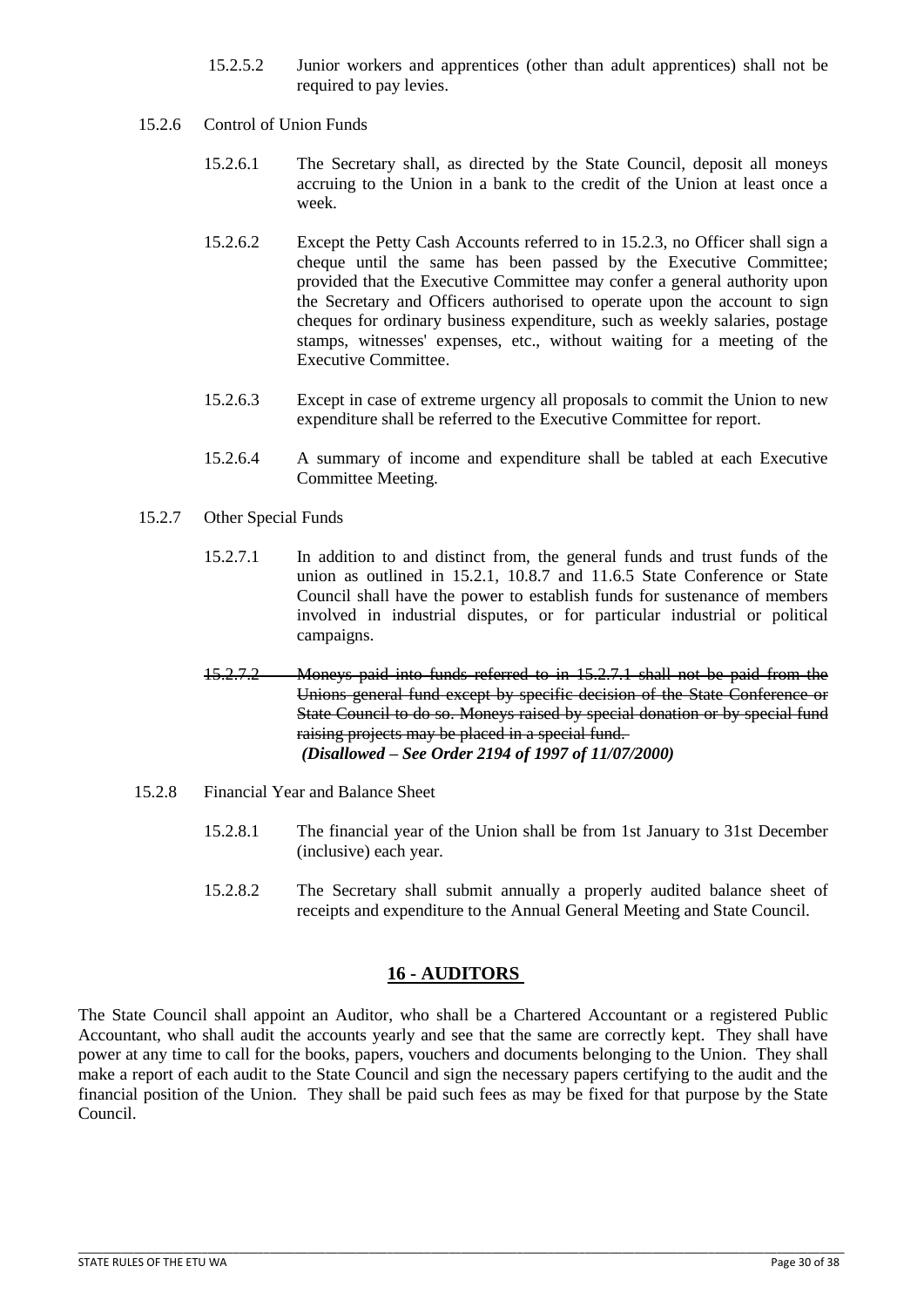# **17 - OFFENCES, CHARGES AND PENALTIES**

#### <span id="page-30-1"></span><span id="page-30-0"></span>**17.1 OFFENCES**

- 17.1.1 Failing to observe any of the Rules of the Union.
- 17.1.2 Knowingly failing to observe any resolution of the CEPU Electrical Division Divisional Council, Divisional Executive, State Conference, State Council, Executive Committee or Sub-Branch to which the member belongs or any other meeting provided for in Rule 7.
- 17.1.3 Working in contravention of an Award, Order or Agreement by which the Union is bound.
- 17.1.4 Knowingly giving false or misleading information to CEPU Electrical Division Divisional Council, Divisional Executive, State Conference, State Council, Executive Committee, Sub-Branch or to any Officer or employee of the Union on a matter which is the concern of the Union.
- 17.1.5 Obstructing the CEPU Electrical Division Divisional Council, Divisional Executive, State Conference, State Council, Executive Committee, Sub-Branch or any other lawful Committee or Body of the Union, in any way in the performance of any of its functions.
- 17.1.6 Obstructing any Officer or employee of the Union in the course of his/her duties.
- 17.1.7 After having been reasonably requested to assist, failing to assist any lawful Committee or Body of the Union in any way in the performance of any of its functions.
- 17.1.8 After having been reasonably requested to assist, failing to assist any Officer, or employee of the Union who is a member of the Union, in the course of his/her duties.
- 17.1.9 Wrongfully claiming to be the occupant of any office or position in the Union or to be entitled to represent the Union in any capacity (to which charge it shall be a defence that the member believed bona fide and on reasonable grounds that he/she was entitled so to act).
- 17.1.10 Lending or selling his/her contribution book, badge, O.K. card or other document used to identify a member or financial member.
- 17.1.11 Circulates or causes to be circulated any report which may be considered detrimental to the well-being of the Union, or calculated to injure any member thereof.
- 17.1.12 Has made a false statement to become a member of the Union.
- 17.1.13 Divulges any business detrimental to the interests of the Union or does any act which injures the Union.
- 17.1.14 Attends any meeting of the Union in an intoxicated condition, interrupts the business of the meeting, or fails to withdraw when requested to do so by the Chairperson of such meeting.
- 17.1.15 Aiding or encouraging any other member in any offence under this Rule.

#### <span id="page-30-2"></span>**17.2 LAYING OF CHARGES**

- 17.2.1 Any financial member wishing to charge another member (or members) with a breach of these Rules shall outline the complaint in detail, in writing, to the Secretary.
- 17.2.2 The Secretary upon receipt of a complaint shall within seven (7) days inform the accused member(s) by personal delivery, Security Post or by some other means of recorded delivery to the member's address, or members' addresses, as registered with the Union, of the detail of the charges and the date of the next Executive Committee meeting which shall determine the date for a hearing to be held into the charges.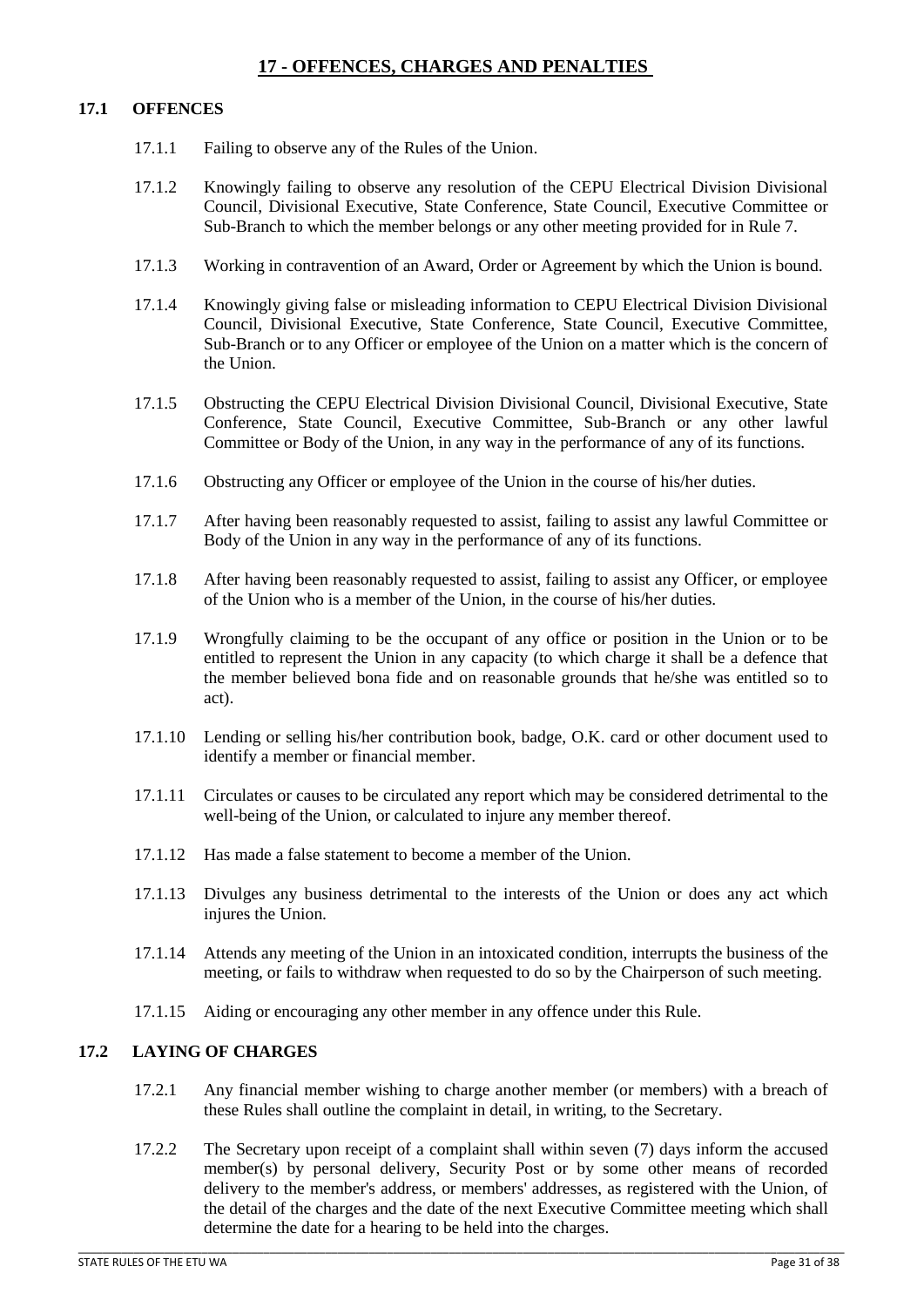- 17.2.3 The Executive Committee at the meeting referred to in 17.2.2 shall fix a date for the hearing of the charges which should normally and reasonably expect to take place no later than a further thirty-five (35) days but shall also allow the complainant and the accused at least fourteen (14) days notice of said hearing.
- 17.2.4 The Secretary shall advise the complainant and the accused personally, by Security Post or by some other means of recorded delivery to the member's address, or members' addresses, as registered with the Union, of the date of hearing of the charges at which the member(s) shall be entitled to attend and put before (which expression shall include the giving of evidence) the Executive Committee such matters as they may think relevant.
- 17.2.5 If the member charged does not attend the hearing as outlined in 17.2.4, or any adjournment of such hearing, charge(s) may be heard in the absence of the accused unless a satisfactory explanation of his/her absence has been received.
- 17.2.6 Having heard the parties the Executive Committee shall consider the matter and may find the charges proved, unproven or frivolous.
- 17.2.7 If either the accused or the complainant are aggrieved by the decision of the Executive Committee they may appeal to the State Council which shall have power to confirm, quash or vary the decision. Notice of the appeal shall be in writing and delivered to the Secretary within twenty-one (21) days of the decision of the Executive Committee. The appeal shall be heard by the State Council at its next meeting after the delivery of the notice of appeal.
- 17.2.8 If either the accused or the complainant are aggrieved by the decision of the State Council they may appeal to the CEPU Electrical Division Divisional Council which shall have power to confirm, quash or vary the decision. Notice of the appeal shall be in writing and delivered to the CEPU Electrical Division Divisional Secretary within twenty-one (21) days of the decision of the State Council.
- 17.2.9 The decision of the CEPU Electrical Division Divisional Council on the appeal shall be final and binding on all members of the Union.

# <span id="page-31-0"></span>**17.3 PENALTIES**

- 17.3.1 If the Executive Committee finds the charges proven it may do one or more of the following:
	- 17.3.1.1 Impose no penalty.
	- 17.3.1.2 Impose a fine not exceeding five hundred dollars (\$500.00) on each charge.
	- 17.3.1.3 Impose a suspension from membership or suspension of any right or benefit of membership for any specified period. Suspension from membership shall deprive a member of the benefits of membership, but shall not relieve him/her of the obligations of membership and shall not exceed six (6) months for any offence.
	- 17.3.1.4 Dismiss the member from any office or position held within the Union.
	- 17.3.1.5 Expel the member from the Union.
- 17.3.2 Provided always that nothing in the provisions of this Rule shall provide for or enable the dismissal from Office of a person elected to an Office within the Union unless found guilty, in accordance with the Rules of the Union of misappropriation of the funds of the Union, a substantial breach of the Rules of the Union or gross misbehaviour or gross neglect of duty or has ceased according to the Rules of the Union, to be eligible to hold the Office.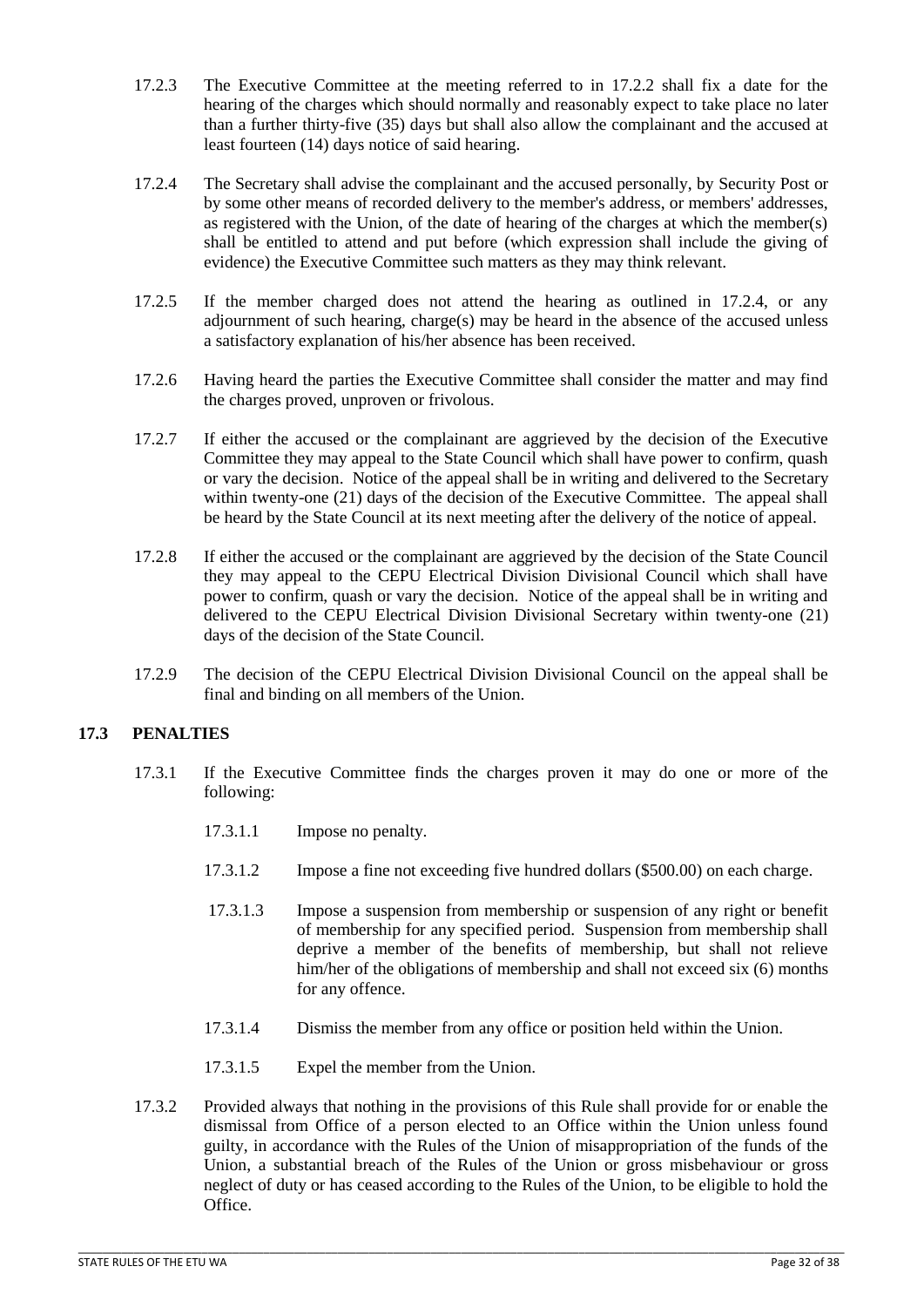- 17.3.3 If the Executive Committee finds that the charges laid were frivolous it may do one or more of the following:
	- 17.3.3.1 Impose no penalty.
	- 17.3.3.2 Impose a fine on the complainant not exceeding five hundred dollars (\$500.00).

# **18 – STATE COUNCIL AND EXECUTIVE COMMITTEE MEETINGS BY CORRESPONDENCE**

<span id="page-32-0"></span>In cases where it is considered by the Secretary and/or the President impractical to hold a face to face meeting of the State Council or Executive Committee or a meeting of the State Council or Executive Committee using teleconferencing or similar facilities under Rule 19 "Meetings by Telephone or Video Conferencing", the business to be decided by the State Council or Executive Committee may be referred to the members of the State Council or Executive Committee by the Secretary for a decision by correspondence. The business so referred may be forwarded by post, facsimile transmission or email. The Secretary may prescribe a time in which the vote shall be returned and/or a preferred method by which members should return their votes.

The State Council or Executive Committee members shall record their vote on the matter submitted to them and send it to the Secretary by post, facsimile transmission or email within the prescribed time where relevant. Each vote must be signed by the Stat Council member or Executive Committee member recording it. If a time is prescribed for the return of the vote, failure to vote within that time will mean the vote will not be recorded. Failure to lodge a vote in a prescribed time will not render the ballot invalid.

# <span id="page-32-1"></span>**19 – STATE COUNCIL AND EXECUTIVE COMMITTEE MEETINGS BY TELEPHONE OR VIDEO CONFERENCING**

Where a decision is taken to hold a meeting of State Council or the Executive Committee, the Secretary and/or President (or person convening the meeting in their absence) may decide to hold a meeting of the State Council or Executive Committee by the use of "telephone conferencing" or "video-conferencing" facilities.

# **20 - STANDING ORDERS**

#### <span id="page-32-3"></span><span id="page-32-2"></span>**20.1 GENERAL PRINCIPLES**

- 20.1.1 The Standing Orders are designed to achieve the orderly and efficient conduct of the Union's meetings without unnecessarily restricting debate.
- 20.1.2 Chairpersons should ensure flexibility in their application when dealing with inexperienced members and at rank and file meetings.
- 20.1.3 The Chairperson is required to impartially conduct meetings under the Standing Orders.
- 20.1.4 The Standing Orders shall apply to all of the Union's meetings including State Conferences, State Council, Executive Committee, General, Sub-Branch and any other where the formal conduct of an agenda is required.

# <span id="page-32-4"></span>**20.2 TIME, PLACE AND DURATION OF MEETINGS**

20.2.1 The regular time and place of meetings of State Council, other Committees and Sub-Branches shall be determined as required by the body concerned, provided it conforms with the relevant provisions of Rules 5 and 6.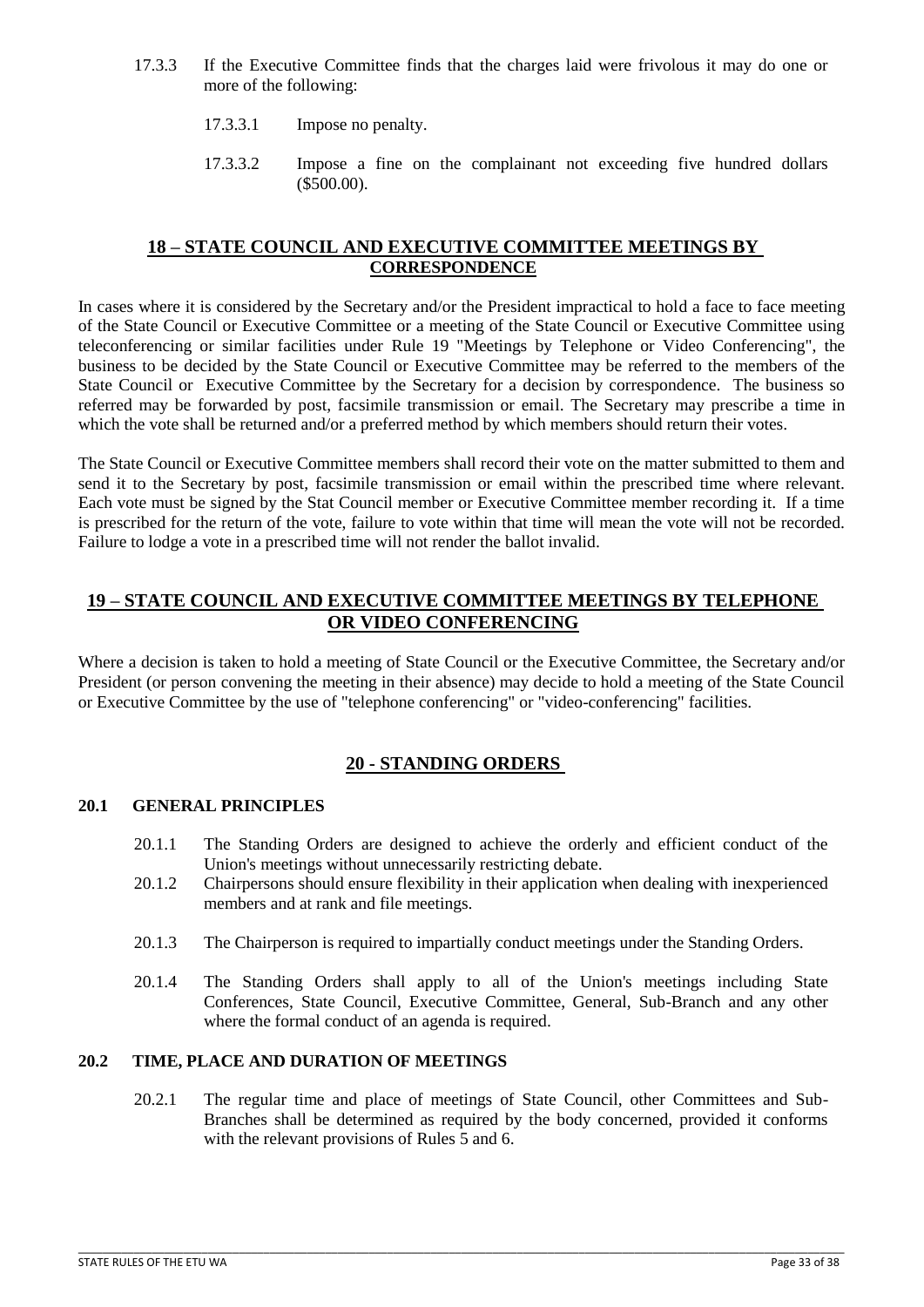- 20.2.2 The intended duration of any meeting shall be established at its commencement and any decision to extend shall require a two-thirds majority.
- 20.2.3 There shall be no limit to the length or number of extensions.

# <span id="page-33-0"></span>**20.3 SPECIAL MEETINGS**

20.3.1 Special Meetings of State Council, other Committees and Sub-Branches may be called as provided for in the relevant sections of Rules 5 and 6.

### <span id="page-33-1"></span>**20.4 ORDER OF BUSINESS**

20.4.1 The order of business at any meeting shall be as determined by the Committee or Officer responsible for compiling the Agenda subject to confirmation or alteration by the meeting concerned and the relevant provisions of Rules 5 and 6.

## <span id="page-33-2"></span>**20.5 QUORUMS**

20.5.1 No meeting conducted under the Standing Orders shall continue without a quorum being present, as required in Rule 8.

## <span id="page-33-3"></span>**20.6 RULES OF DEBATE - GENERAL**

- 20.6.1 Discussion at all meetings conducted under the Standing Orders shall either be formal DEBATE or informal "IN COMMITTEE".
- 20.6.2 All discussion as outlined in 20.6.1 shall be under the control of the Chairperson and all those taking part shall conduct themselves in a proper manner, address the Chairperson when speaking and observe the Chairperson's rulings.
- 20.6.3 Any person who continues to behave in a disruptive manner, after having been warned by the Chairperson, may be ordered by the Chairperson to leave the meeting.
- 20.6.4 Any such instruction by the Chairperson may be overturned by the meeting following the same procedure as that outlined for dissent from Chairperson's rulings in 20.10.
- 20.6.5 Any member whose conduct at a meeting is so seriously disruptive as to warrant more serious action may be charged under 17.1.14.

#### <span id="page-33-4"></span>**20.7 REPORTS AND ADDRESSES**

- 20.7.1 Reports may be made by any financial member of the Union, on any subject consistent with the Union's objects, to any meeting, by agreement of the meeting concerned.
- 20.7.2 Addresses by any person may be made to meetings on any subject, by agreement, of the meeting concerned.
- 20.7.3 Reports and addresses as outlined in 20.7.1 and 20.7.2 may be followed by a period of questions for such a time as agreed to by the meeting concerned.
- 20.7.4 Each report or address shall be limited to ten (10) minutes unless the meeting decides otherwise.
- 20.7.5 Any meeting conducted under these Rules may decide by a motion properly moved and seconded and carried by a two-thirds majority to go into Committee as provided for in 20.9 to discuss any report or address.
- 20.7.6 Any decisions arising from a report or address shall be made under the procedures provided for in 20.8.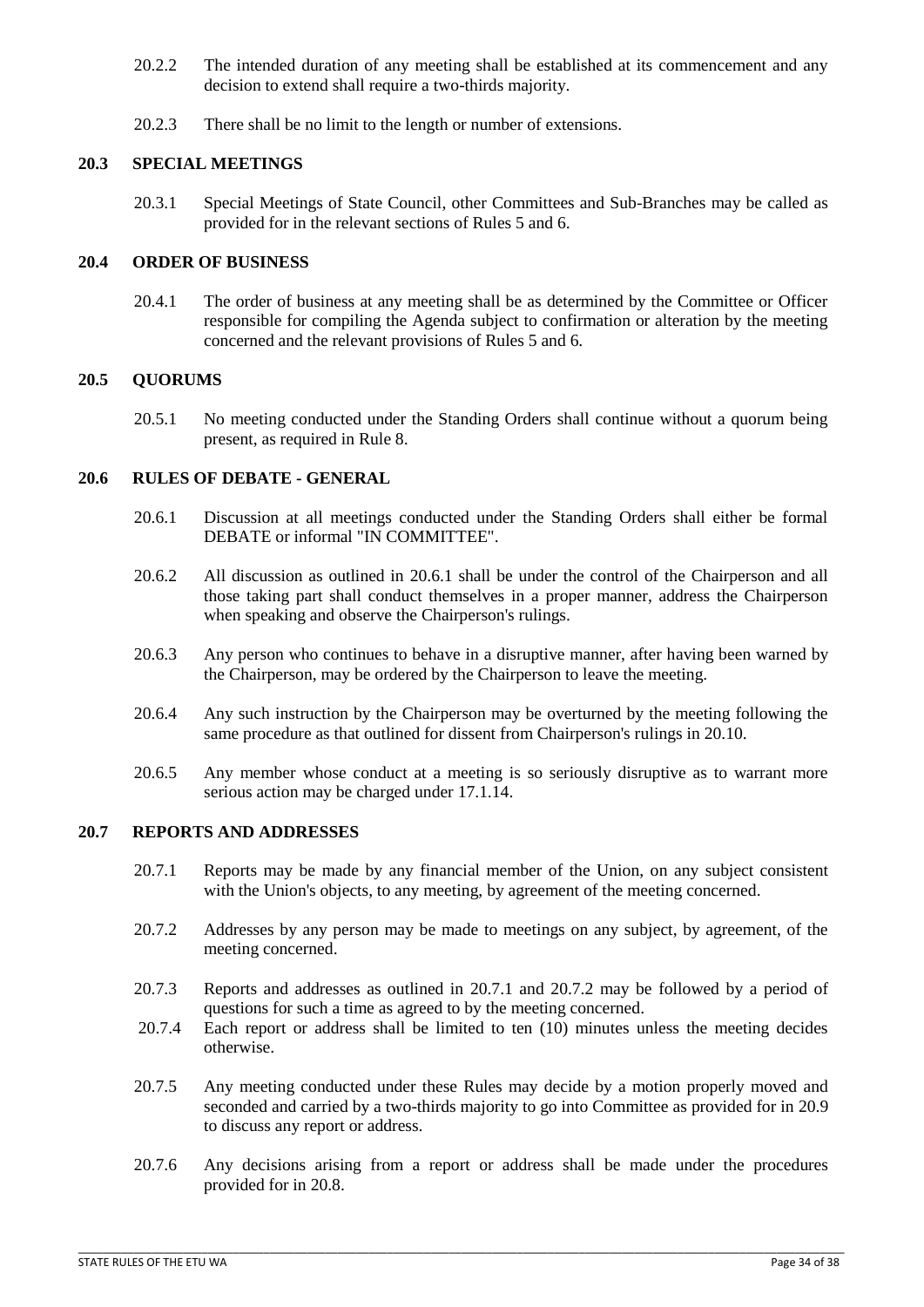#### <span id="page-34-0"></span>**20.8 THE MAKING OF DECISIONS**

- 20.8.1 The making of decisions can only be done under the procedures of FORMAL DEBATE as laid down in the following provisions of 20.8.
- 20.8.2 Only those attending meetings with full voting rights may participate in the making of decisions, including the moving and seconding of motions, amendments or procedural motions, the ensuing debate and votes.
- 20.8.3 Any proposal for a decision to be made shall be moved and presented to the Chairperson in writing, and if desired, spoken to by the mover for up to the time allotted under 20.8.29 and 20.8.30.
- 20.8.4 After a motion has been moved, and if desired, spoken to by the mover, it must be seconded before any further debate can proceed.
- 20.8.5 Any motion that is not seconded shall lapse without further discussion and the meeting shall proceed with further motions or the next item on the agenda.
- 20.8.6 The seconder of any motion shall have the right to speak for up to the time allotted under 20.8.29 and 20.8.30, but shall not be entitled to reserve that right for use later in the debate.
- 20.8.7 After a motion has been moved and seconded and there are no amendments moved or speakers in opposition, the motion shall immediately be put to the vote.
- 20.8.8 After a motion has been moved and seconded and amendments are moved or opposition expressed the debate shall proceed on the basis of no more than two (2) speakers speaking in succession for or against the proposal.
- 20.8.9 Any number of amendments, seeking to add to, delete from or alter the original motion may be moved and seconded, provided that no amendment shall constitute a negative of the original motion.
- 20.8.10 The procedures for moving and seconding amendments shall be the same as that provided for motions under 20.8.3 to 20.8.6.
- 20.8.11 All amendments shall be discussed simultaneously with the original motion.
- 20.8.12 The mover and seconder of any amendment may withdraw their amendment at any time during the debate prior to the vote(s) being taken.
- 20.8.13 The mover and seconder of the original motion may agree to include any amendment in that motion thus disposing of the need to vote on that amendment.
- 20.8.14 At the conclusion of the debate the mover of the original motion shall have the right of reply. There is no right of reply for the mover of an amendment.
- 20.8.15 No one shall speak more than once during the debate except the mover of the original motion in reply, or by permission of the Chairperson on a point of factual information.
- 20.8.16 After the mover of the original motion has replied, the Chairperson shall immediately put any amendments and the motion to the vote.
- 20.8.17 Amendments shall be put first in the order in which they were moved. Any amendment defeated is discarded. Any amendment carried adds to, deletes from or modifies the original motion.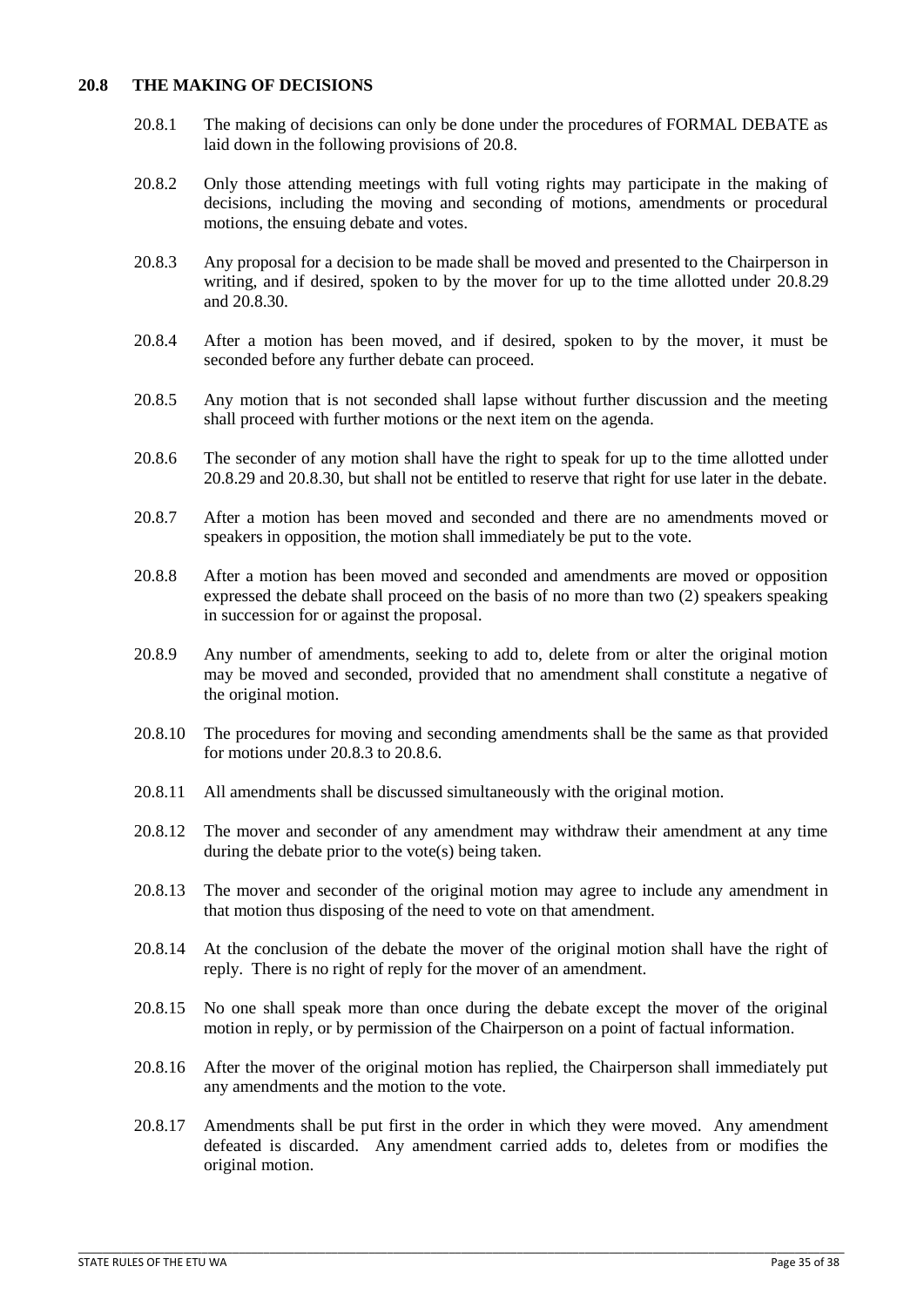- 20.8.18 The original motion (in its modified form if any amendments have been carried) is then put to the vote.
- 20.8.19 For all votes necessary the Chairperson shall call upon those in favour to say AYE, those against to say NO and then to ask if there are any abstentions.
- 20.8.20 If there are no abstentions or NO votes the Chairperson shall declare the motion or amendment carried unanimously.
- 20.8.21 If abstentions or NO votes are voiced the Chairperson shall then call for and count a show of hands of those FOR, those AGAINST and those ABSTAINING.
- 20.8.22 Unless otherwise provided for in these Rules the Chairperson shall declare the motion or amendment CARRIED if those in favour outnumber those against and declare it LOST, if those against outnumber or equal those in favour, irrespective of the number abstaining in either case.
- 20.8.23 The Chairperson shall have a deliberative but not a casting vote.
- 20.8.24 At the conclusion of any speaker's time a motion "that the question now be put" or "that the question be adjourned" or "that the next business be proceeded with" may be moved, provided that the opportunity has been given for at least two (2) speakers for and two (2) speakers against the original motion.
- 20.8.25 A member having already spoken in debate shall not be entitled to move any of the procedural motions outlined in 20.8.24.
- 20.8.26 Any procedural motion as outlined in 20.8.24 shall be put without debate and shall require a two thirds majority to be carried.
- 20.8.27 If the motion "that the question now be put" is carried, the mover of the original motion being debated shall have the right of reply, before the vote is taken on the original motion and any amendments.
- 20.8.28 If the motion "that the next business be proceeded with" is carried it effectively disposes of the original motion and any amendments that were being debated.
- 20.8.29 Movers of motions shall be limited to seven (7) minutes speaking time. Seconders of motions, movers and seconders of amendments, movers in reply and all other speakers in debate shall be limited to five (5) minutes.
- 20.8.30 Any speaker in debate may be granted five (5) minute extensions of time, without limit as to the number of extensions. Each motion for such an extension shall be put without debate and require a two thirds majority to be carried.

# <span id="page-35-0"></span>**20.9 IN COMMITTEE DISCUSSION**

- 20.9.1 "IN COMMITTEE" or informal discussion is designed to allow members or visitors to any meeting to express opinions outside the strict formalities of 20.7 and 20.8. However the general provisions contained in this Rule requiring the orderly conduct of meetings shall still apply.
- 20.9.2 At any time during the debate on an agenda item, at the conclusion of any speakers time, and before the right of reply has been exercised a motion "to go into committee" may be moved and if seconded shall be put without debate and require a two thirds majority to be carried.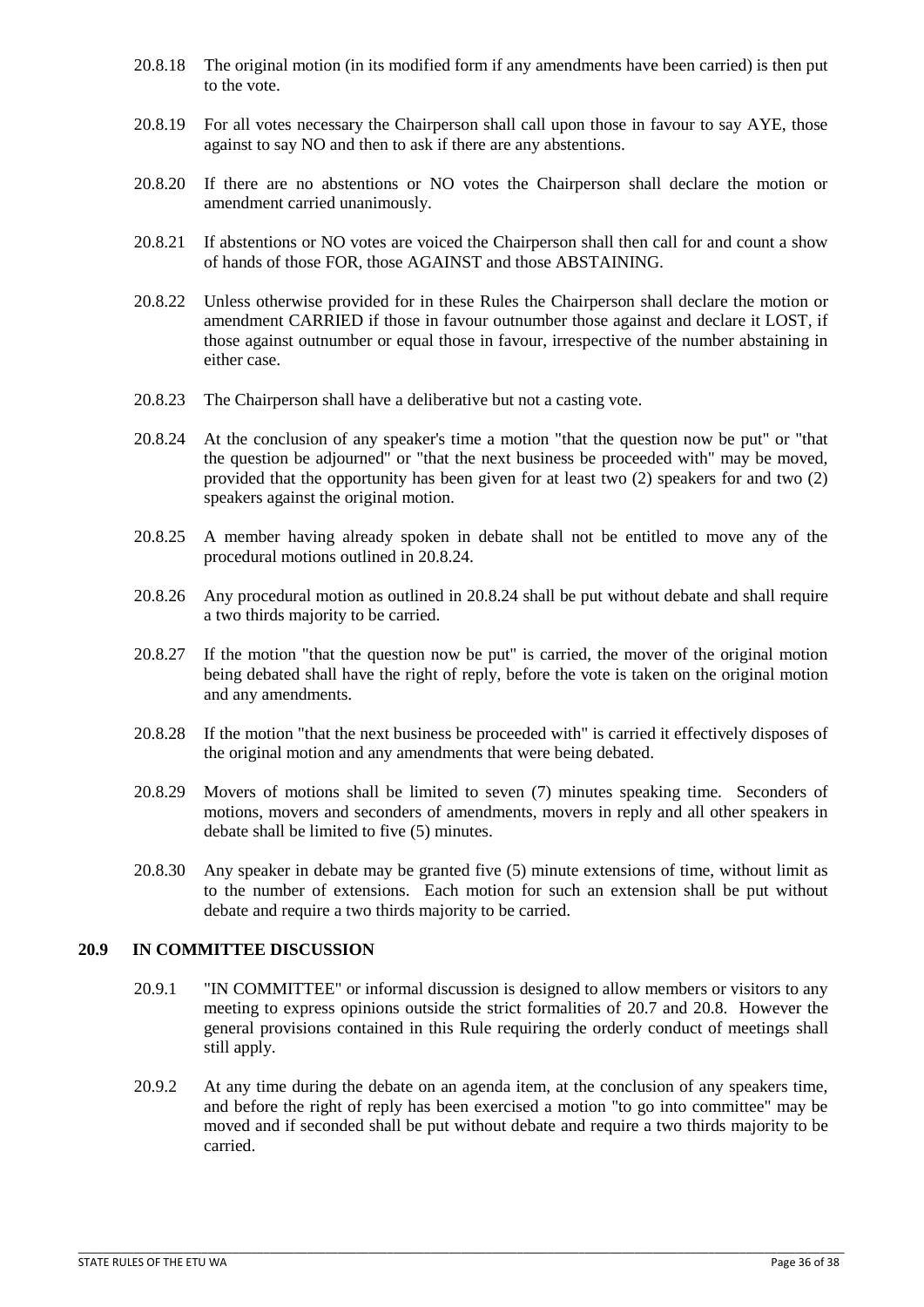- 20.9.3 At any time during an "IN COMMITTEE" period of discussion, at the conclusion of any speakers time a motion "to go out of committee" may be moved by a member with voting rights and if seconded shall be put without debate and require a simple majority to be carried.
- 20.9.4 During a period of "IN COMMITTEE" discussion all those Union members present at the meeting may express opinions about the agenda item being considered for five (5) minutes with the right of five (5) minute extensions granted by a simple majority, moved and seconded by members with voting rights.
- 20.9.5 Speakers shall be called by the Chairperson in the order in which they indicate an intention to speak.
- 20.9.6 Any member present may speak more than once during an "IN COMMITTEE" discussion period.
- 20.9.7 No decisions can be made during an "IN COMMITTEE" discussion period except on the procedural matters provided for in 20.9.3 and 20.9.4 and challenges to the Chairperson's rulings as provided for in 20.10.

#### <span id="page-36-0"></span>**20.10 DISAGREEMENT WITH THE CHAIRPERSON'S RULING**

- 20.10.1 Any member with voting rights may challenge the Chairperson's conduct of any meeting being conducted under the Standing Orders.
- 20.10.2 The procedure to be followed in any such challenge shall be as provided for in 20.10.3 to 20.10.9.
- 20.10.3 The person making the challenge shall move "dissent with the Chairperson's ruling".
- 20.10.4 The motion of dissent must be seconded or lapse.
- 20.10.5 If the motion of dissent is seconded the Chairperson shall hand the control of the meeting over to a Vice President or other person authorised by the meeting.
- 20.10.6 The mover may then speak for up to five (5) minutes, with no right of extension, explaining the reasons for the motion of dissent.
- 20.10.7 The Chairperson may then speak for up to five (5) minutes, with no right of extension, defending the ruling being challenged.
- 20.10.8 The Acting Chairperson shall then put the motion of dissent, without debate, under the provisions of 20.8.18 to 20.8.23.
- 20.10.9 The Chairperson shall then resume control of the meeting and adopt the procedure as decided in the debate on the motion of dissent.

#### <span id="page-36-1"></span>**20.11 REMOVAL OF CHAIRPERSON**

- 20.11.1 If any Chairperson of any meeting persists in violating the Standing Orders, or whose conduct is disruptive of orderly procedures laid down in the Standing Orders, any member present with voting rights may move for that Chairperson to be replaced, and if required, to be removed from the meeting.
- 20.11.2 Once such a motion has been moved the procedures to be followed shall be the same as in 20.10.